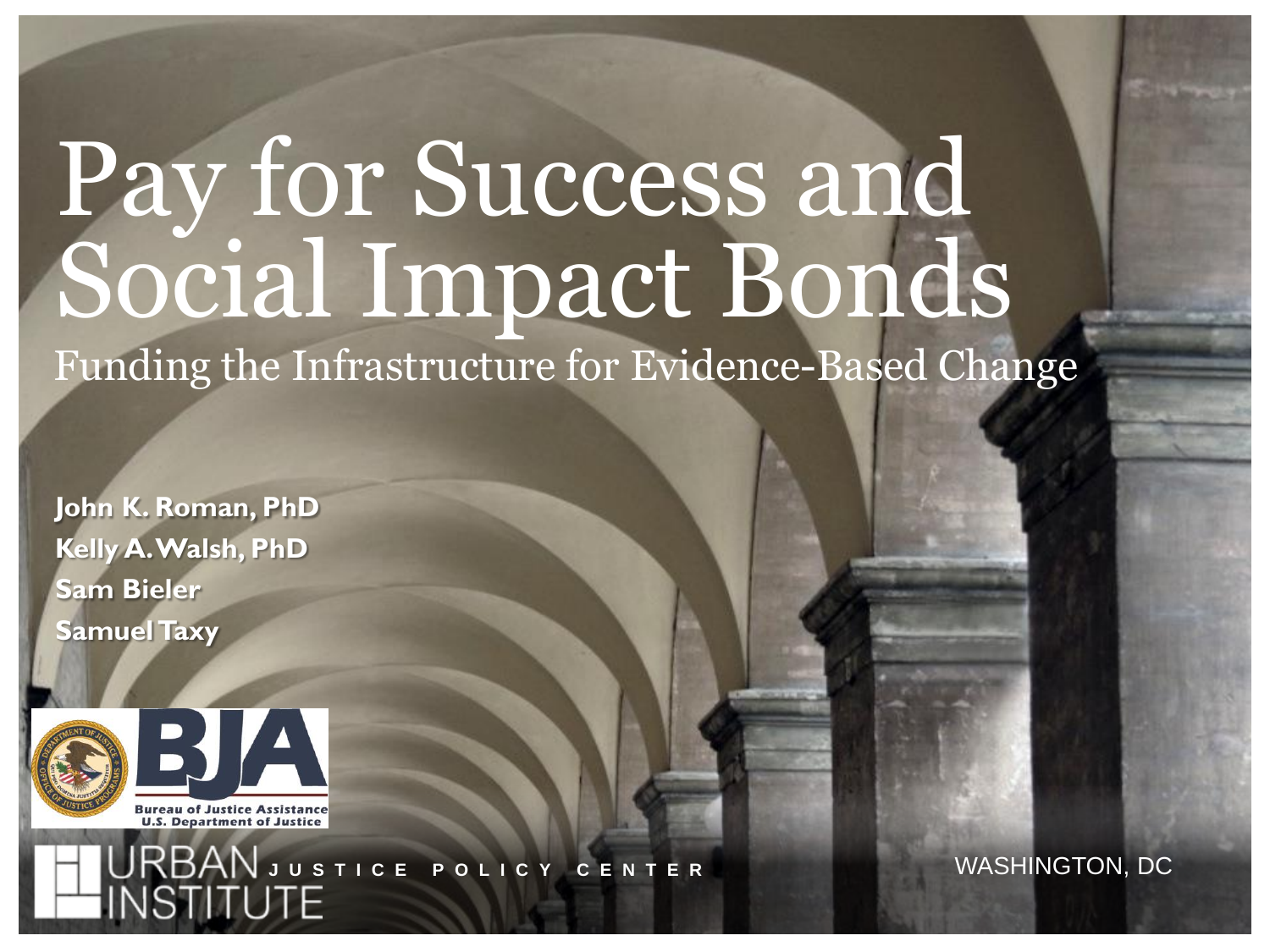## A Blueprint for Pay for Success (PFS)

- 1. Defining PFS
- 2. PFS opportunities in criminal justice
- 3. PFS advantages and disadvantage
- PFS strategic planning in four parts
- Five steps to developing PFS-financed projects
- 6. The future of PFS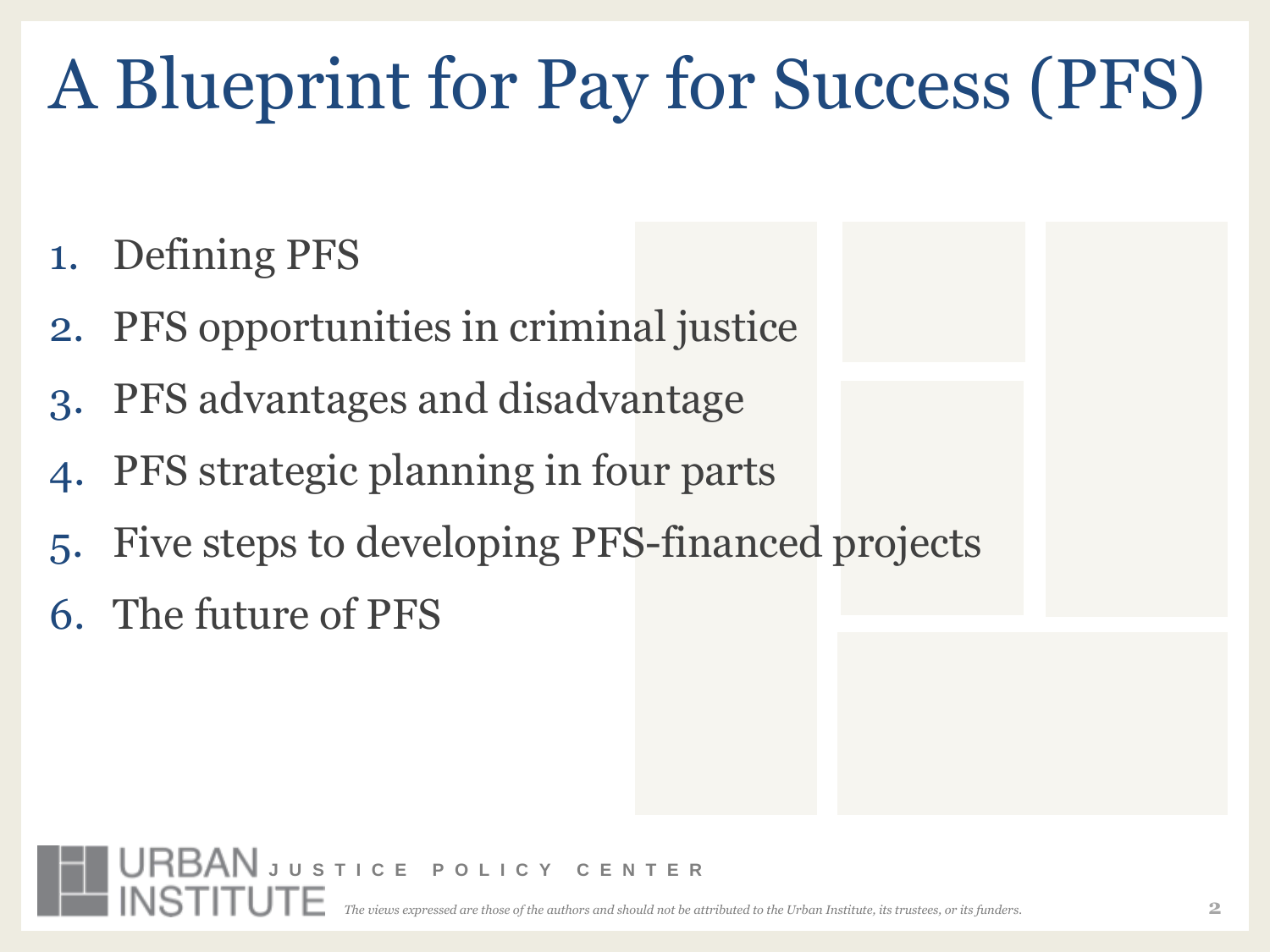## What is Pay for Success?

New financial instrument to support discretionary social programming

- Brings evidence-based programs to the necessary scale
- Brings together nonprofits, for profits, government
	- Financial intermediary solicits private capital
	- Knowledge intermediary identifies programs, performance targets, and price
	- Private funds are invested to support the program
	- Independent evaluator determines if targets are met
	- Government reimburses investors plus profit if targets are met
		- o Investment is lost if the project fails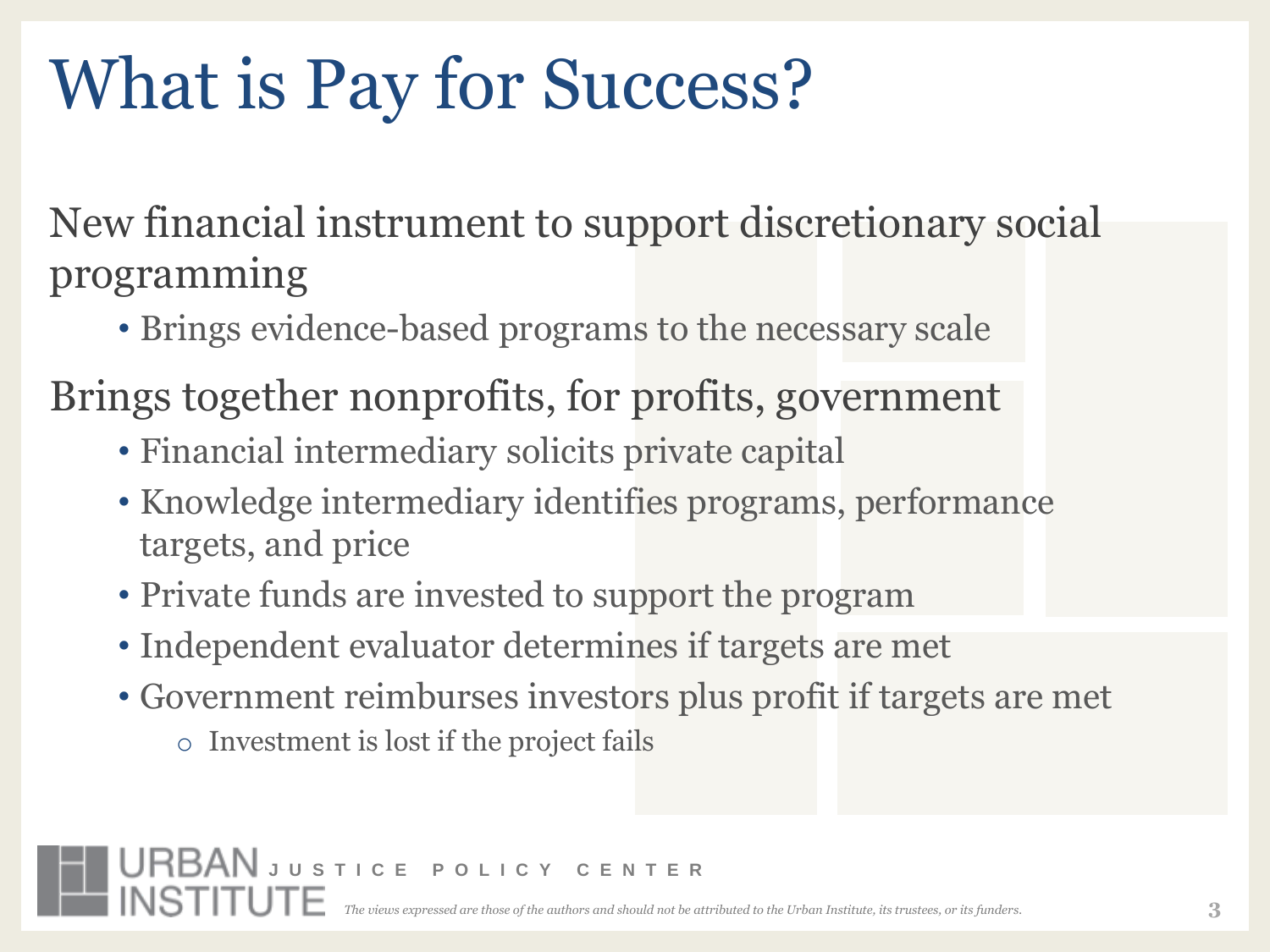#### PFS as a Solution

Problem: Lack of infrastructure (social services, digital infrastructure, human capital) because some social programs are underfunded:

- Programs with large up-front costs
- Programs that serve large numbers of people
- Operationally or politically risky programs

Solution: Use private capital to finance these projects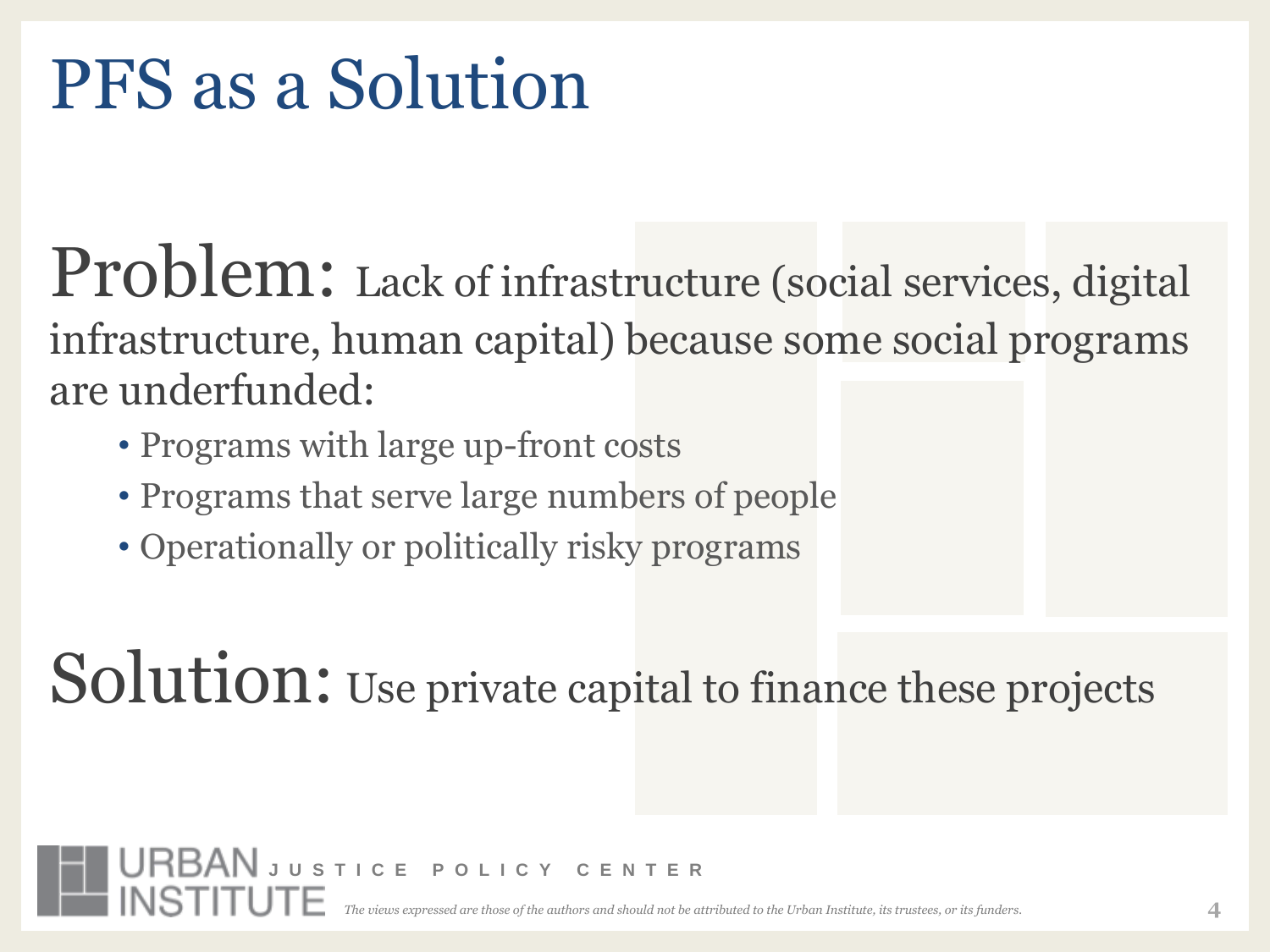## The Structure of Pay for Success

#### PFS Actors and Roles

- **Governments:** Identify problems to target and pay for the successful attainment of project goals
- **Funders:** Provide program capital on the promise of a return if the program is successful
- **Financial Intermediaries:** Structure the financial deal and solicits investors
- **Knowledge Intermediaries:** Use evidence to find highperforming programs, price the PFS instrument, and oversee implementation
- **Independent Evaluators:** Determine if the project meets its targets

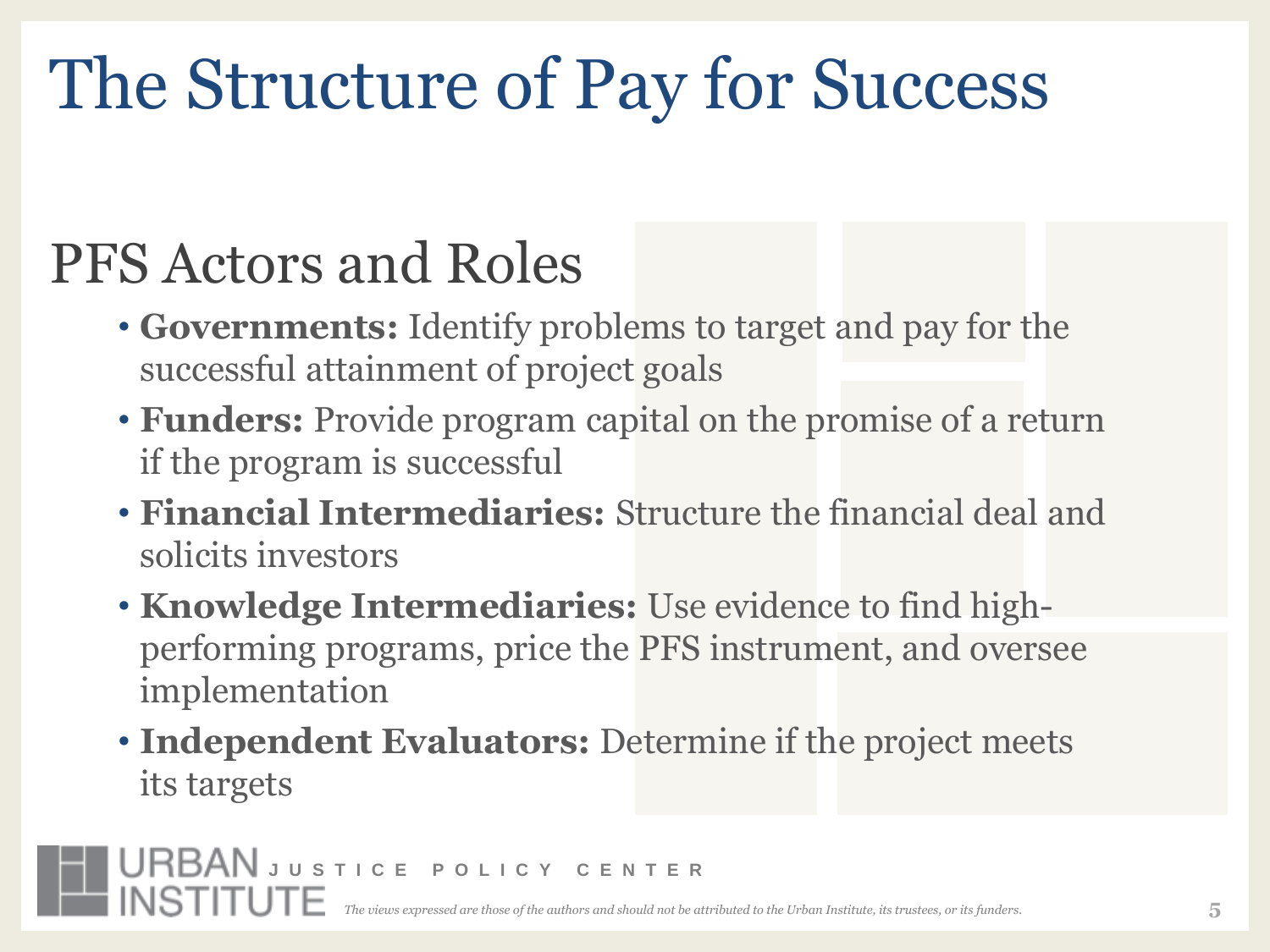#### Pay for Success Model Framework



#### **JURBAN** JUSTICE POLICY CENTER<br>INSTITUTE Treations contract for a discussion and choud and heat

*The views expressed are those of the authors and should not be attributed to the Urban Institute, its trustees, or its funders.*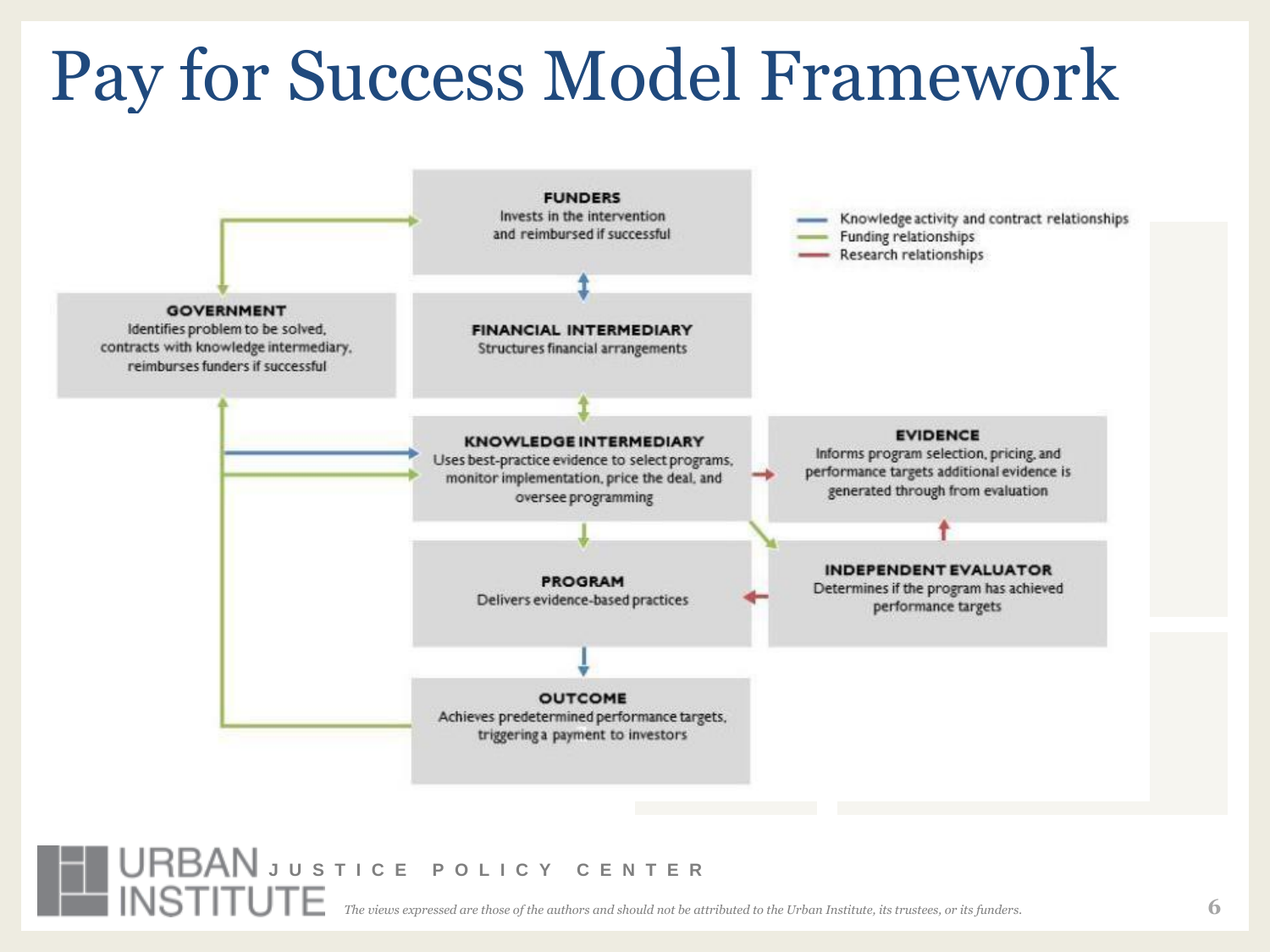## PFS Inside and Outside the US Federal Government

#### Outside: Social Impact Bonds (SIBs)

- First SIB: Peterborough Prison (UK)
- NYC Rikers Island
- Planning underway in many other states
- Under study in Canada, Australia, Israel, and elsewhere

#### Inside: Pay for Success

- White House Office of Social Innovation and Civic Participation
- Office of Management and Budget
- Bureau of Justice Assistance
- Department of Labor

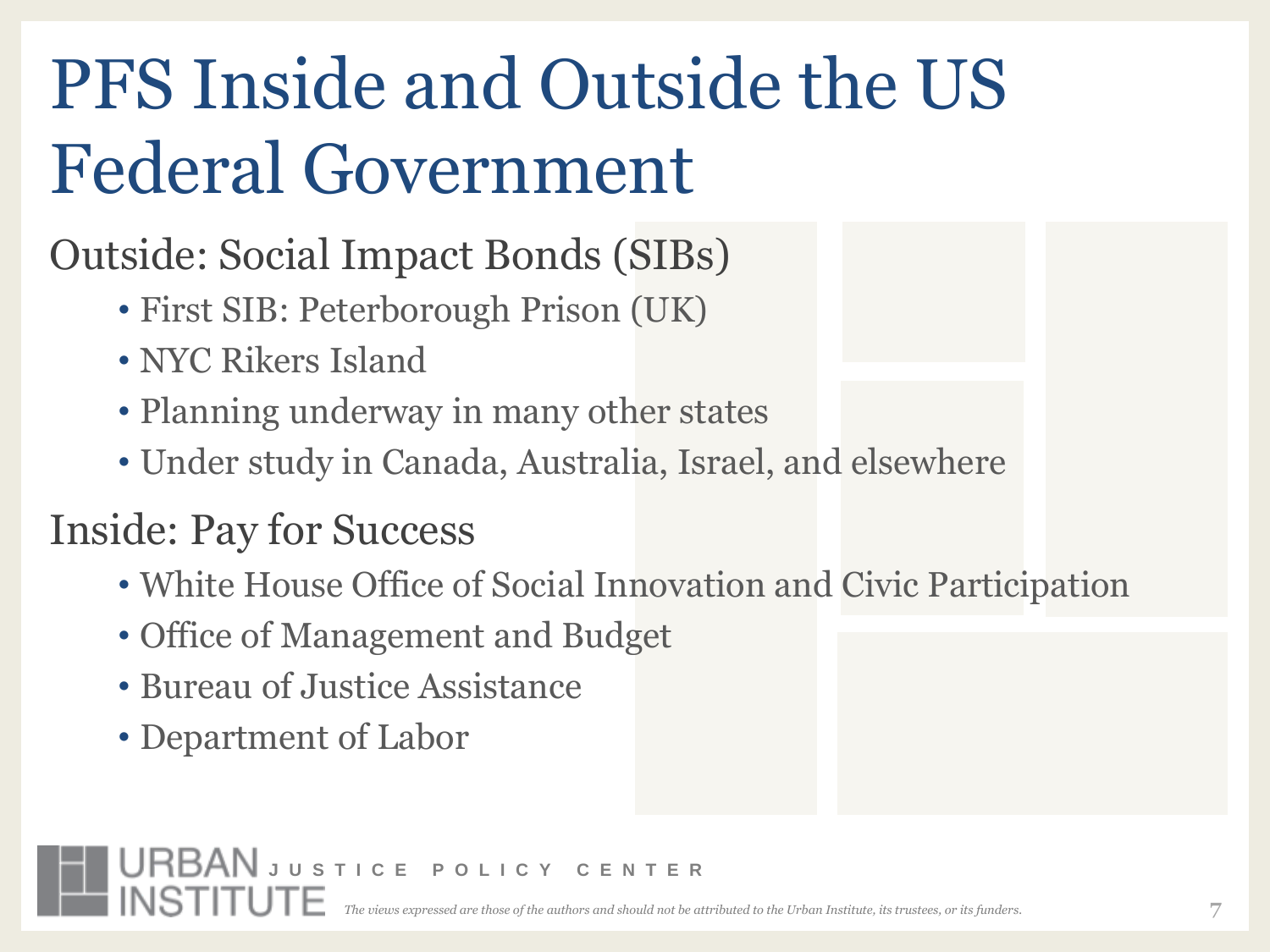### SIBs and PFS Are Not Bonds

- Traditional bonds are usually paid off from a dedicated revenue stream
- The issuing government's credit rating is affected by it's ability to pay off the bond
- PFS pays off as a result of client outcomes—monetized estimates of the costs and benefits of changes in human behavior

#### *Hence, 'Pay for Success' as opposed to the confusing 'Social Impact Bond'*

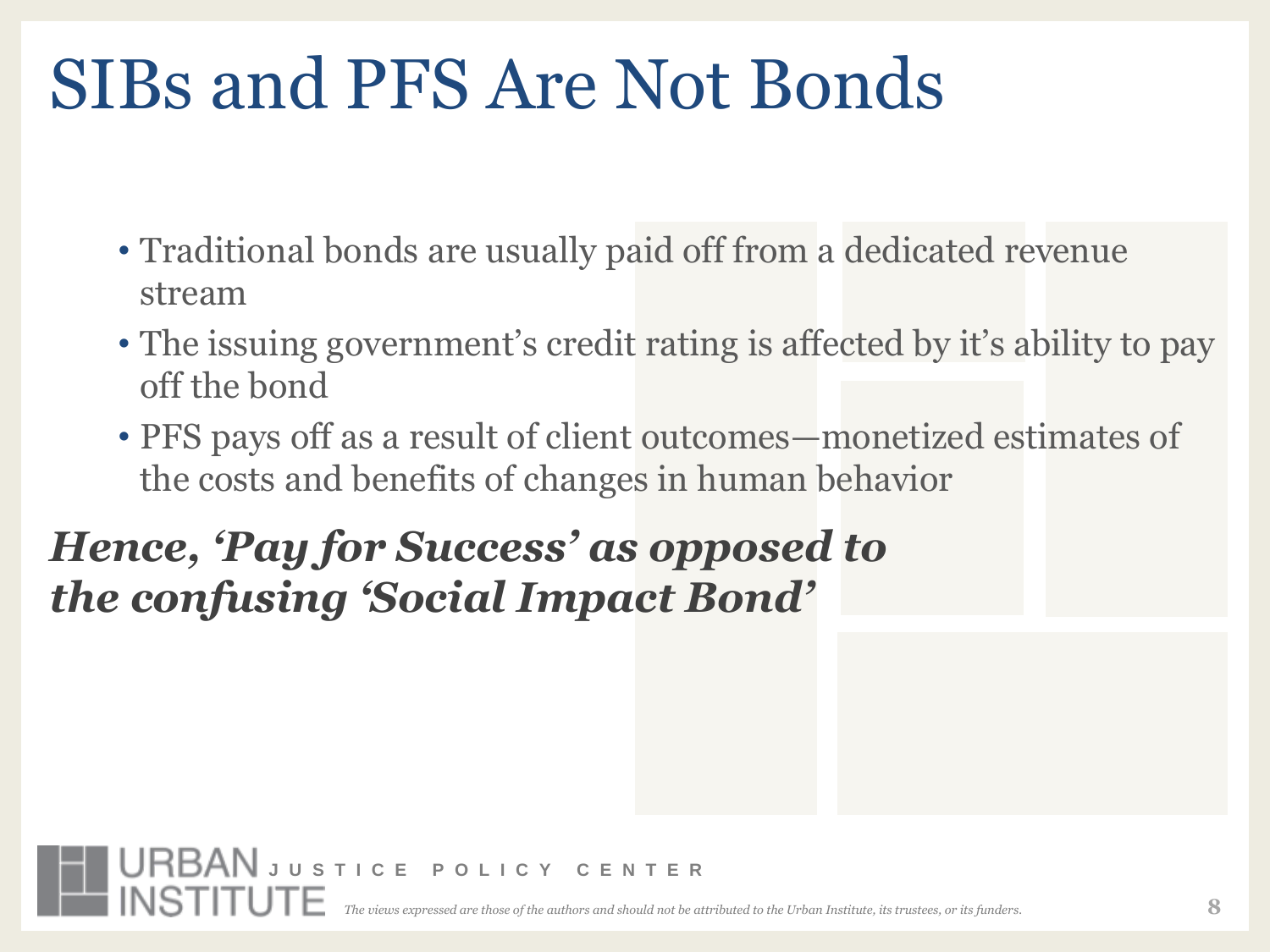## The Peterborough Prison Pilot

The Peterborough Prison is housing in the UK for shortterm prisoners. The project goal is to provide reentry services to prisoners leaving Peterborough Prison:

- Raised £5 million from private investors
- Target is a 10% reduction in recidivism
- Will pay out up to £7 million if the reduction in recidivism is greater than 10% (13% return on investment possible)
- If recidivism reduction is less than 10 percent, principal is lost
- Began in 2010, first payout in 2013, final results in 2016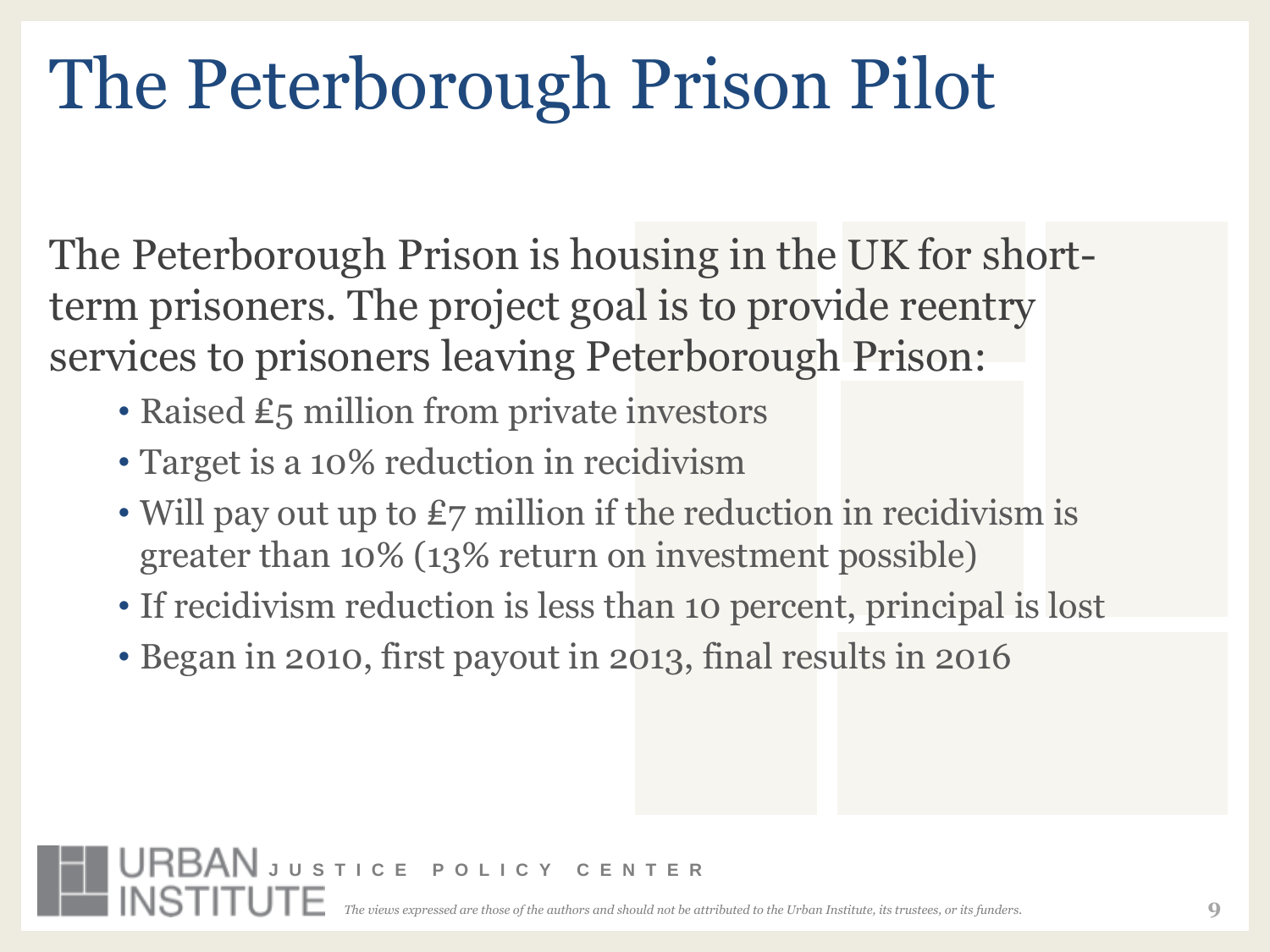## Rikers Island Social Impact Bond

Rikers Island is home to NYC's jail system. Sought funds to provide reentry services to youth prisoners:

• Goldman Sachs invested \$9.6M

- o \$7.2M insured by the Bloomberg Foundation
- Funds are directed to the Adolescent Behavioral Learning Experience with 3,400 young men participating
- Will pay out reimbursement and profit on a sliding scale for recidivism reductions greater than or equal to 8.5%
	- o No return for 8.4% or less in recidivism reduction
- As of early 2013, project and research are underway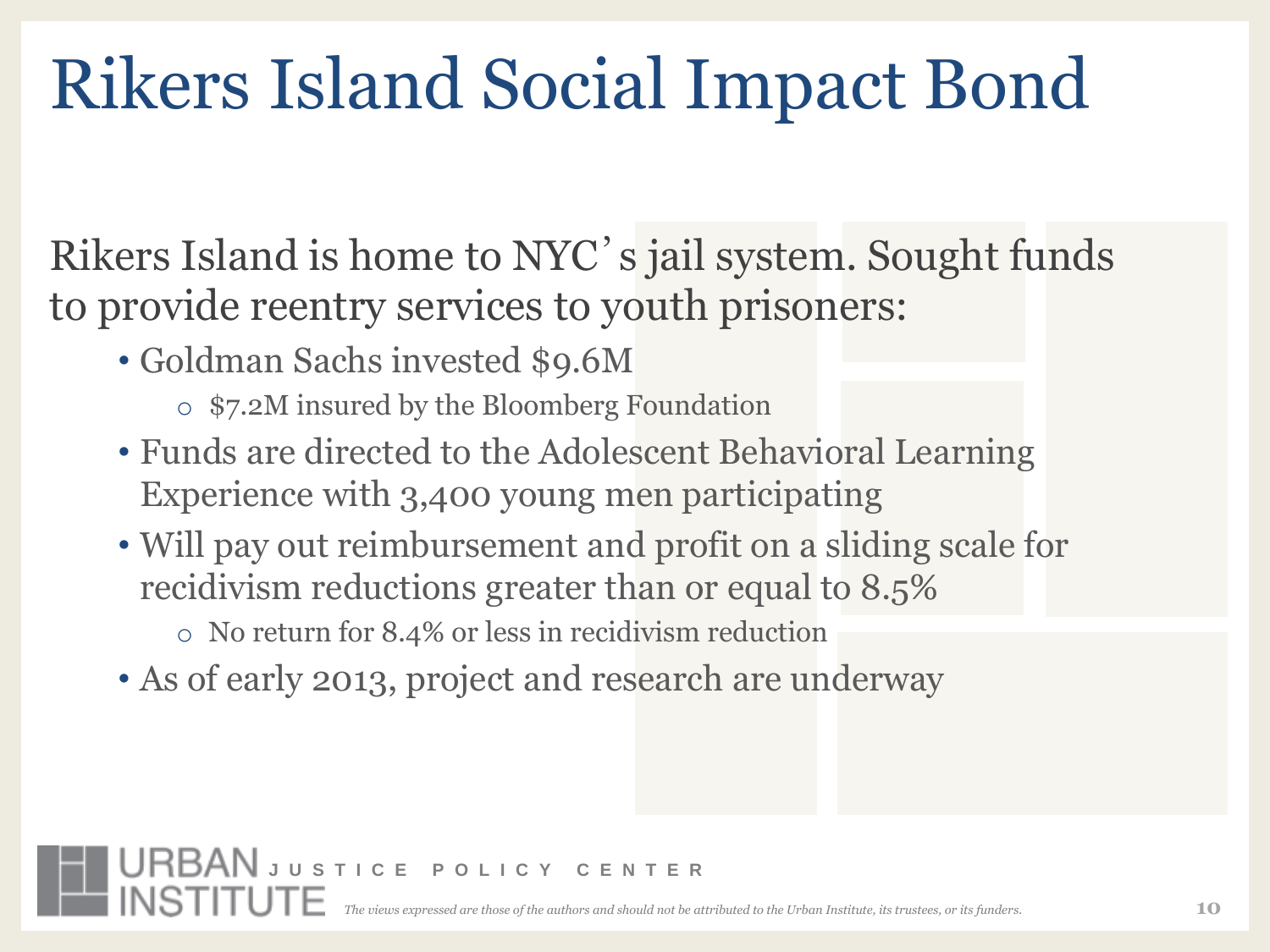## Opportunities in Justice

#### Pretrial processing

- Pretrial risk assessments can save money by diverting low-risk offenders from jail
- Upfront investment is needed to train officials on assessment tools

#### Reentry

- The therapeutic community programs can have beneficial effects on recidivism and substance abuse
	- o Start-up requires developing counseling, employment, and job training services

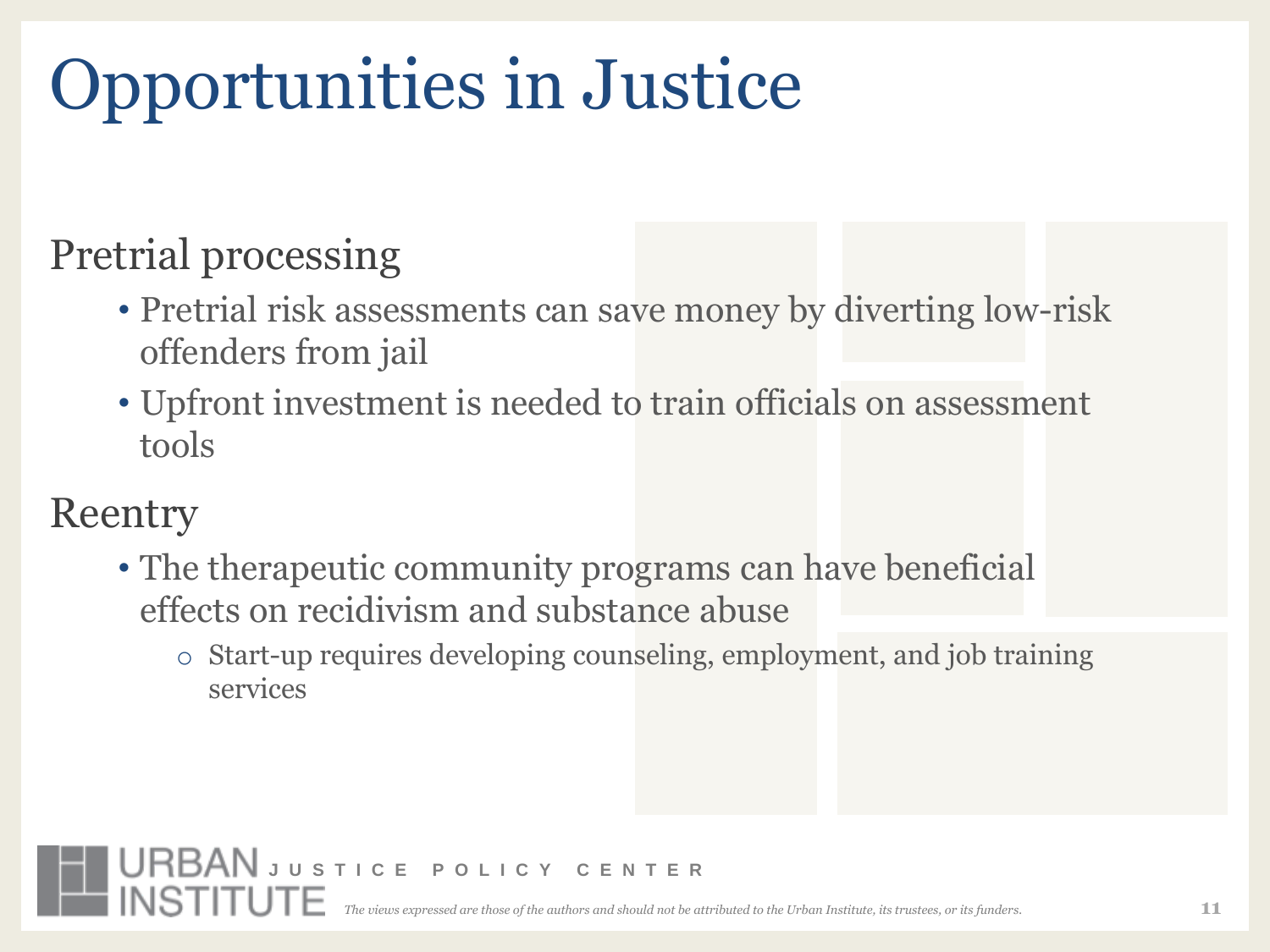## Opportunities in the Adult Justice System

Probation

- Electronic monitoring can save money and reduce victimizations
	- o Implementation infrastructure (e.g., equipment, IT support) is costly

#### Adult diversion programs

- Drug courts and community supervision can preserve public safety while reducing costly secure confinement
- The training, additional technical assistance, and staff are required to effectively implement diversion programs' significant upfront costs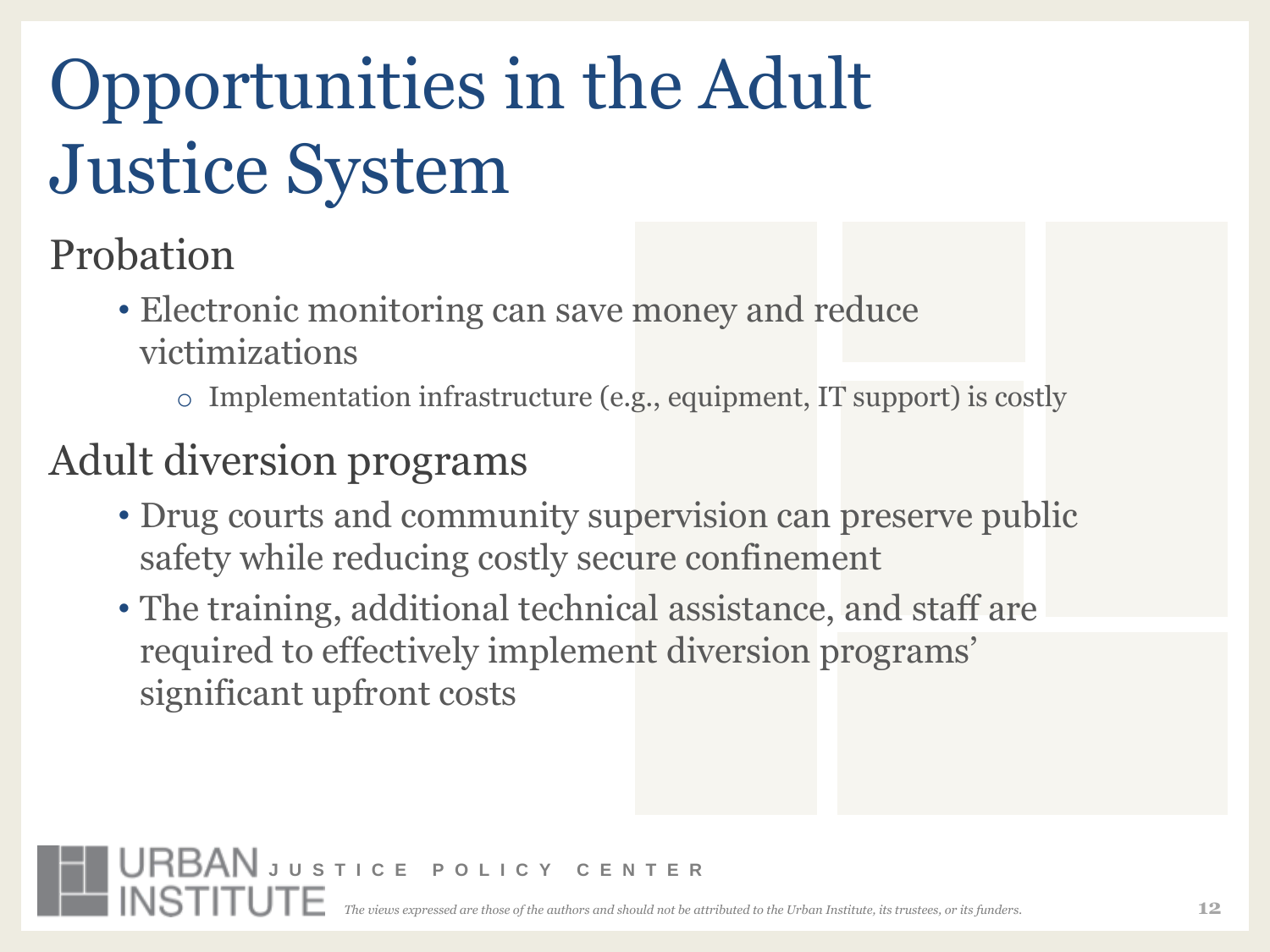# Opportunities in Juvenile Justice

#### Juvenile Justice

- Family-based intervention and prevention programs can prevent delinquent conduct and reduce recidivism
- Implementing these programs requires start-up investment to train local staff

#### Adolescent diversion

- Adolescent diversion from secure confinement has been found to have a large cost-benefit ratio
- Training and project implementation impose significant upfront costs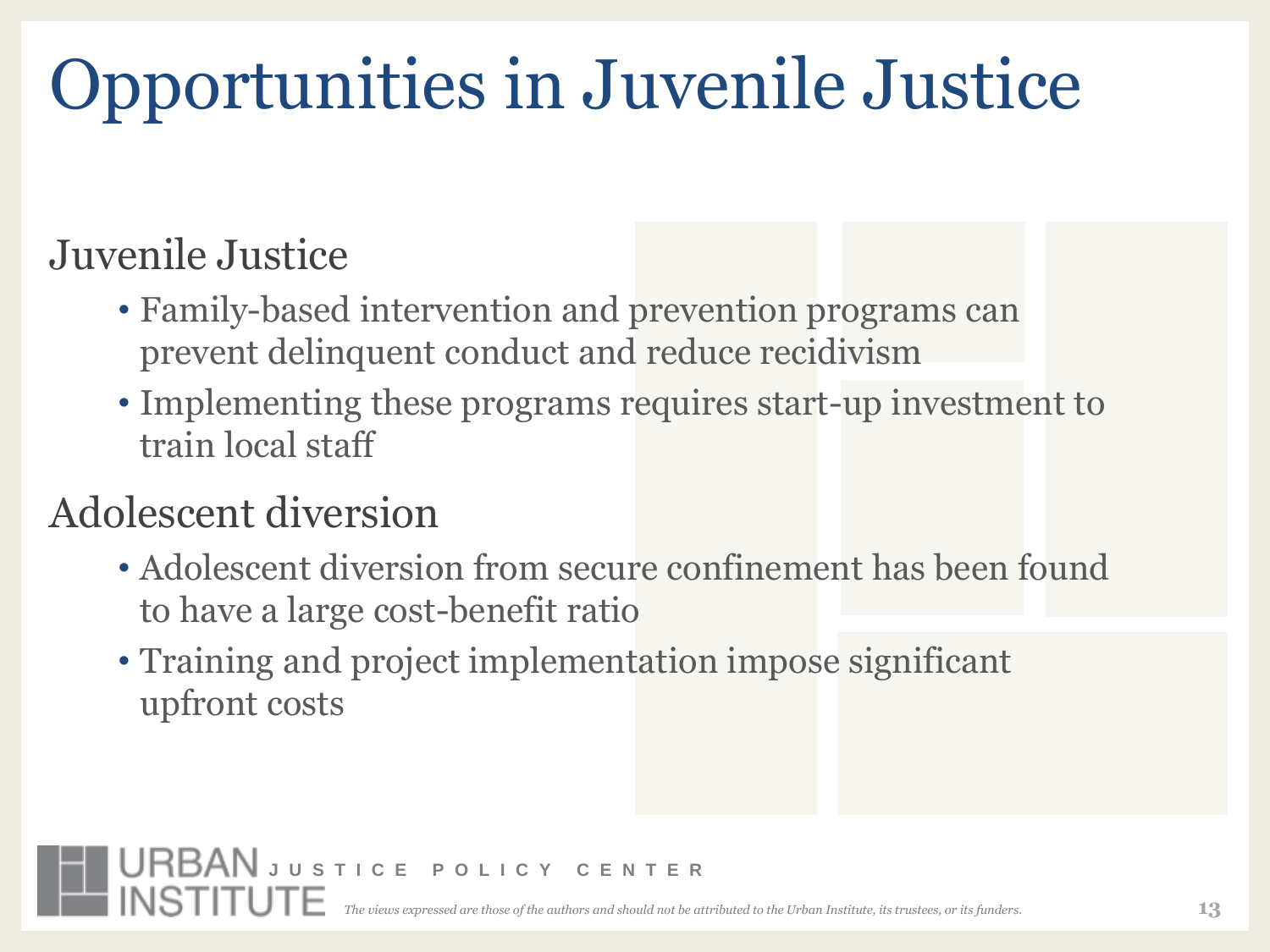Advantages of PFS Compared with Traditional Government Financing

- Increases reliance on programs with a track record of success by using evidence to identify programs
- Sets reasonable performance targets to determine success, rather than ad hoc or subjective judgments
- Funds social programs that would otherwise not be funded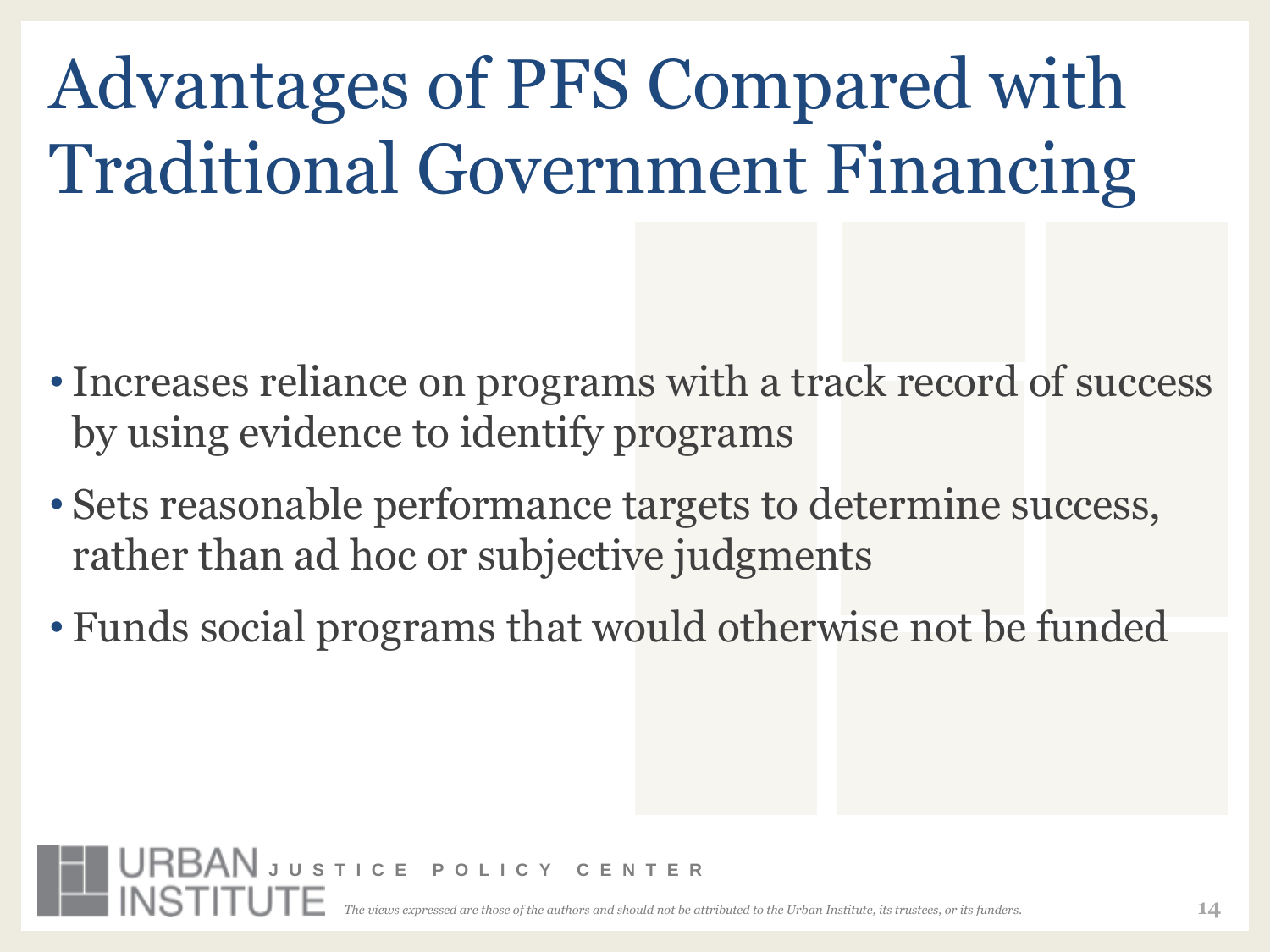## Advantages of PFS Compared with Traditional Government Financing

- Governments transfer risk
- May make governments more willing to fund politically risky programs
- Might increase community-based service infrastructure
	- o PFS will likely focus on services delivered by the private nonprofit sector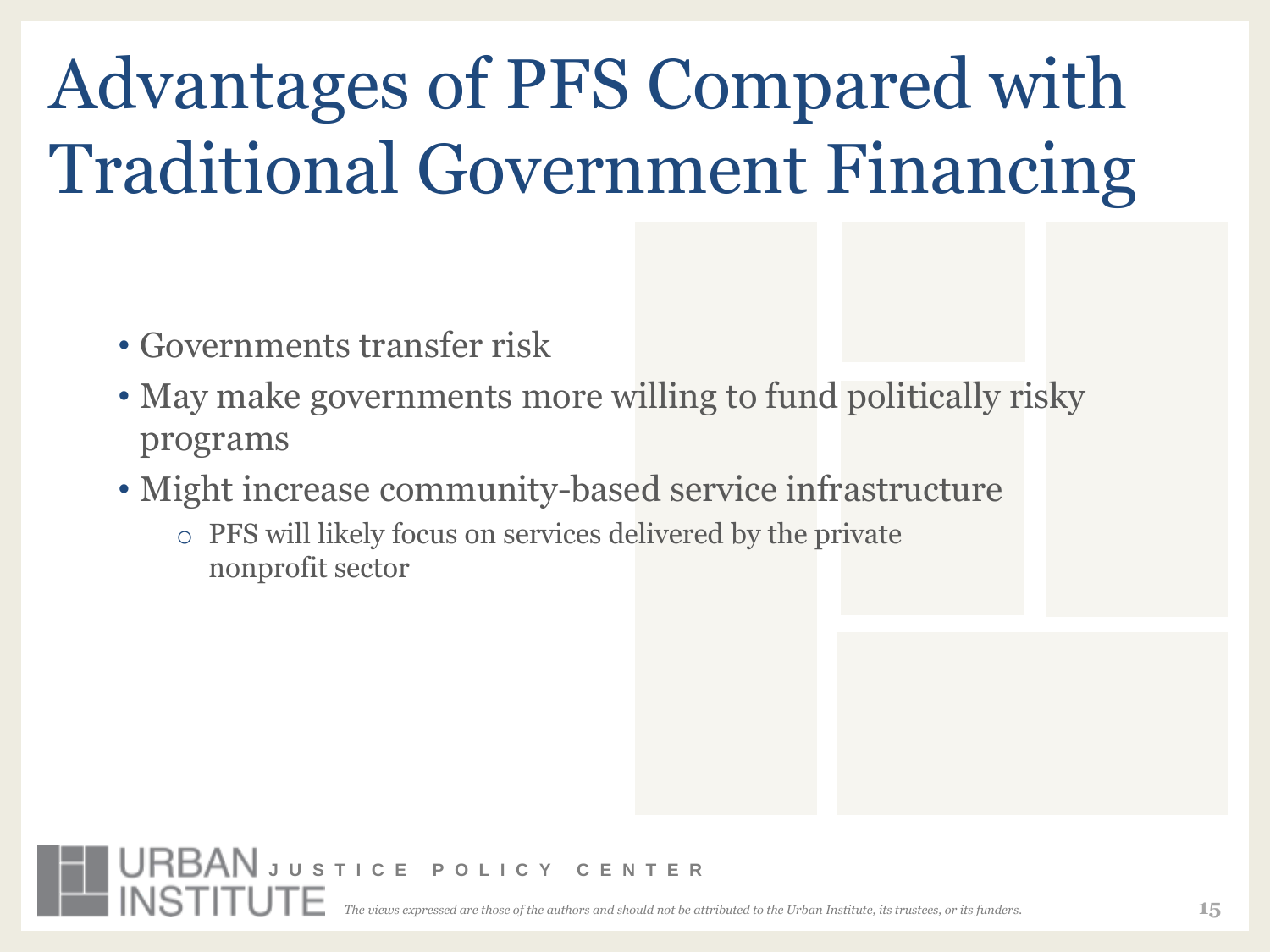## Advantages of PFS Compared with Traditional Government Financing

- Solves the "wrong pockets problem"
- Allows agencies to pool resources and knowledge
- May be a mechanism for funding regional initiatives across jurisdictions that are impossible today
- Flexibility allows for virtually any type of intervention:
	- $\sqrt{\frac{1}{1}}$ Justice
	- $\checkmark$  Public health
	- $\checkmark$  Homelessness
	- $\checkmark$  Employment
	- $\checkmark$  Urban blight

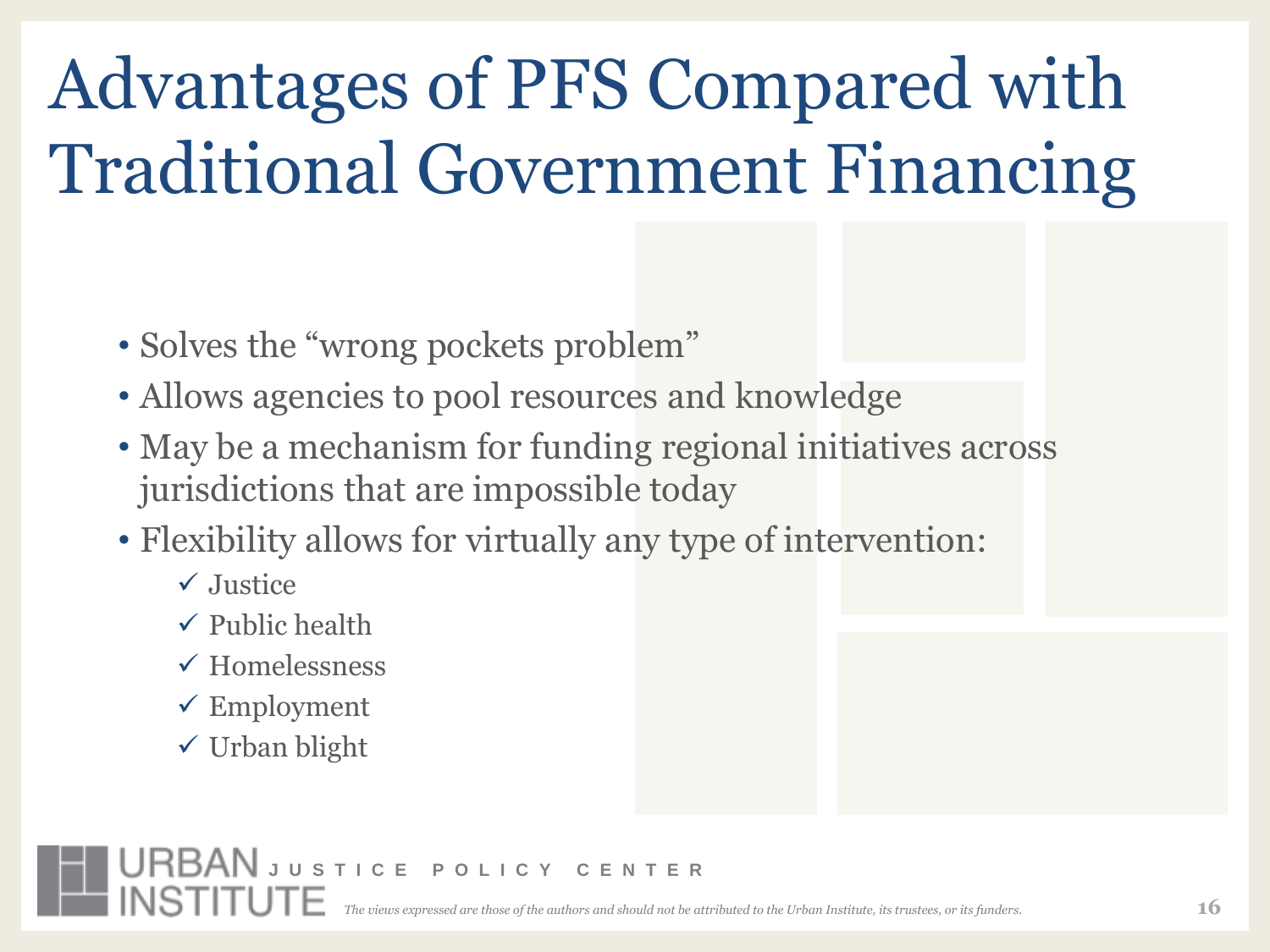## Disadvantages of PFS Compared with Traditional Government Financing

- PFS requires complex legal, empirical, institutional, and financial arrangements
- May be limited to programs with a demonstrable evidence base, which can discourage innovation
- May substitute private services for public services

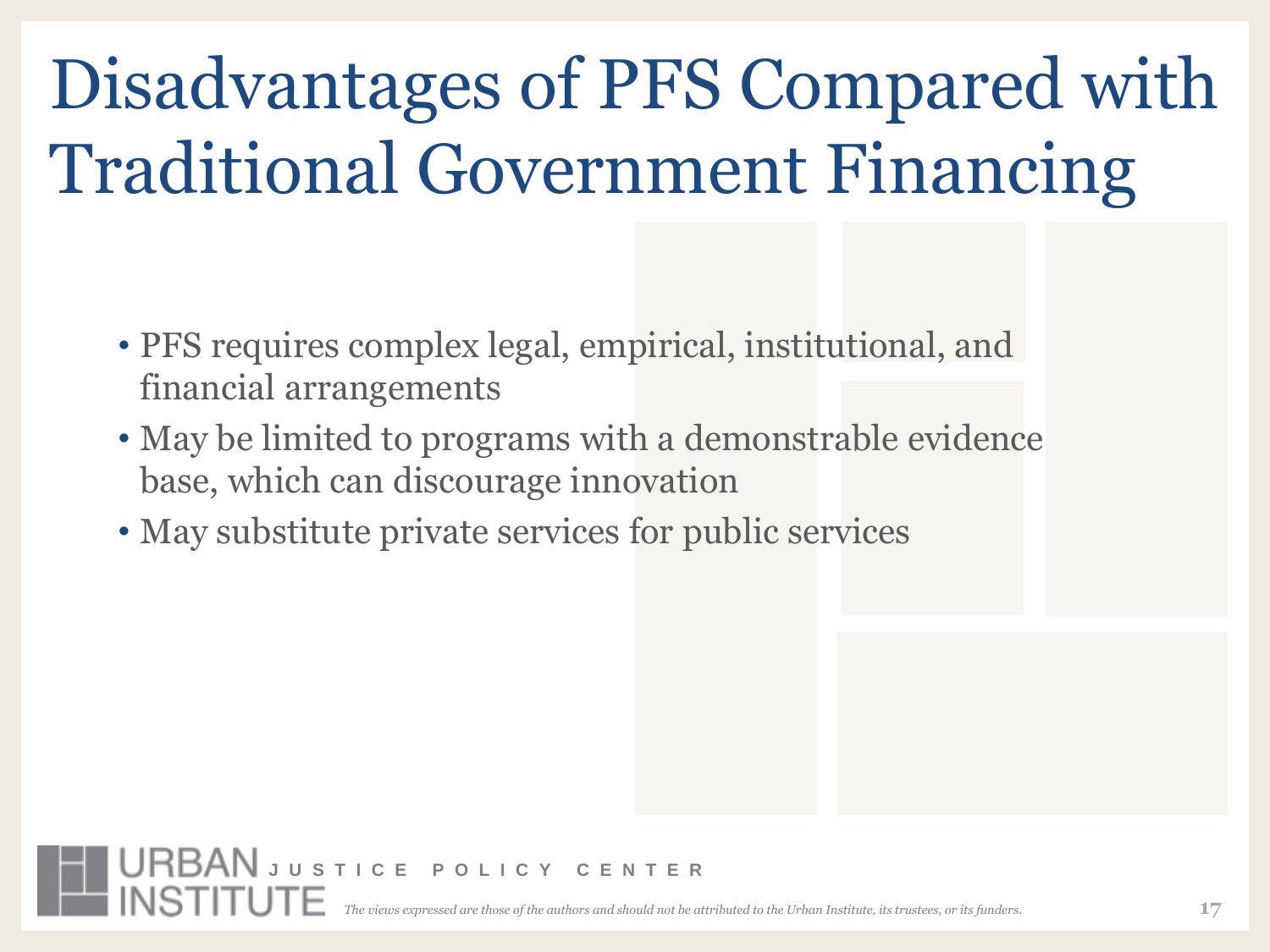## Disadvantages of PFS Compared with Traditional Government Financing

- Private sector may prefer profit to pro-social goals
- Private market may prefer to serve low-risk, low-need, low-reward populations instead of high-risk, high-need, high-reward populations
- May substitute for other Community Reinvestment Act activities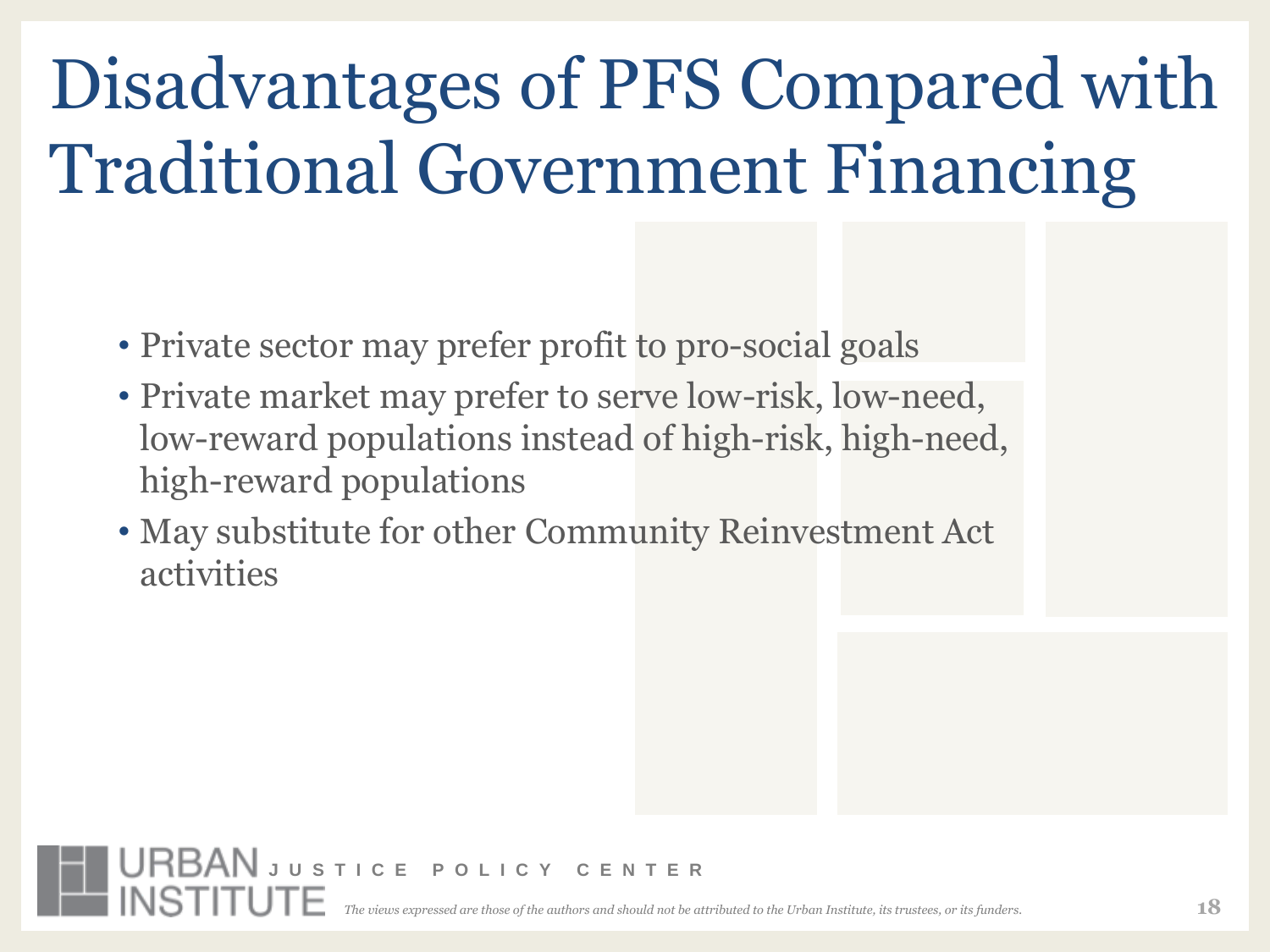## Launching a High-Quality PFS Project

PFS projects launched prematurely—before the complexities are addressed—may fail without a fair trial

Before PFS can succeed, a project must overcome endemic uncertainty to efforts to change individual behavior

*How can research inform the selection of PFS interventions and bond pricing to overcome this uncertainty?*

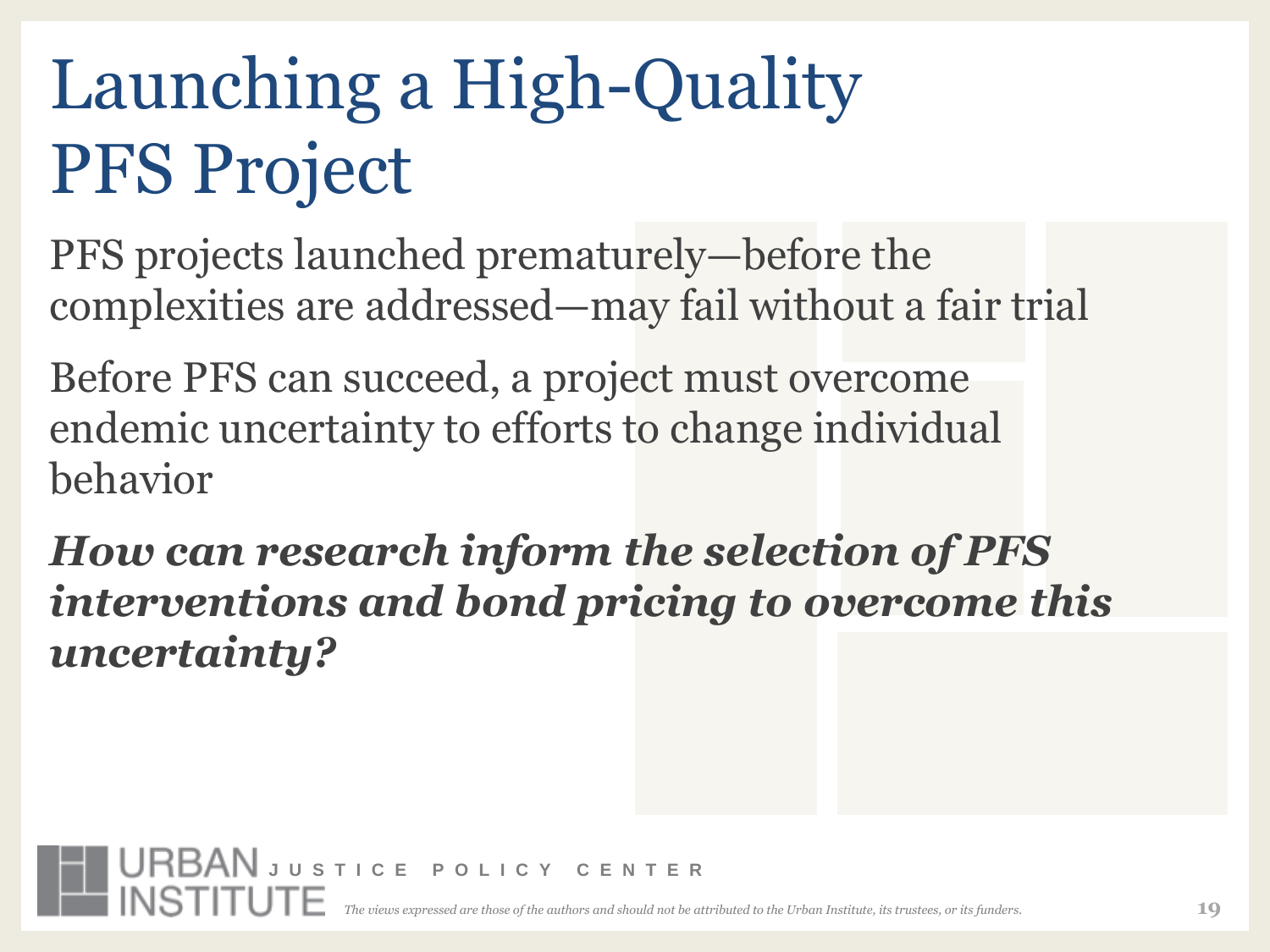## 5 Steps to Pay for Success

- Strategic planning
	- o Drivers of criminal justice system populations and costs, gaps in infrastructure, evidence on interventions, PFS suitability diagnostic
- Steps 1 to 3: Develop the PFS transaction and infrastructure
	- o Identify the population to be served, costs, expected benefits, recoverable benefits, price, and performance targets
- Steps 4 and 5: Deliver service and evaluate success

**URBAN** JUSTICE POLICY CENTER

o Service provision and training and technical assistance (TTA), and evaluation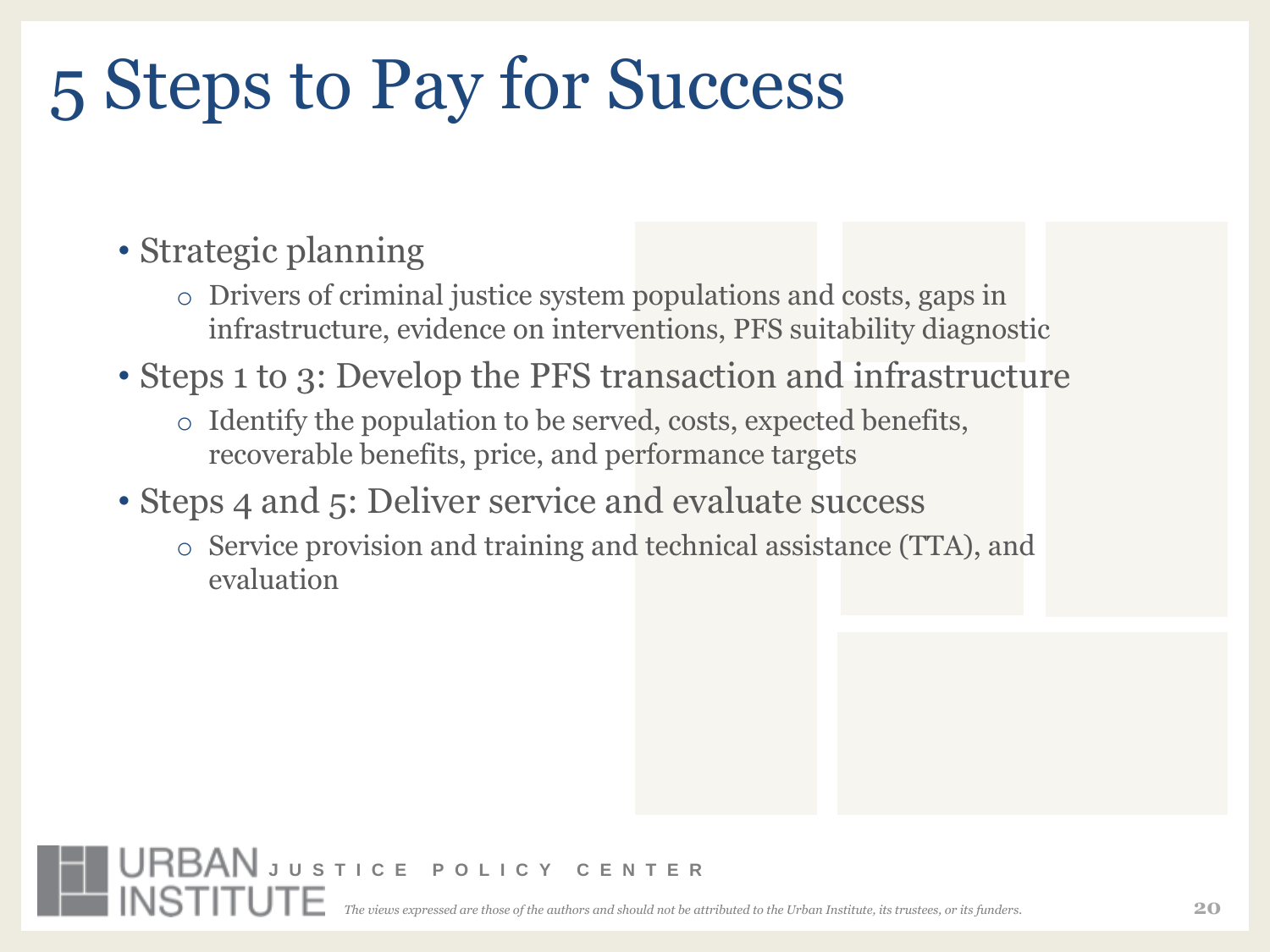## Strategic Planning

PFS, a four-part process, relies on good strategic planning to maximize cost effectiveness

Government should identify a research partner to assist with this process

Strategic planning is a four part process:

- Identify the population and cost drivers
- Identify the target problem
- Find evidence-based solutions

**URBAN** JUSTICE POLICY CENTER

• Assess PFS suitability

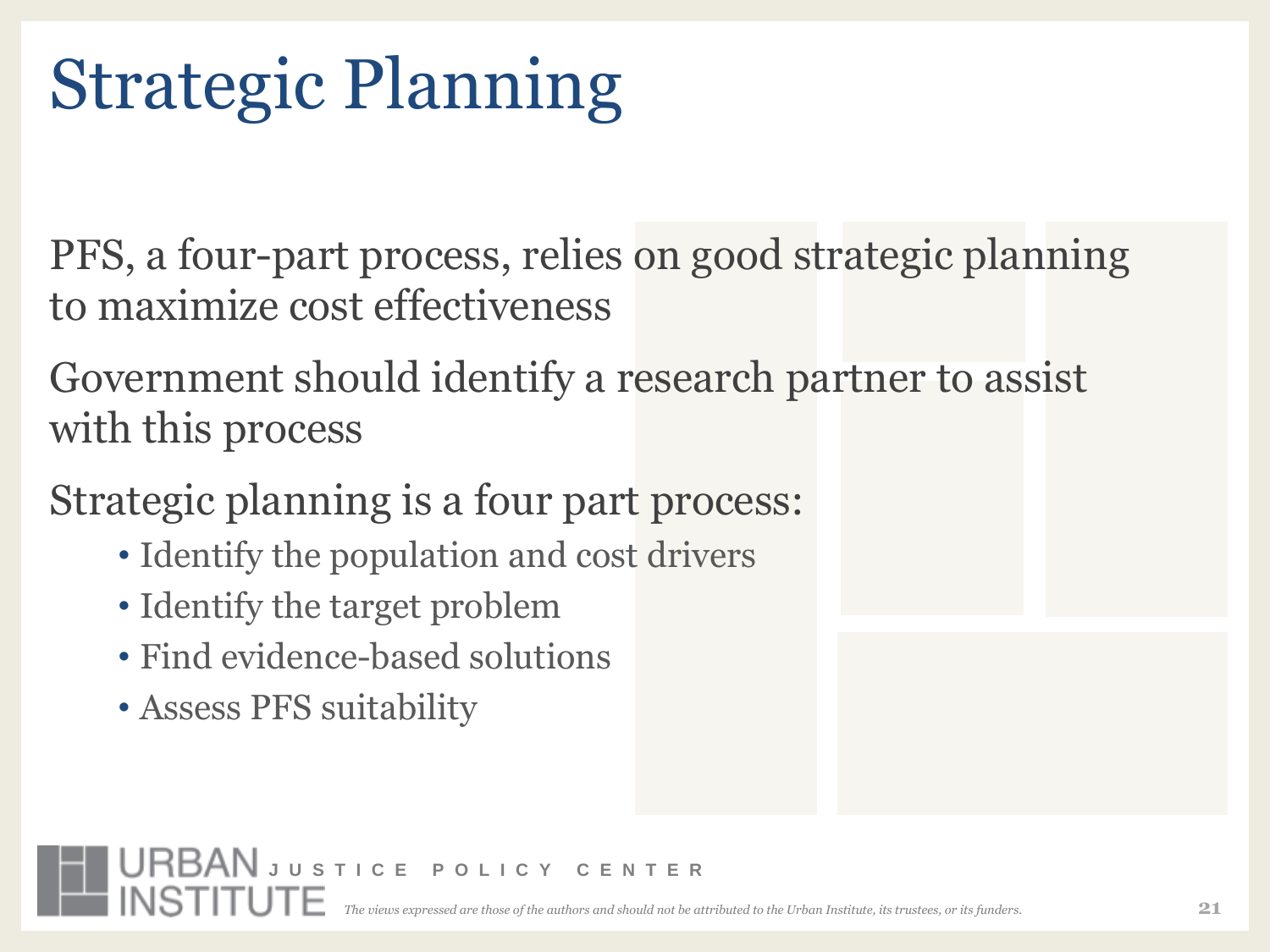## Part 1: Identify the Population and Cost Drivers

Identify drivers of criminal justice system population and costs

Two approaches:

- Comprehensive (such as BJA's Justice Reinvestment Initiative)
- Targeted to a particular problem

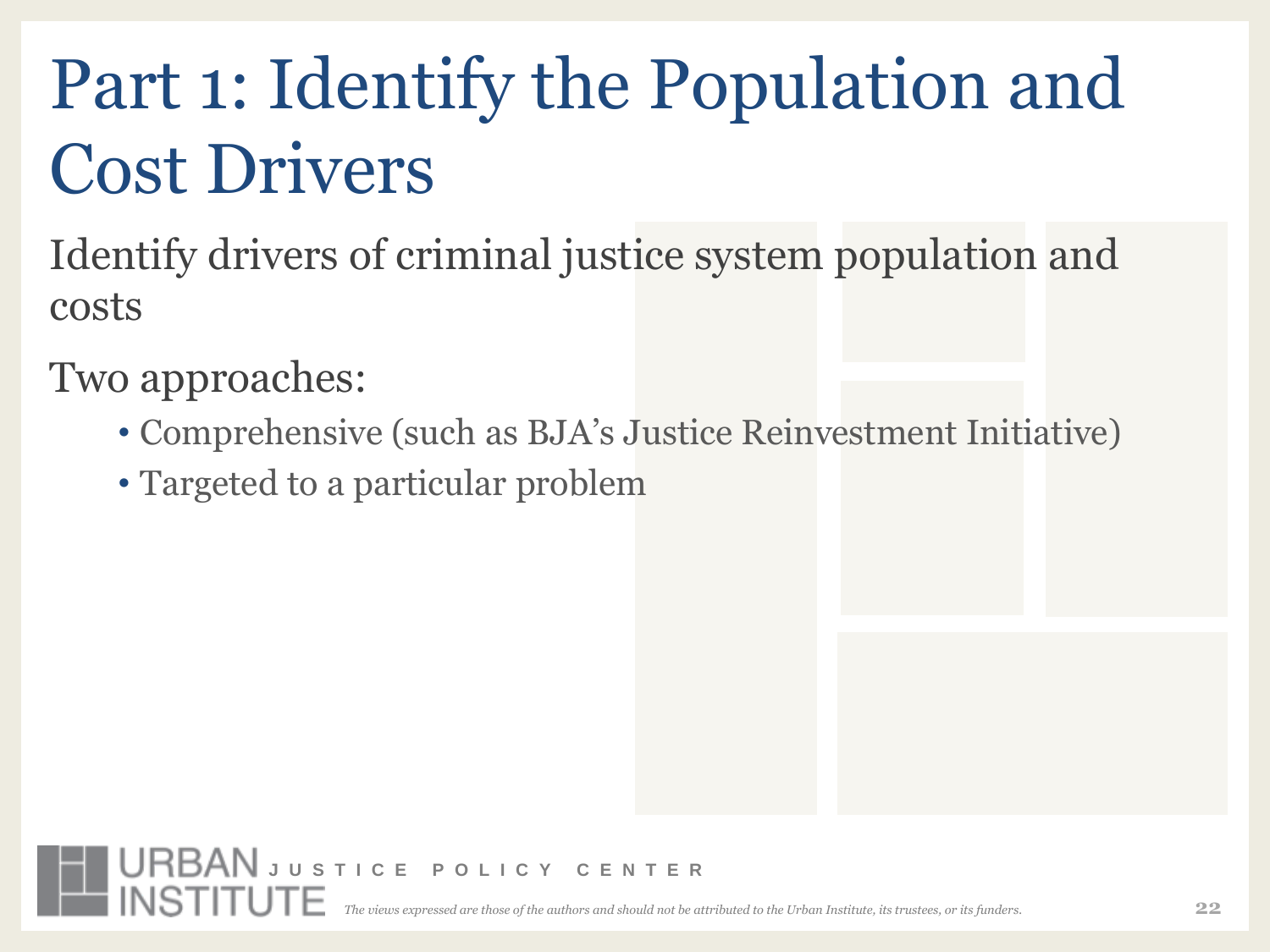## Part 2: Identify the Target Problem

#### Identify problem and gaps in infrastructure:

- Digital infrastructure (exchange of data and knowledge)
- Human capital (lack of capacity or capabilities)
- Social service (treatment or entitlements)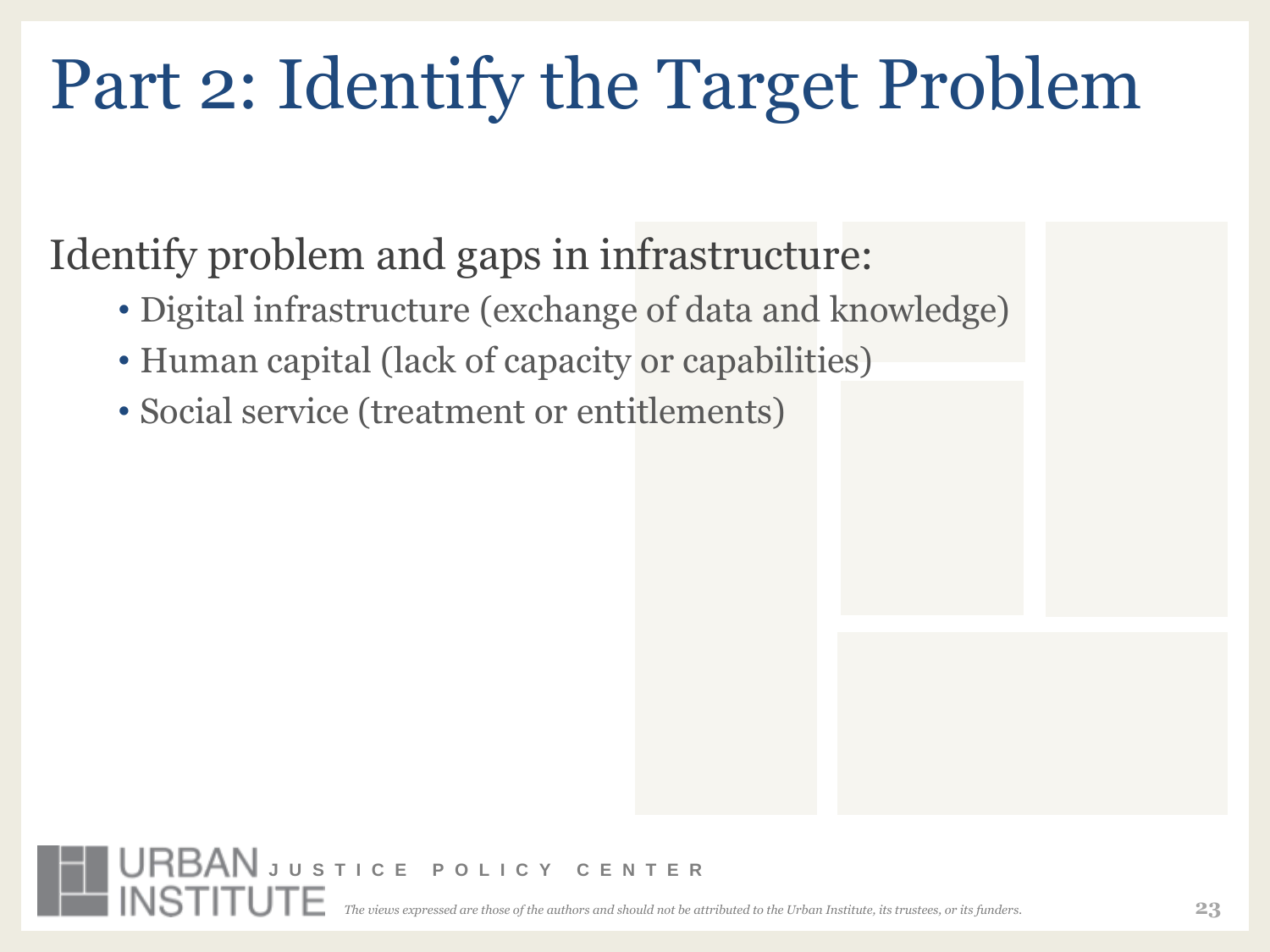## Part 3: Find Evidence-Based Solutions

Identify evidence-based programs to solve the problem

Justice program databases can inform implementation:

- [OJP's Crime Solutions](http://www.crimesolutions.gov/)
- $\checkmark$  [Washington State Institute of Public Policy](http://www.wsipp.wa.gov/)
- $\checkmark$  [Vanderbilt University \(juvenile programs\)](http://peabody.vanderbilt.edu/research/pri/projects/by_research_method.php)
- $\checkmark$  Blueprints for Violence Prevention
- $\checkmark$  [Campbell Collaborative](http://www.campbellcollaboration.org/)
- [Urban Institute's Bayesian, Meta](http://www.dccrimepolicy.org/costbenefitanalysis/index.cfm)[-CBA model](http://www.dccrimepolicy.org/costbenefitanalysis/index.cfm)
- $\sqrt{National Reentry Resource Center}$  $\sqrt{National Reentry Resource Center}$  $\sqrt{National Reentry Resource Center}$

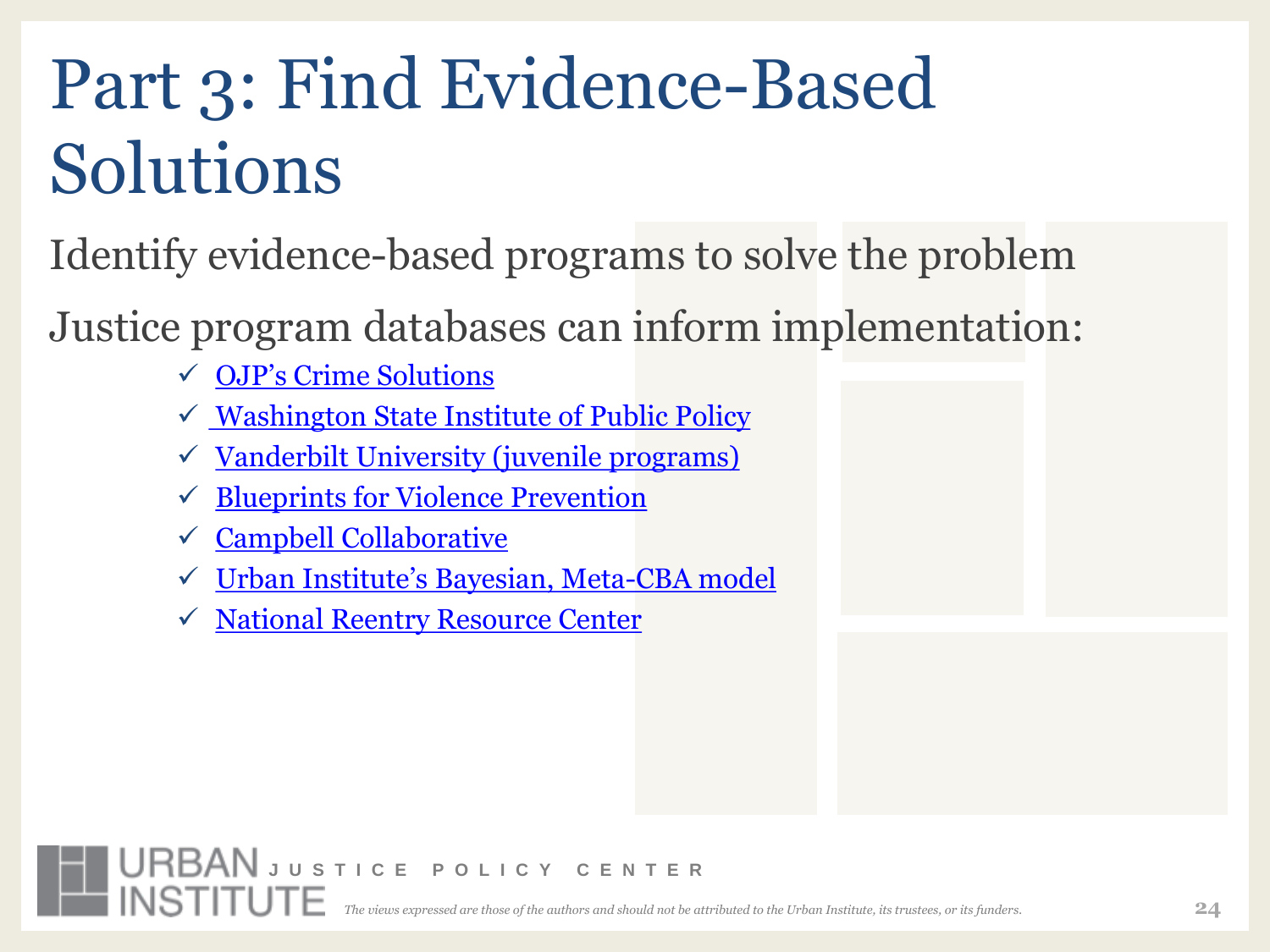## Part 3: Find Evidence-Based Solutions

A large body of empirical evidence about effective programs has not been adopted

PFS projects must be chosen objectively

Focus is on probability of program success, not necessarily the average treatment effect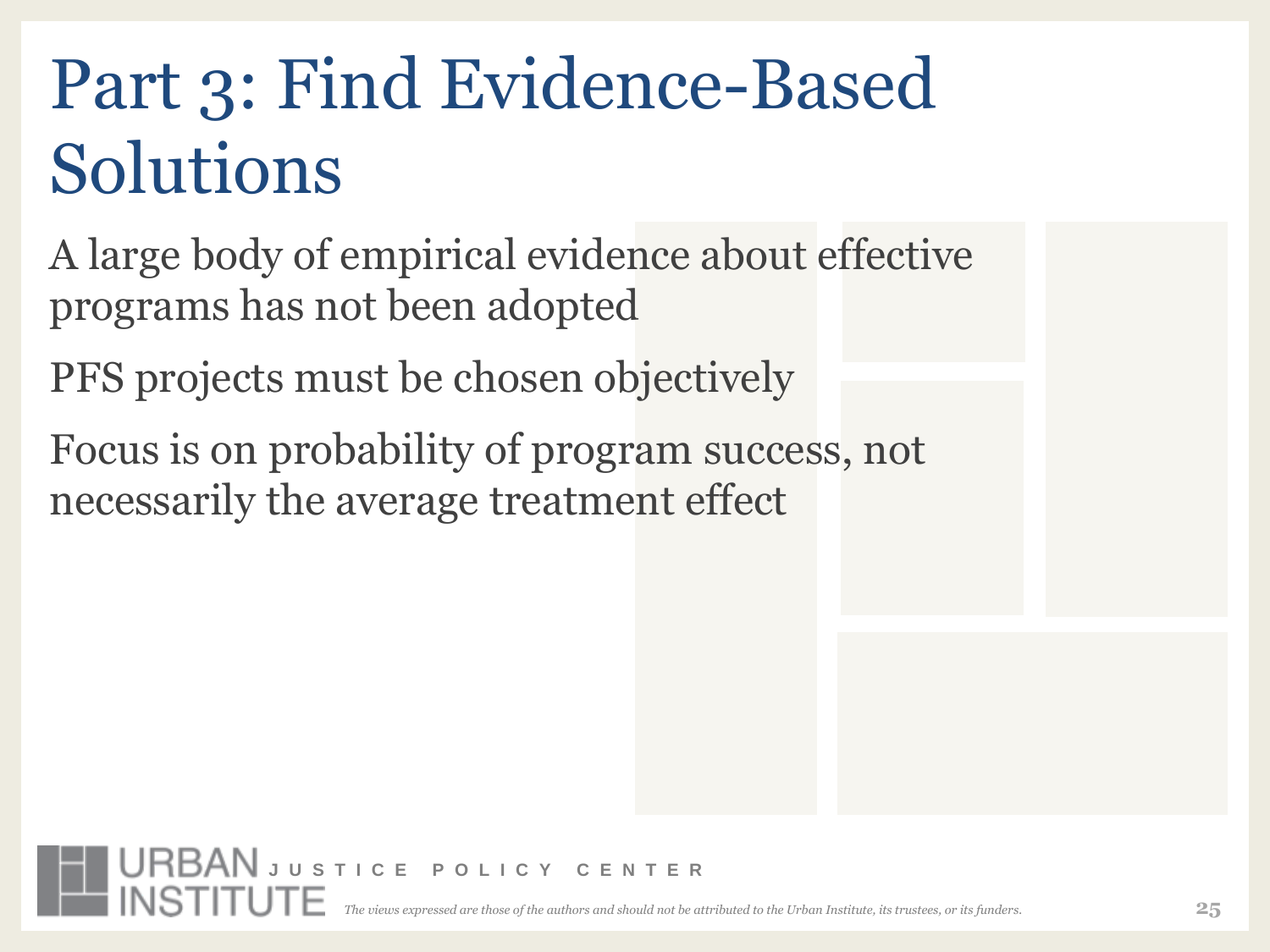Determine if PFS is the best way to implement the evidence-based solution identified:

PFS may fund the solution

PFS mechanism may be solution itself

**URBAN** JUSTICE POLICY CENTER

PFS may be inefficient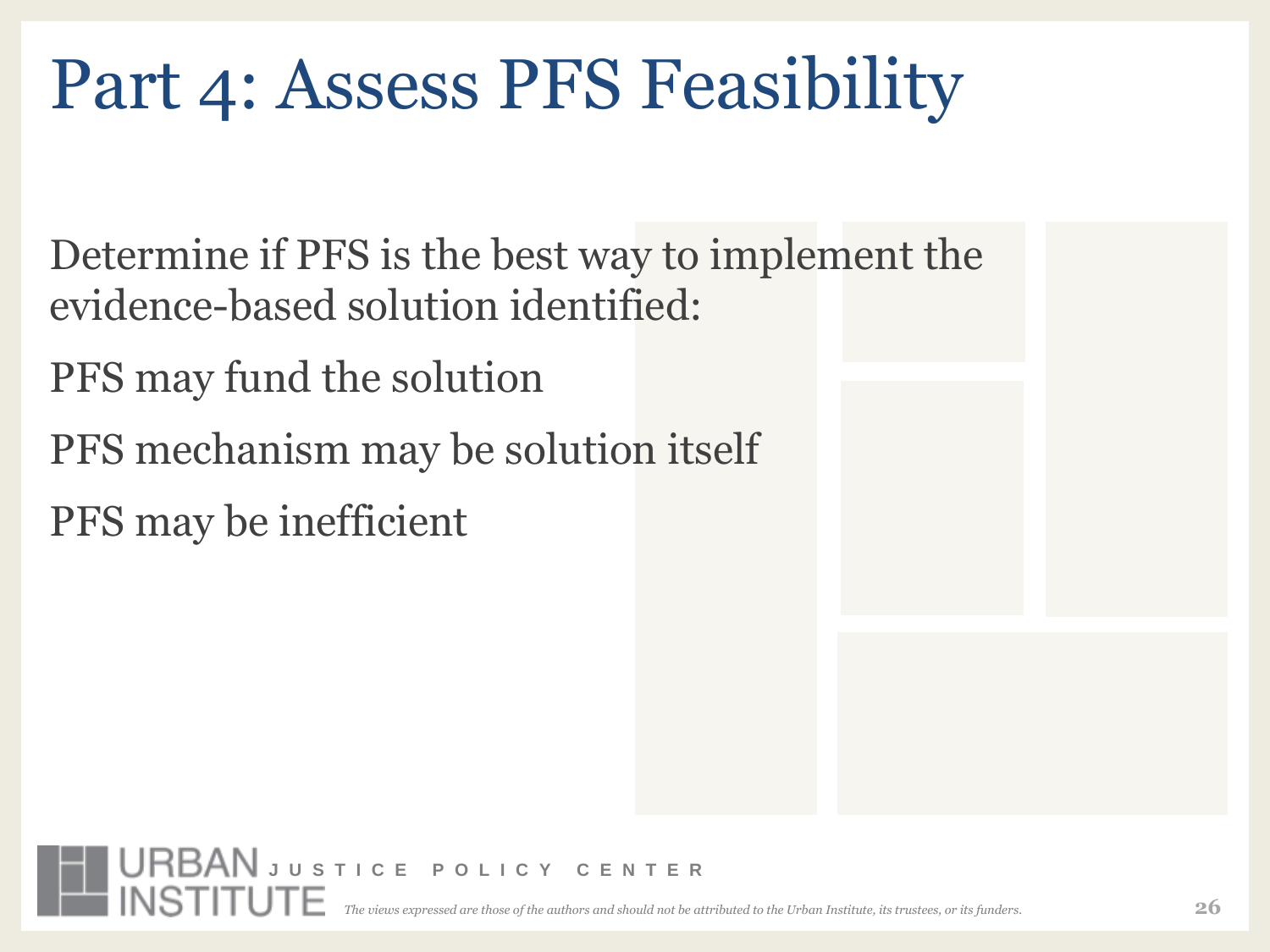To be evaluable, PFS-funded interventions must have

- [Measurable outcomes](#page-48-0)
- [Available data](#page-49-0)
- [Rigorous evaluation method](#page-50-0)
- [Definable costs](#page-51-0)
- [Evidence base](#page-52-0)

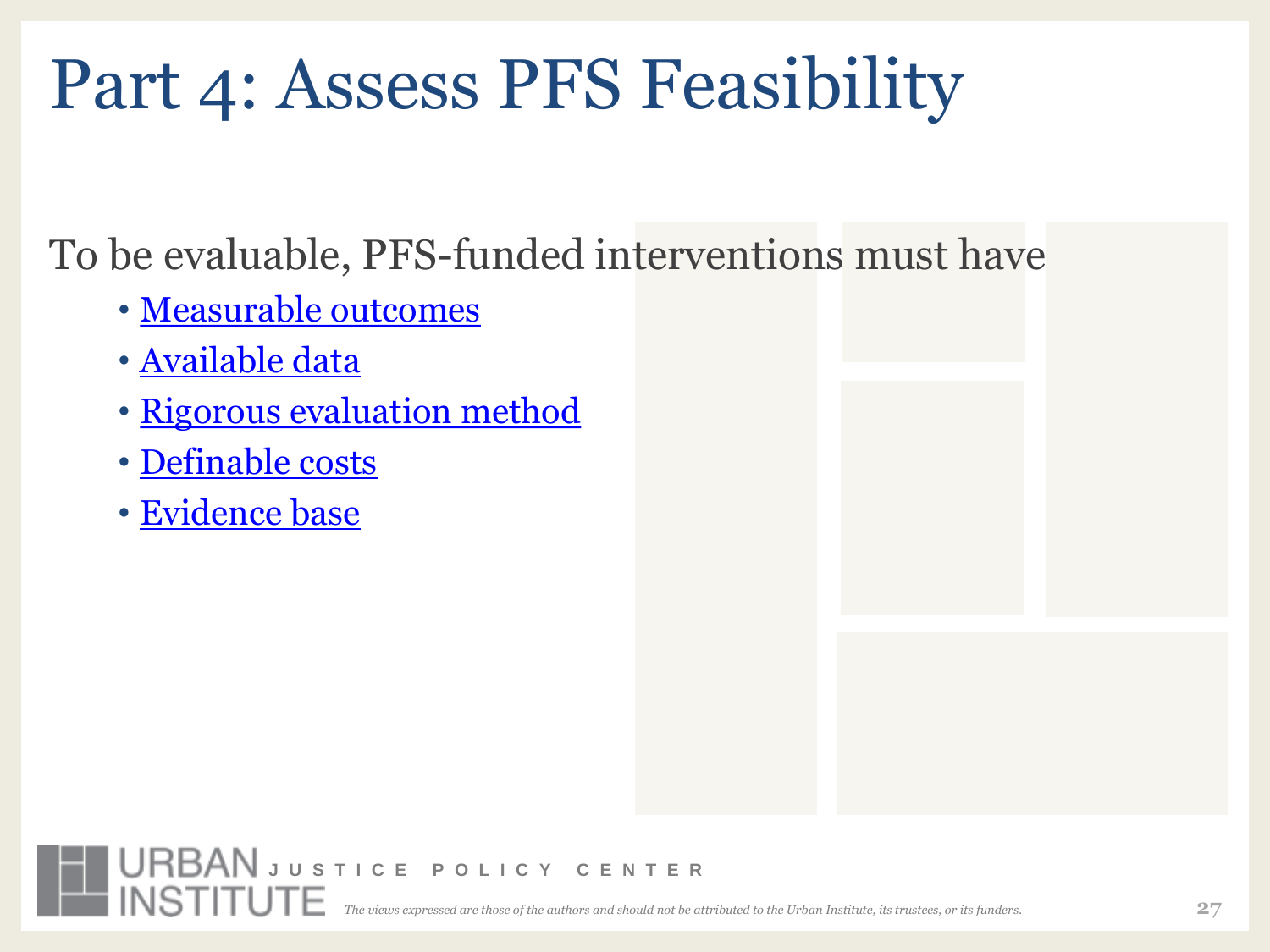PFS-funded interventions must have these project safeguards to protect the government, investors, and the treatment population:

- [Treatment safeguards](#page-54-0)
- [Focus on prevention](#page-55-0)
- [Public/private partnership](#page-56-0)

**URBAN** JUSTICE POLICY CENTER

• [Need for capital](#page-57-0)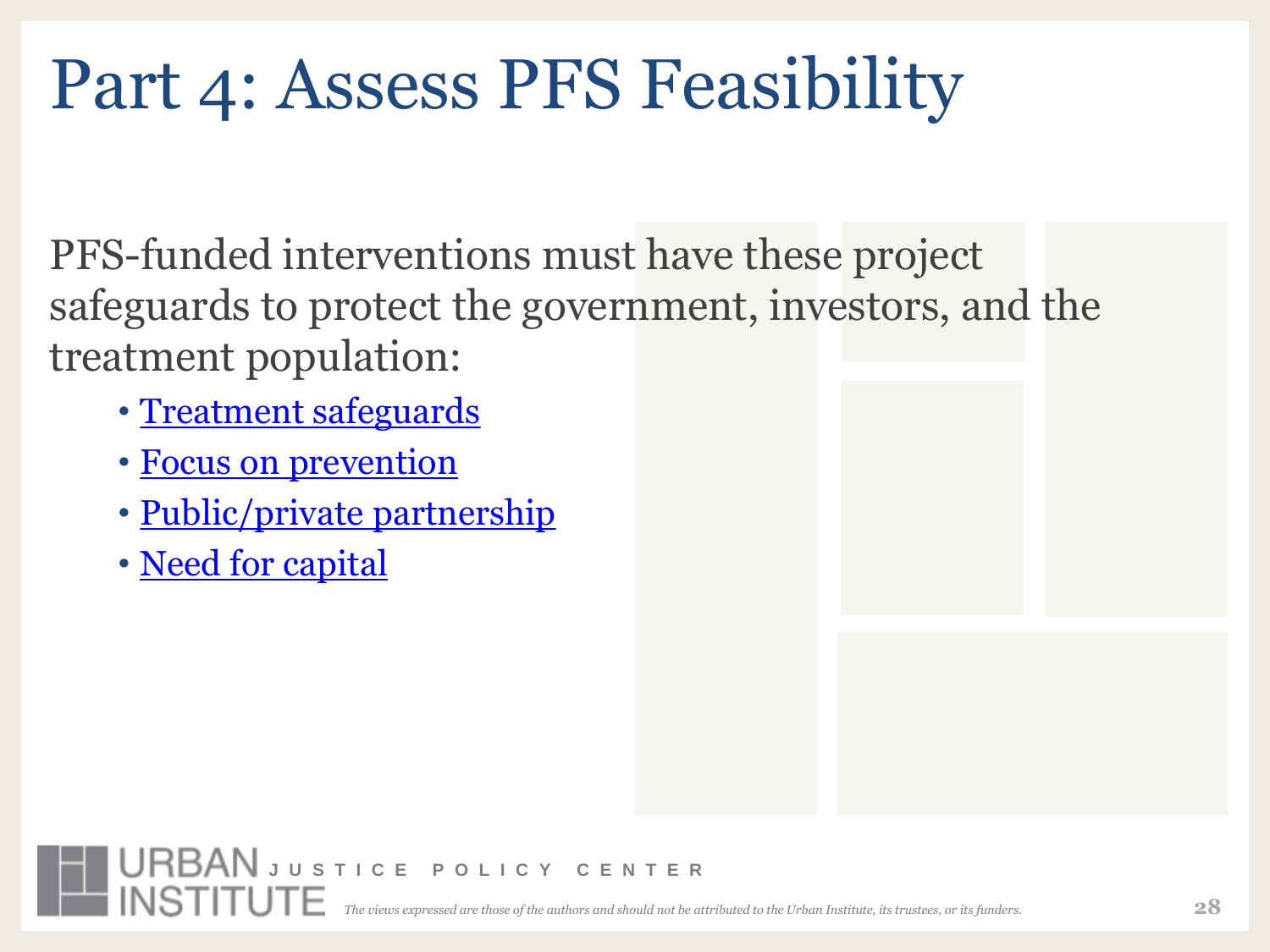PFS should be the most applicable financing tool for funding the program:

- [Cost-beneficial](#page-59-0)
- [Fixes](#page-60-0) ["](#page-60-0) [wrong pocket problem](#page-60-0)["](#page-60-0)
- [High upfront costs](#page-61-0)
- [Reasonable duration](#page-62-0)
- [Least expensive source of capital](#page-63-0)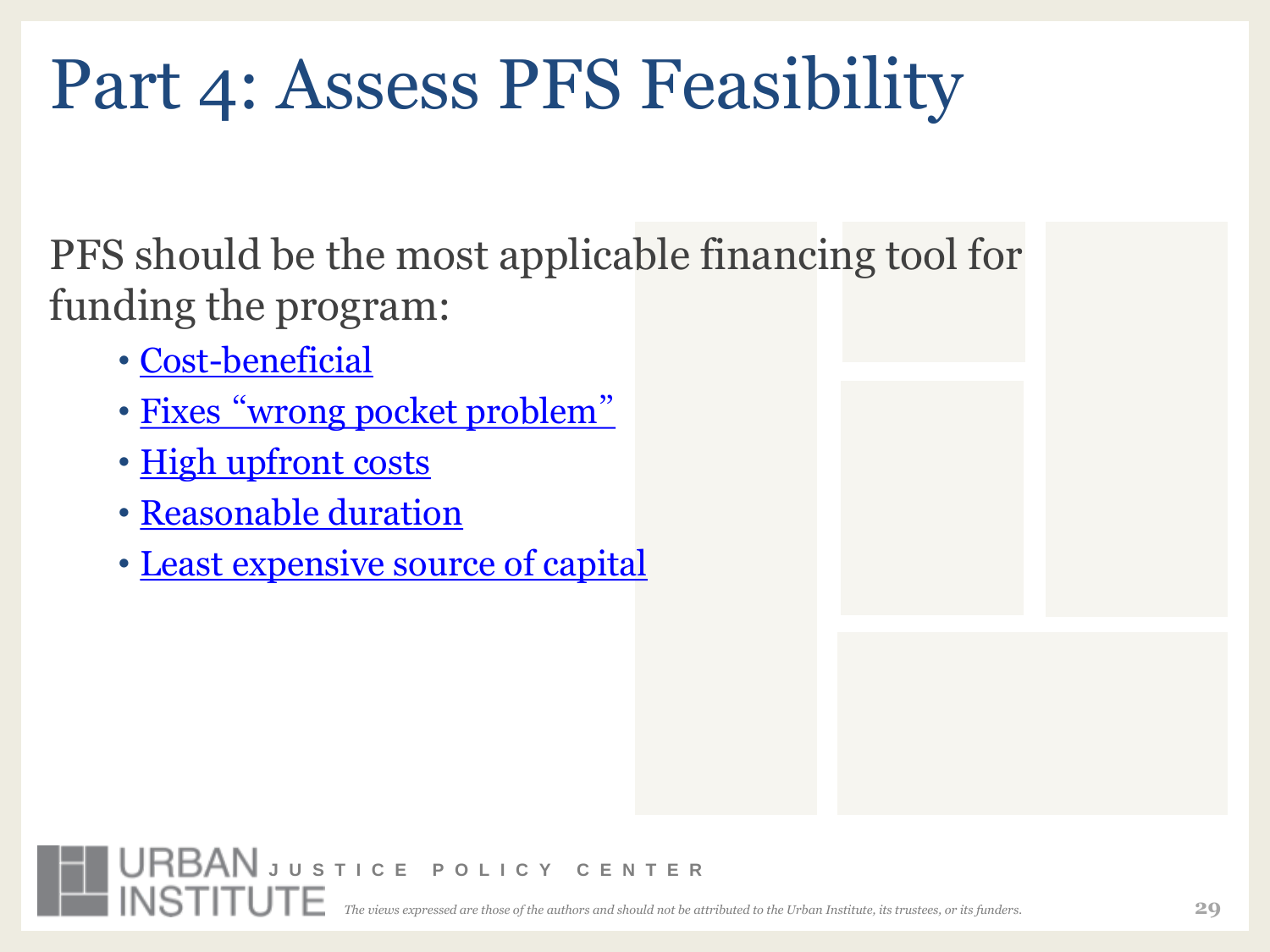## PFS in 5 Steps

PFS projects should target justice system "inefficiencies"

Once drivers are identified, PFS is developed in 5 steps:



*The views expressed are those of the authors and should not be attributed to the Urban Institute, its trustees, or its funders.*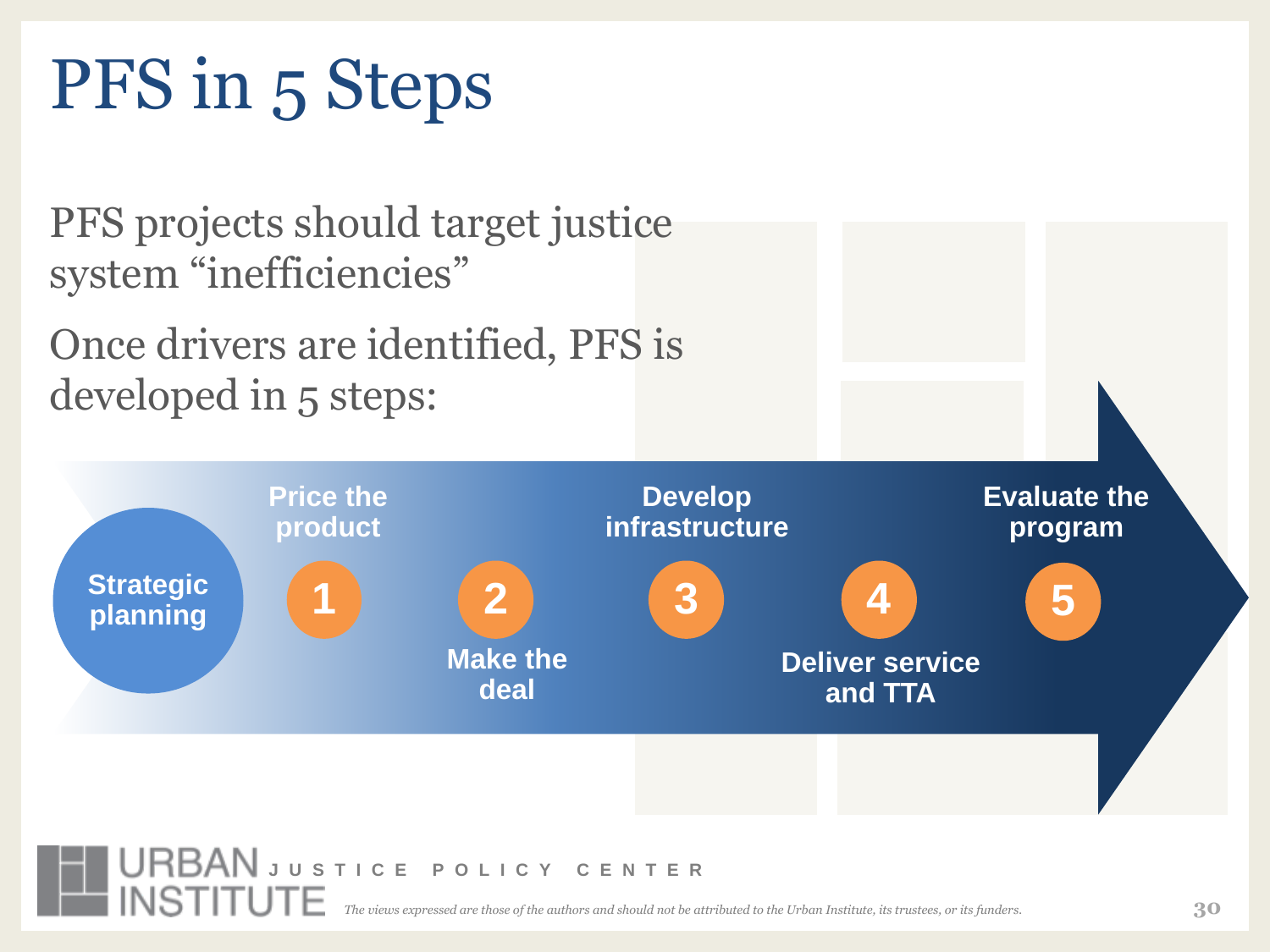## Steps 1-3: Develop the PFS transaction and infrastructure

- Step 1:Price the PFS product and set performance targets
- Step 2: Develop the deal
- Step 3: Create new infrastructure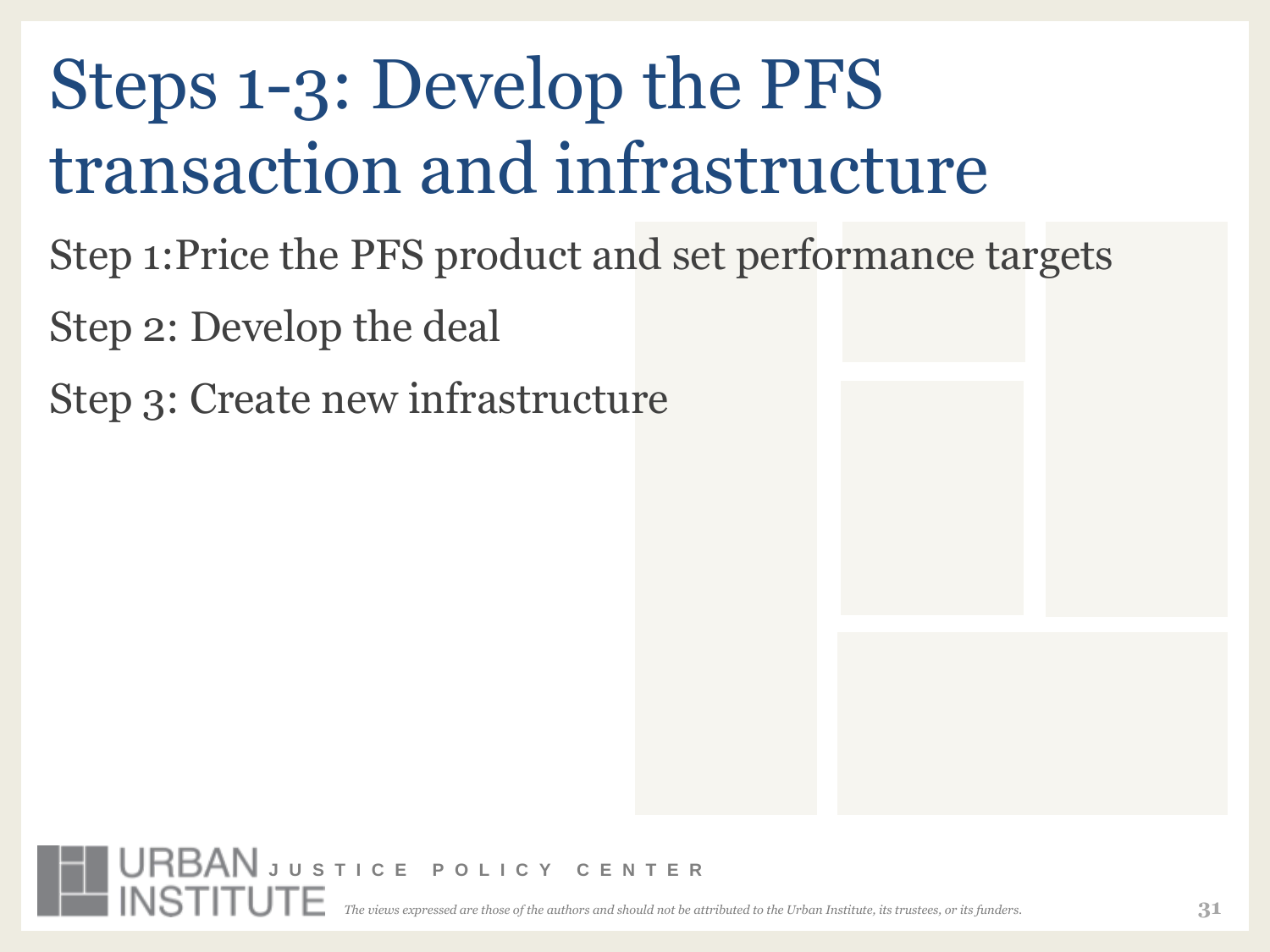## Step 1: Price the Product

- Use cost-benefit analysis (CBA) to determine the following
	- Service infrastructure and capital needs
	- Performance targets
	- Probability of program success (e.g., return rates)
	- Government savings (recoverable and nonrecoverable)
- Meta-CBA provides the best estimates
	- Uncertainty deters investors, risk does not
	- Meta-CBA Models
		- Urban's District of Columbia Crime Policy Institute model
		- The Washington State Institute of Public Policy model
		- Pew-MacArther Results First Initiative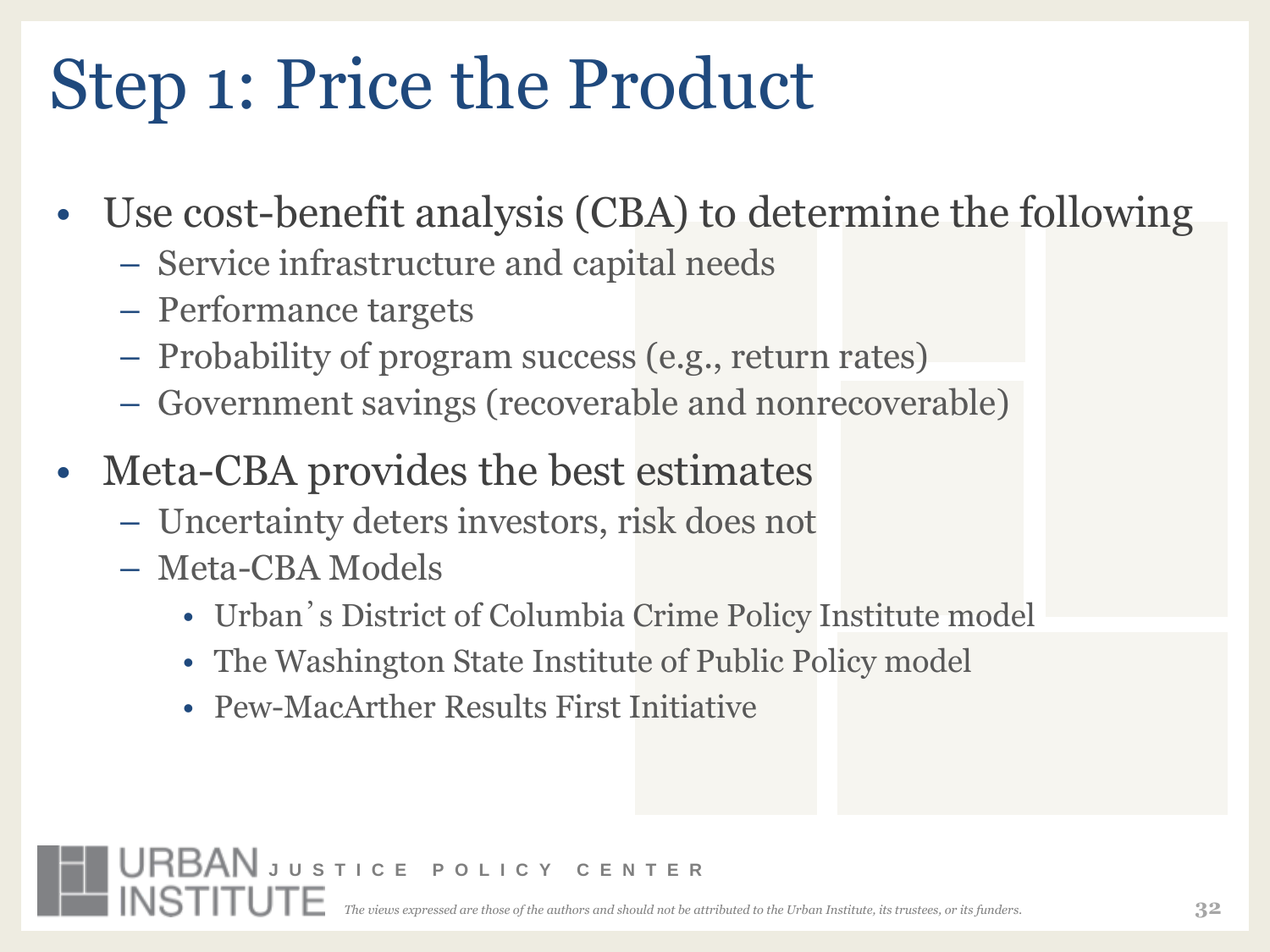### Step 1: Price the Product

- Risk is the observable variation—uncertainty is unobservable
- Investors are typically willing to invest in risky propositions if risks can be scored
	- o Investors are less likely to invest as uncertainty increases
- Selected programs must have an evidence base, allowing researchers to observe risk
- Development of a model that maximizes observable risk and minimizes uncertainty is critical to the success of PFS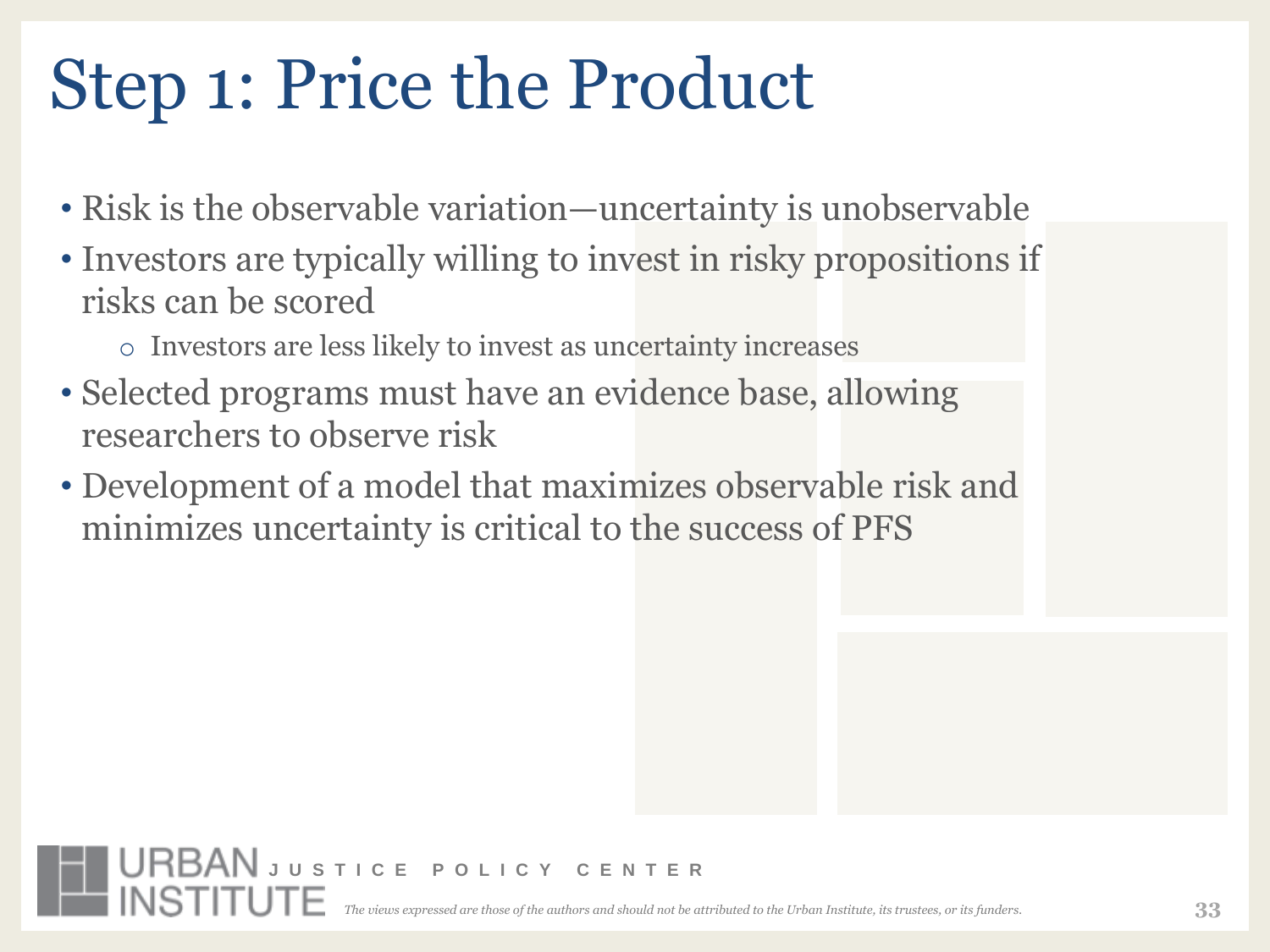### Step 1: Price the Product

Hypothetical Program: Electronic Monitoring



Number of arrests prevented

- Arrests prevented by electronic monitoring programs serving 800 people
- From a meta-analysis of 7 rigorous studies
- Despite average success, there is a possibility of increases in arrest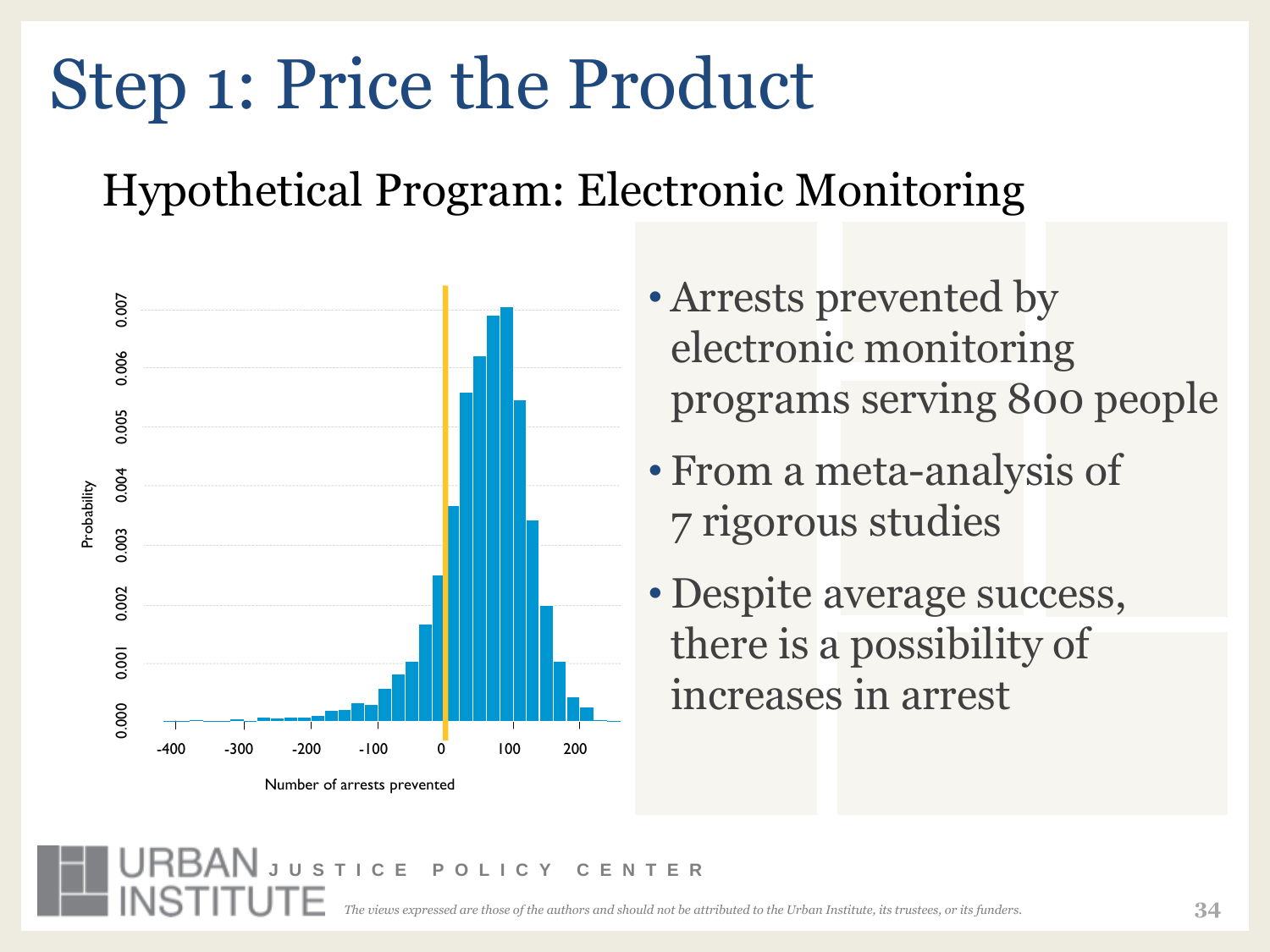#### Step 1: Price the PFS Product

#### Hypothetical Program: Electronic Monitoring

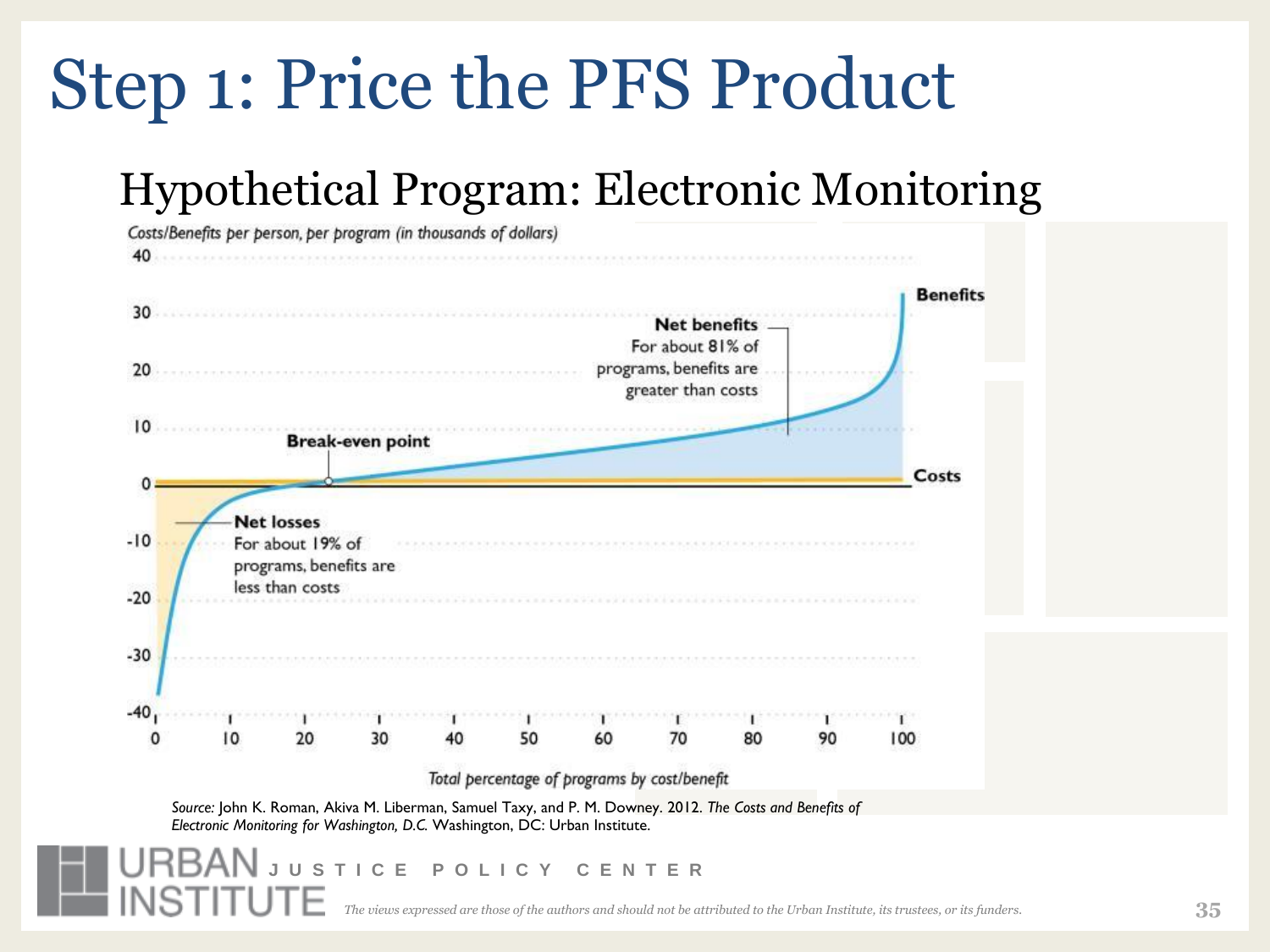### Step 2: Make the Deal

- Identify investors, providers, and government partner
	- o Negotiate PFS contract
	- o Get all partners to sign on
- Determine if sufficient infrastructure exists to deliver the intervention
	- o Nonprofits are often key justice system service providers
- Determine project management and incentive structure
	- o Formulate the project management for the service portion of the project
	- o Determine if other performance incentives can be built into the project for the service providers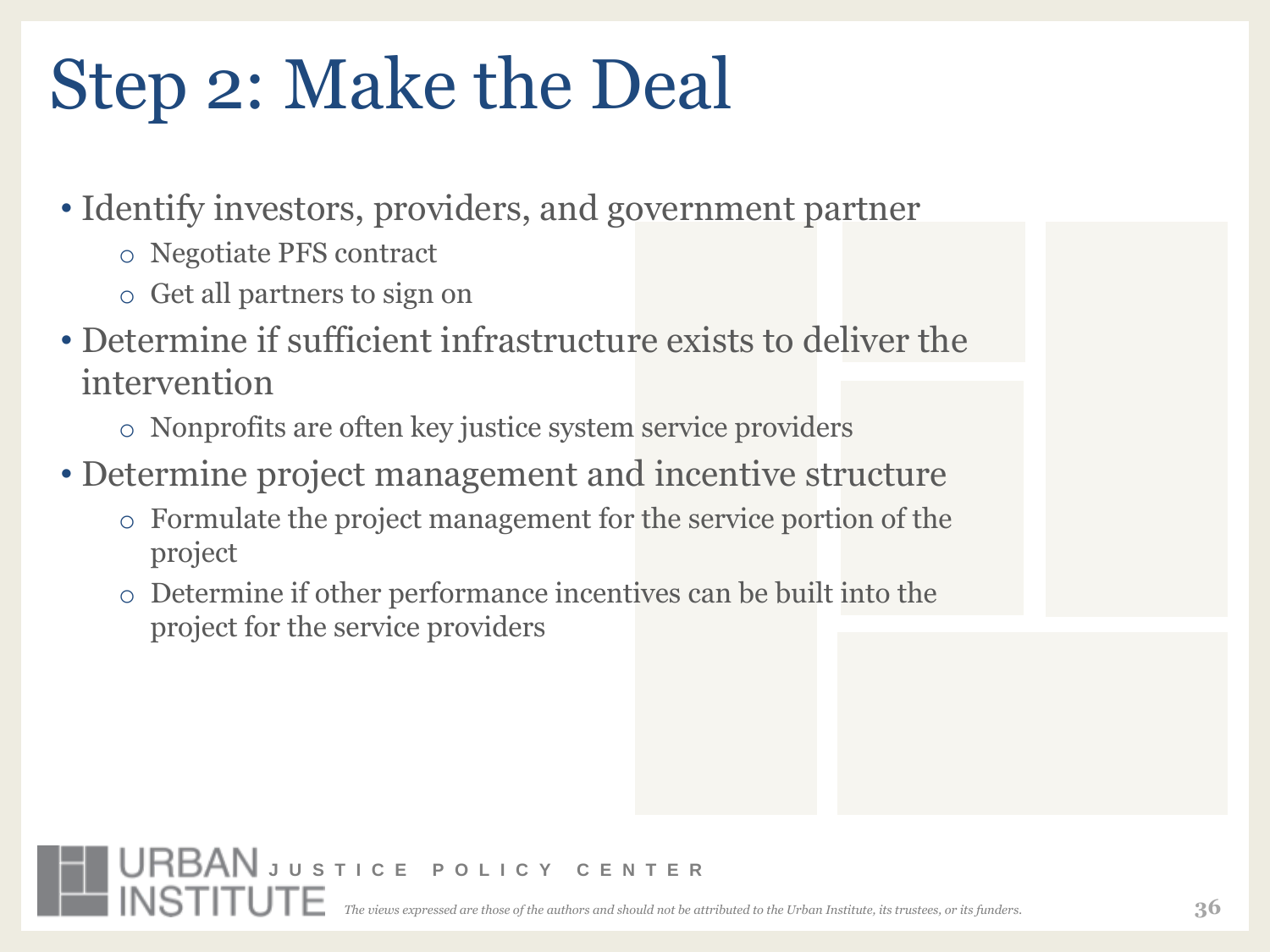## Step 3: Develop Infrastructure

#### Coordinate direct service

- Develop service infrastructure (e.g., staff knowledge and IT)
- Determine if project requires building new infrastructure or enhancing existing infrastructure

#### Determine TTA needs

• For sites with limited service capacity, it may be important to engage trainers and consultants to facilitate service infrastructure development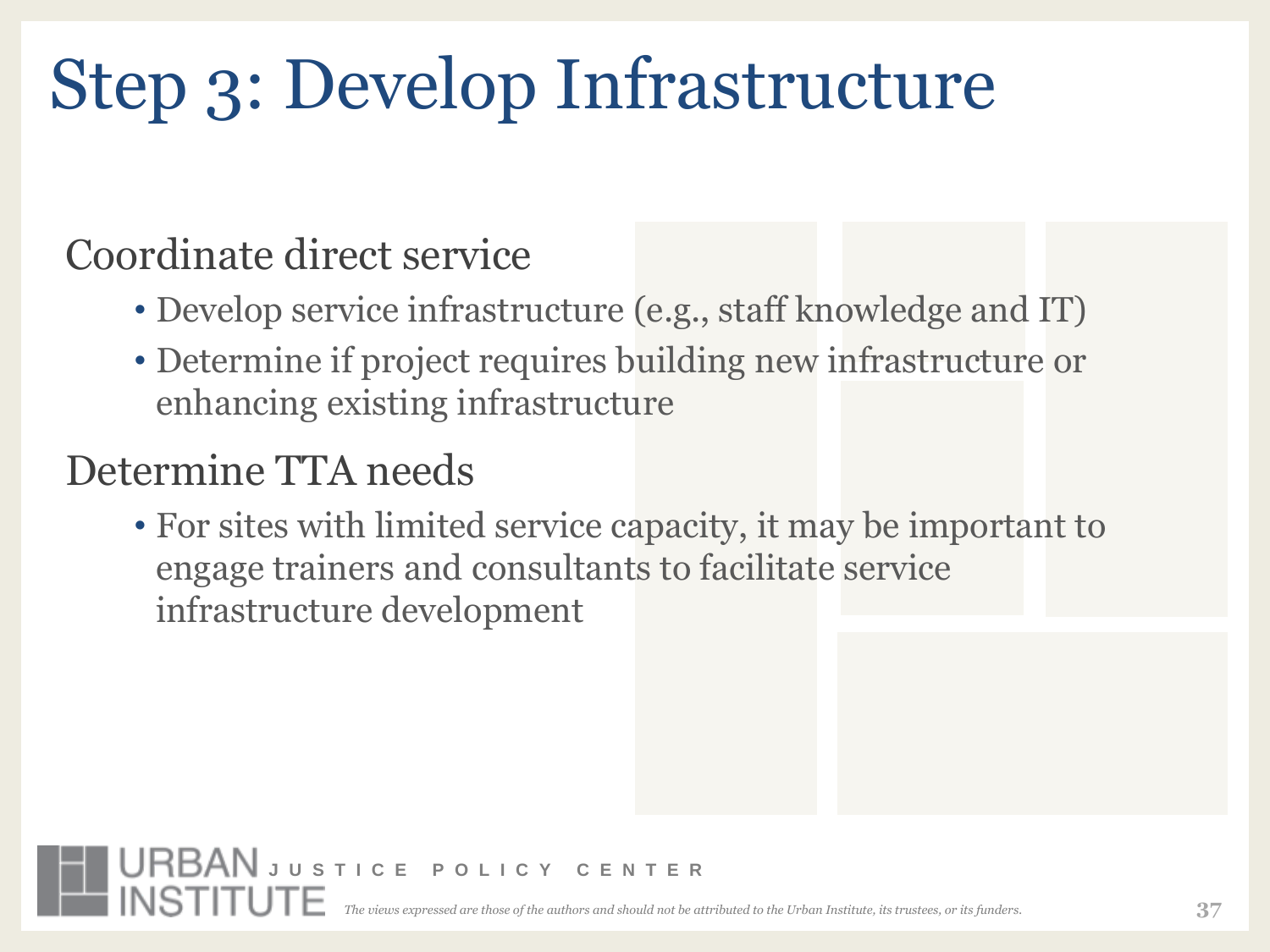## Steps 4 and 5: Deliver Service and Evaluate Success

Step 4: Deliver service and TTA

Step 5: Evaluation

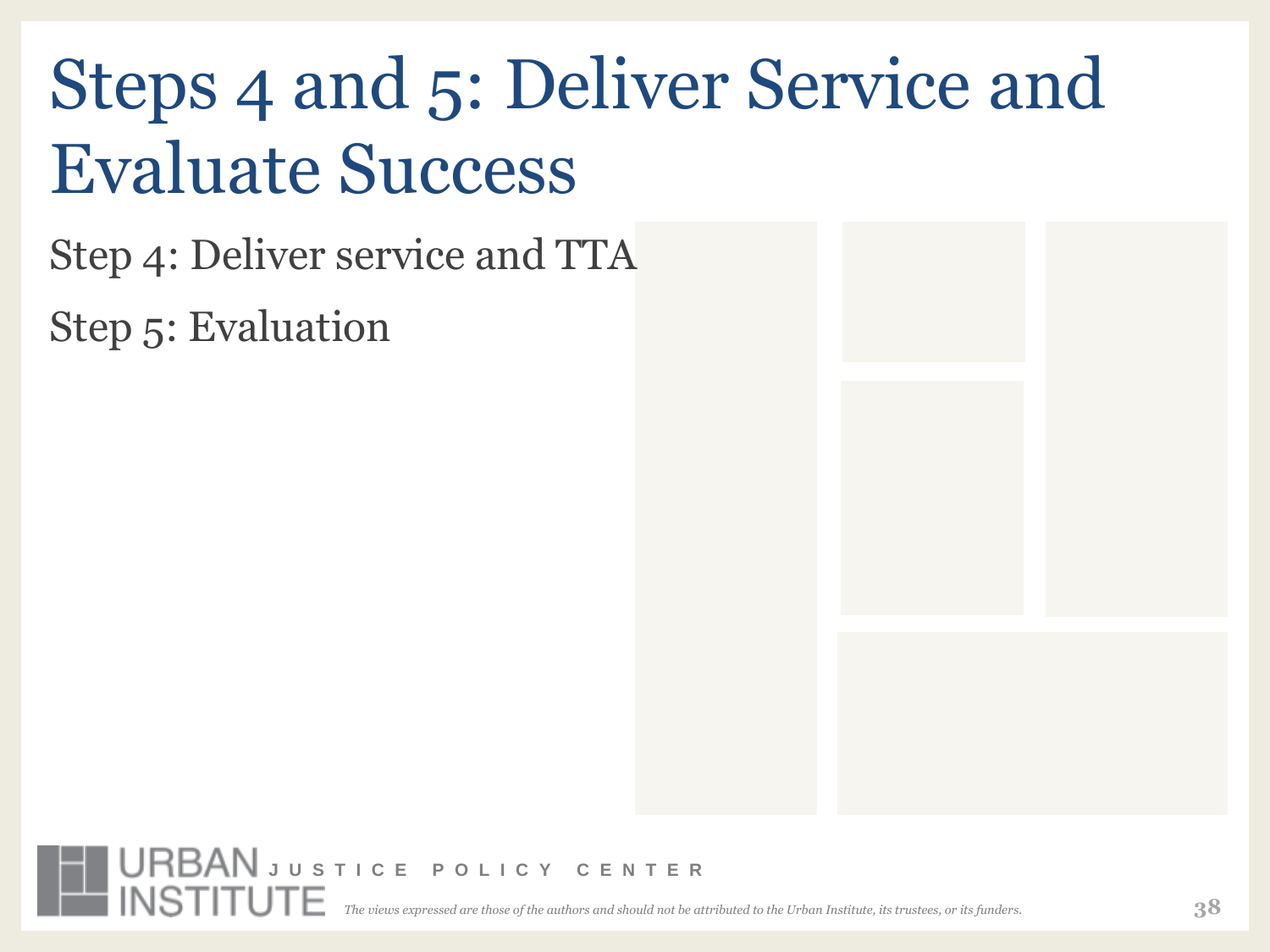## Step 4: Deliver Service and TTA

- Deliver TTA and services to the target population
- Knowledge intermediary will ensure fidelity to the program model o TTA helps providers sustain services beyond the life of the project
- The PFS contracts provide safeguards so that PFS does not interrupt service delivery
	- o This is important to preserving the legitimacy of PFS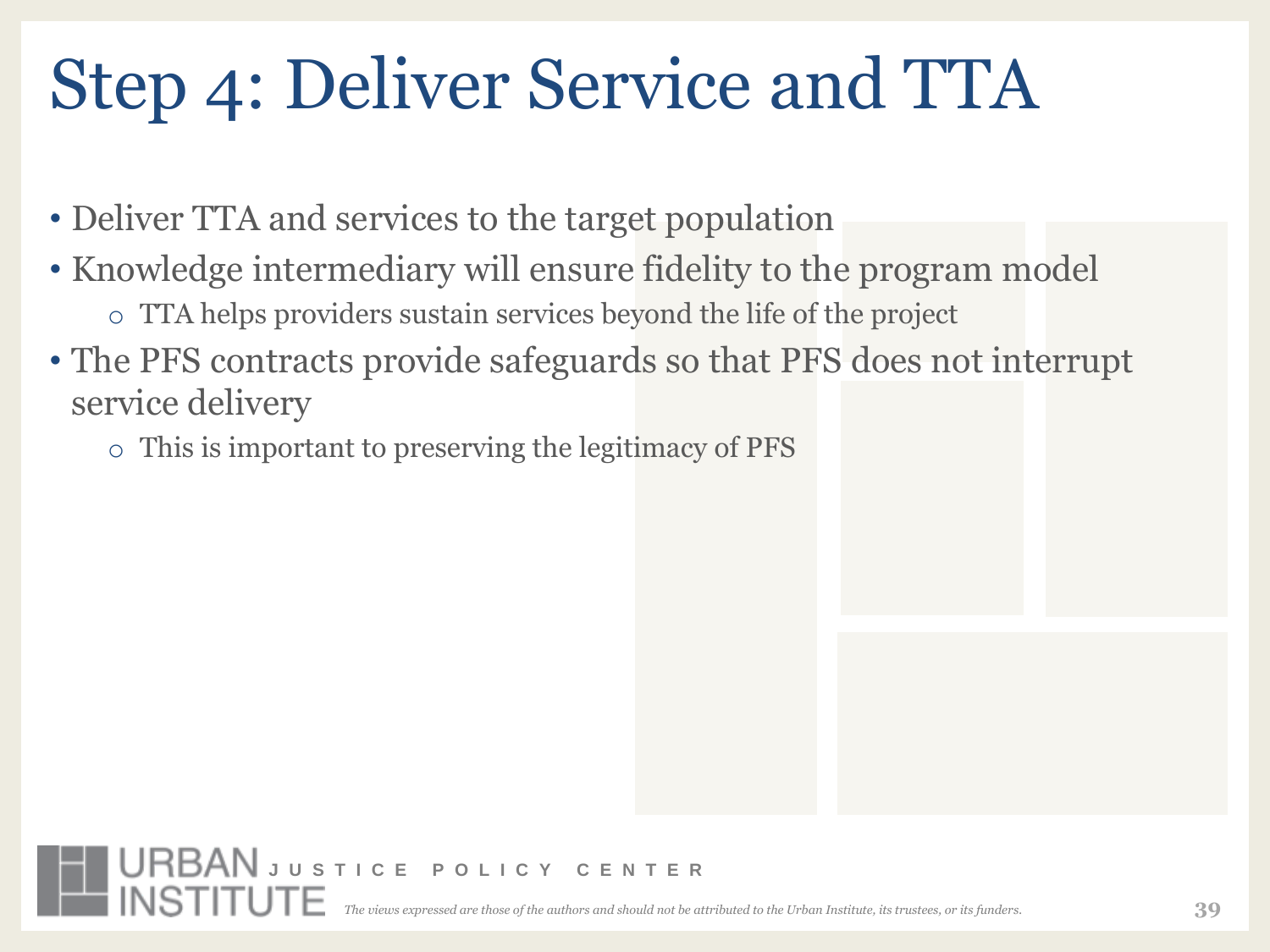## Step 5: Evaluation

• Evaluate the program and determine success

- o Determine if local organizations can perform the evaluation
- o Find ways to promote evaluation transparency

- For initial evaluations a randomized control trial experiment is the best design
	- o Randomized control trial experiments build knowledge about what works in criminal justice
	- Evaluation costs are primarily a function of data availability, not evaluation design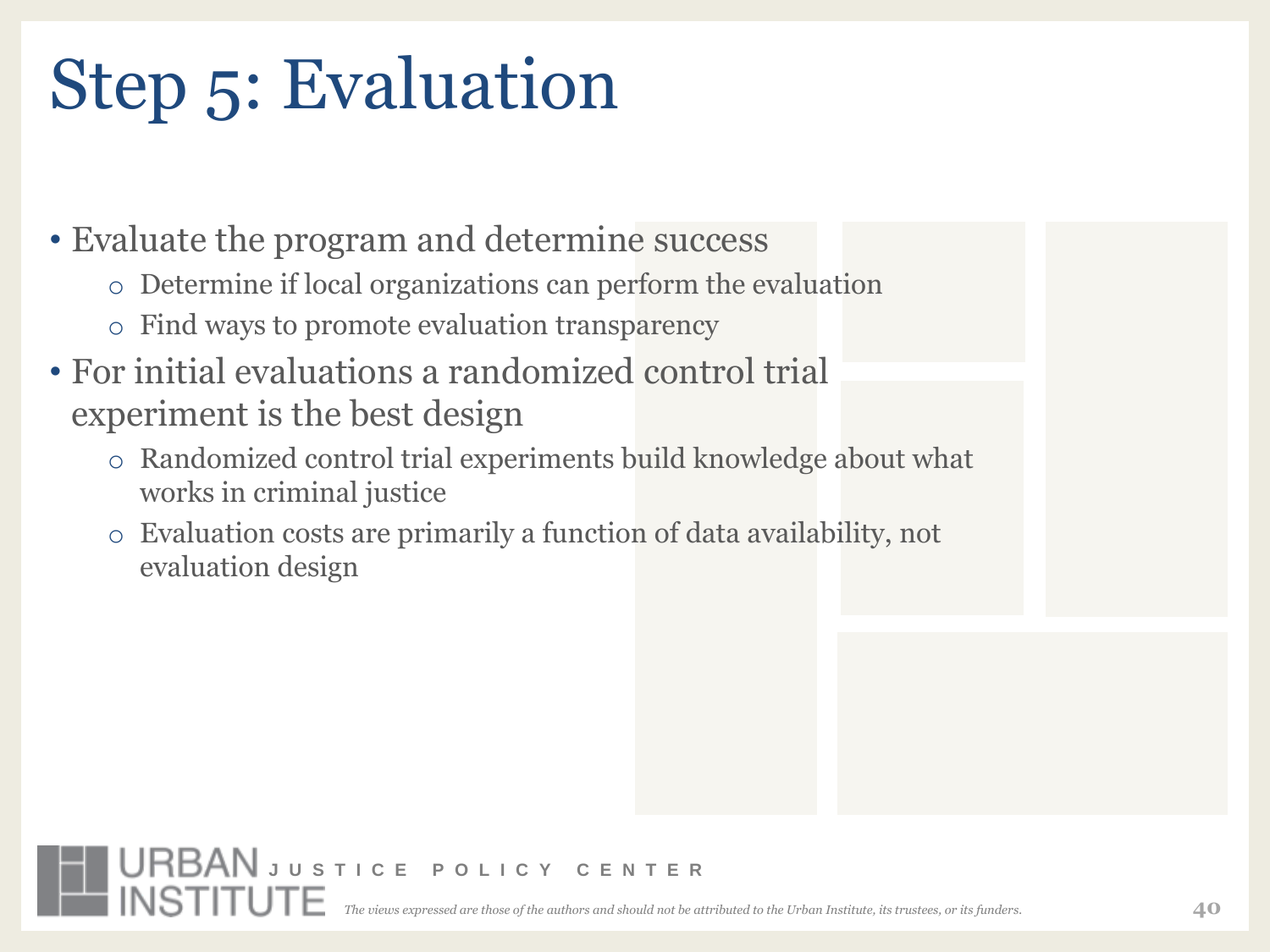## Two Phases of PFS Research

#### Phase I: Building the National Blueprint

- Create a 5-step PFS development process
- Identify types of PFS fundable projects
- Develop tools to implement PFS in criminal justice

#### Phase II: After the Blueprint

- Integrate and monetize large amounts of evidence (criminal justice outcomes)
- Move from single PFS projects to PFS-financed project portfolios
- Move beyond criminal justice
- Integrate scorecards (programming outputs)?
- Secondary market-place for PFS instruments?

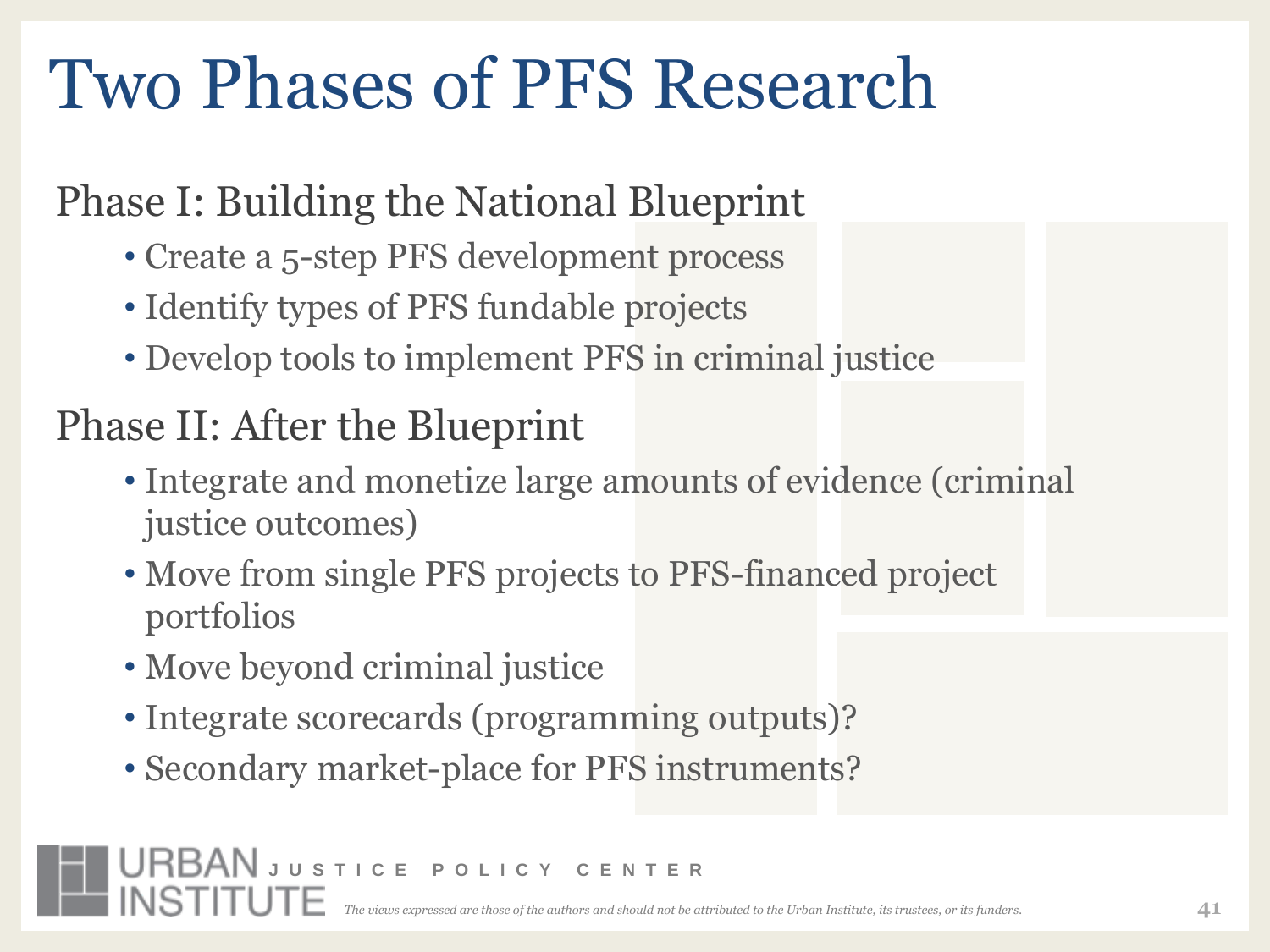## Creating Cross-Domain Portfolios of Evidence-Based Programming

- Use meta-analysis to undertake studies of studies
- Integrate local costs and monetized benefits

- Use results to price PFS, identify risks, quantify uncertainty, identify performance targets
- In the criminal justice system, two examples of these models:
	- o Washington State Institute of Public Policy and Results First
	- o Urban Institute Bayesian, meta-cost-benefit analysis model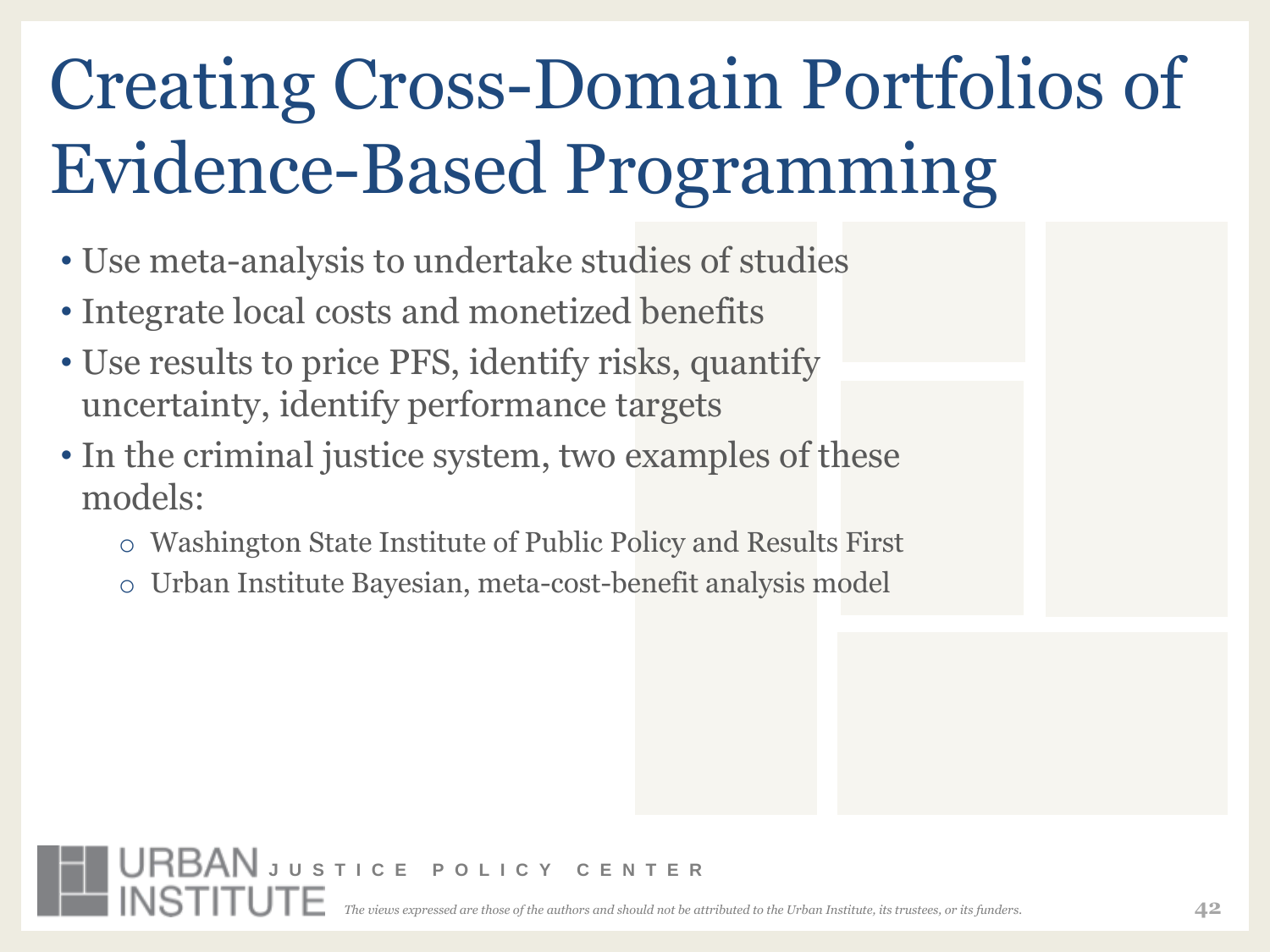## What is the Future for PFS?

- Will research inform the selection of PFS interventions in the presence of the uncertainty endemic to efforts to change individual behavior?
	- o Will evidence be used to identify programs, set targets, identify costs and benefits, and price the instrument?
	- o Will rigorous research designs be used to evaluate PFS projects?
	- o Will research be used to identify and price risk or will uncertainty dominate?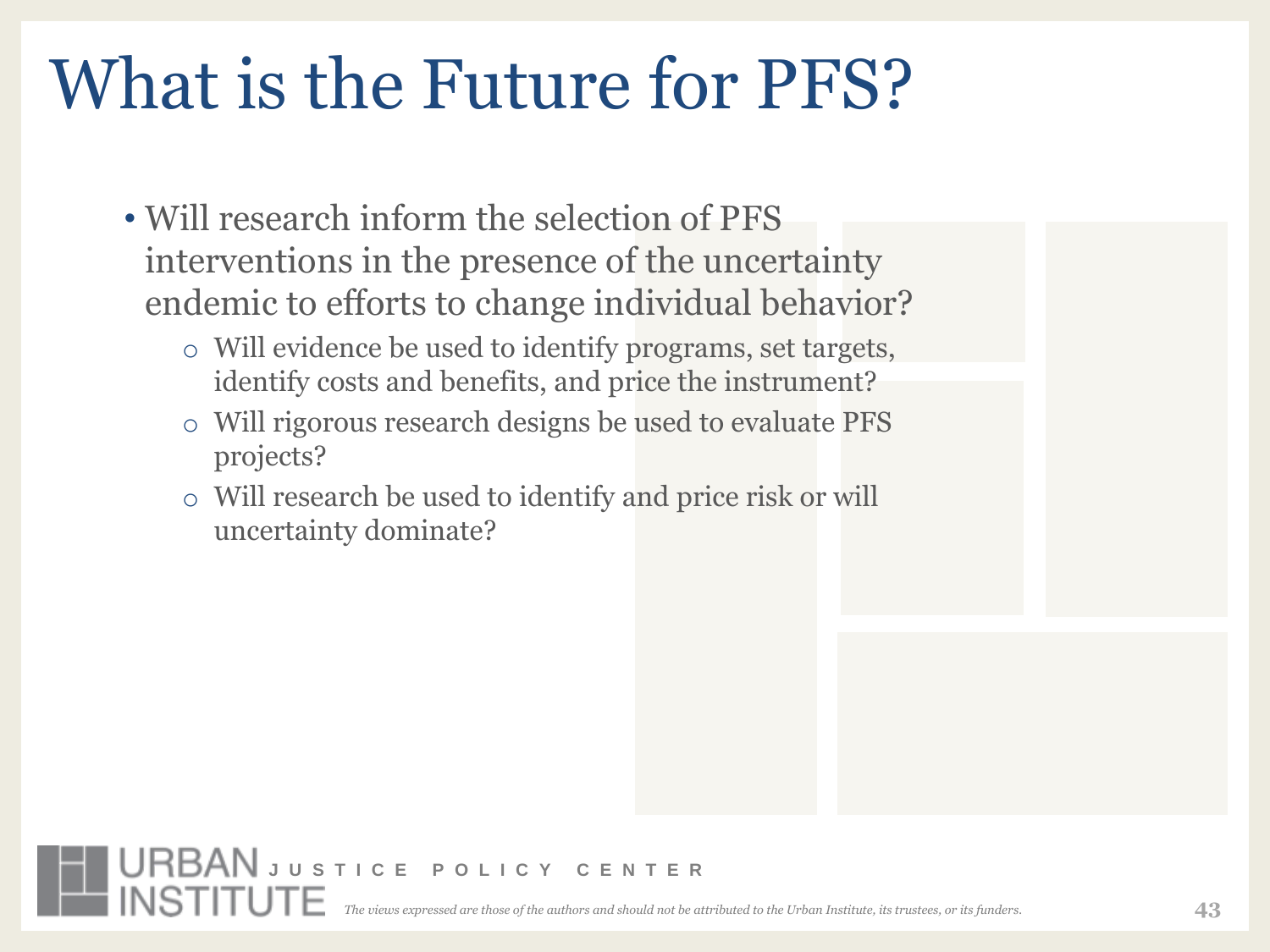## What is the Future for PFS?

- Will governments demand that PFS funding be limited to programs with recoverable or cashable benefits?
	- o Initial programs, mainly reentry-oriented, and the benefits are not cashable
- Can the research identify enough candidate programs?
	- o Nonresearchers think there is an a la carte menu of evidence-based programs
- What about new and relatively untested substantive areas?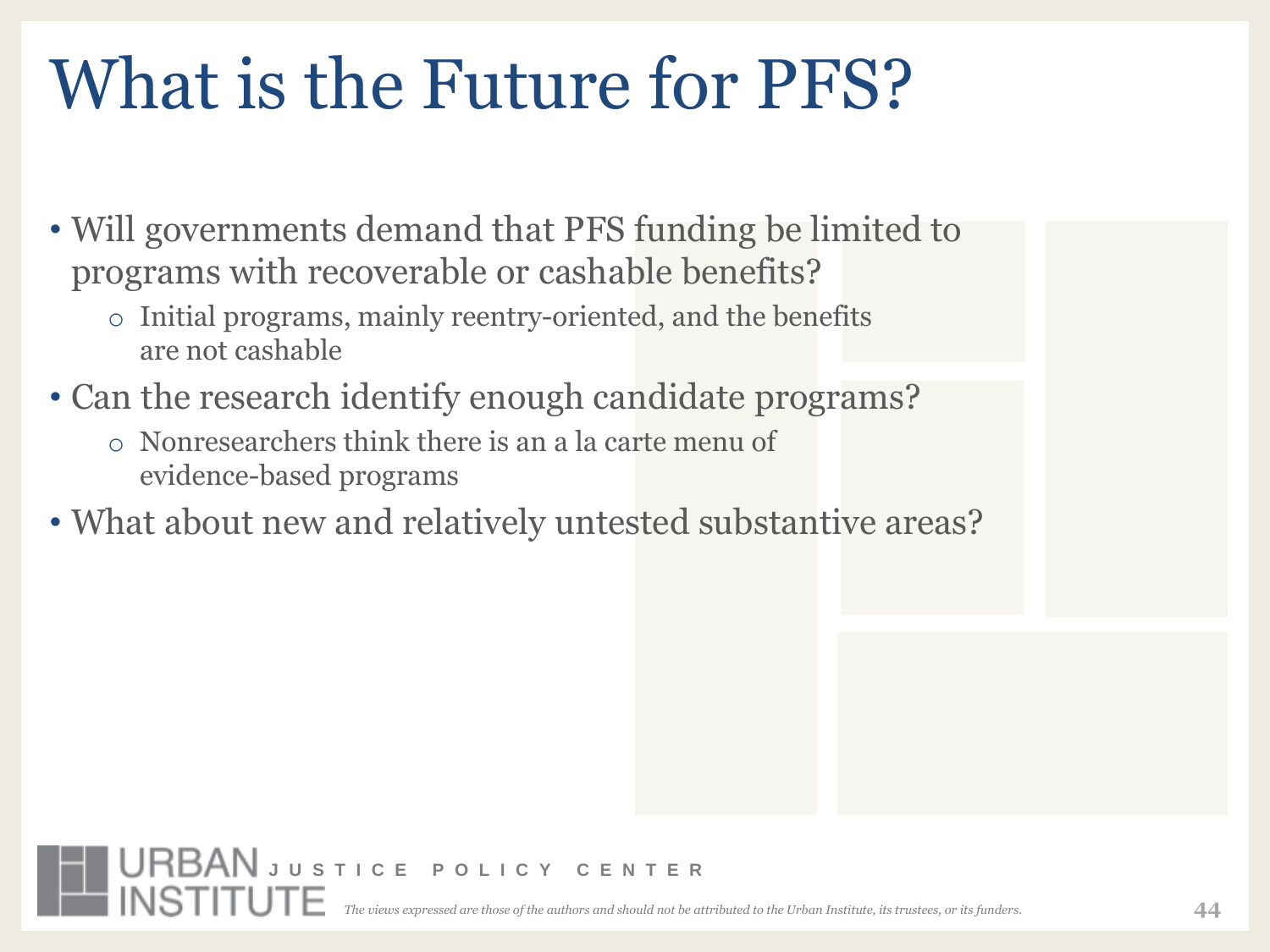## What is the Future for PFS?

• Can government procurement rules be changed to allow for PFS?

- o PFS requires multiple years of program implementation before outcomes can be observed and payments made
- o Paying a profit for performance may be problematic

- What will the challenges of integrating the operations of the non- and for-profit sectors be?
	- o Will governments be willing to pay risk premiums investors demanded?
	- o Can PFS support a secondary resale market, like other investment vehicles?
	- o Can governments, for-profits, and nonprofits collaborate effectively?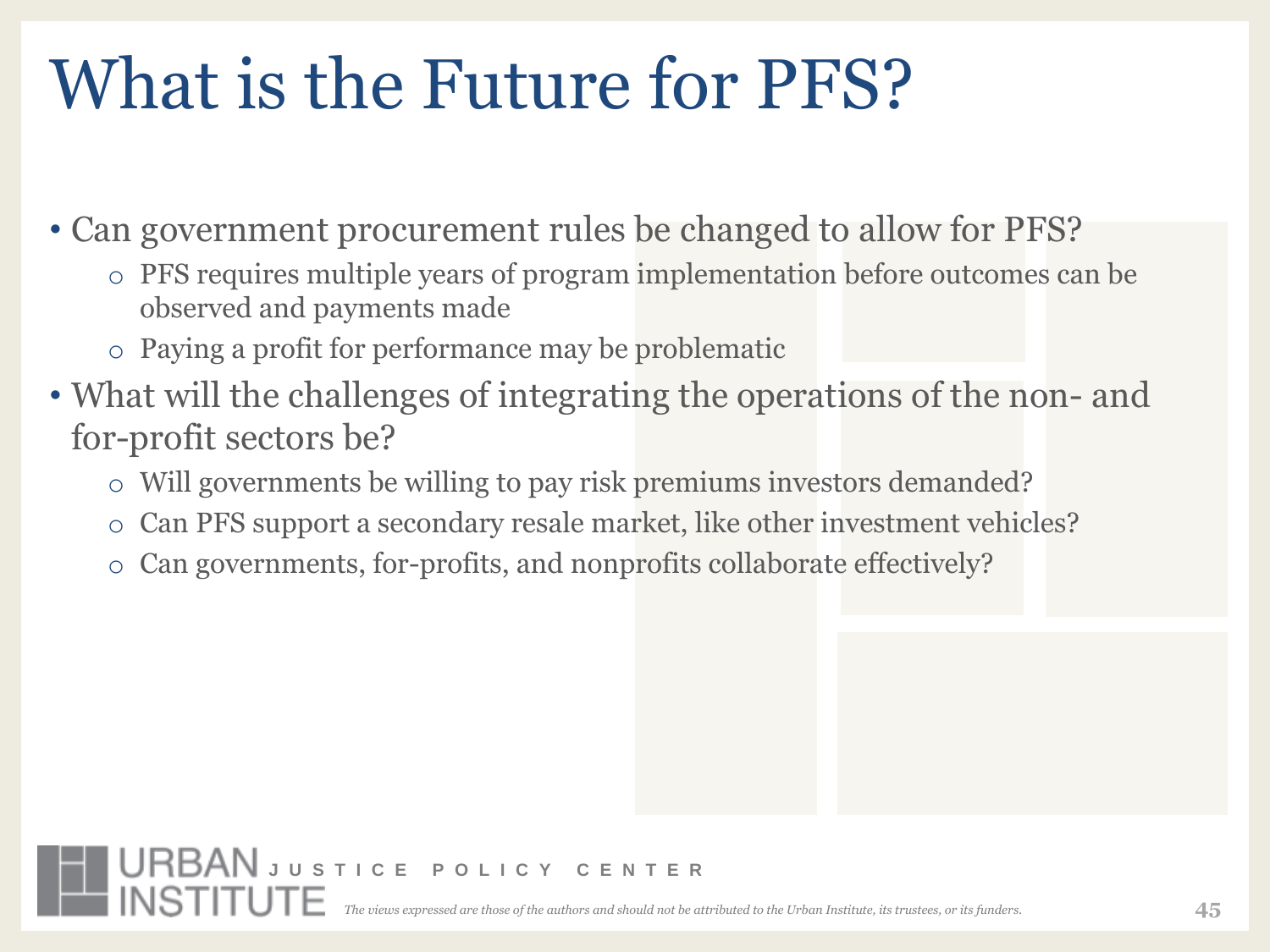**Comments? Questions?**

**Email: [Jroman@Urban.org](mailto:Jroman@Urban.org) @JohnKRoman**

*The views expressed are those of the authors and should not be attributed to the Urban Institute, its trustees, or its funders.* **J U S T I C E P O L I C Y C E N T E R**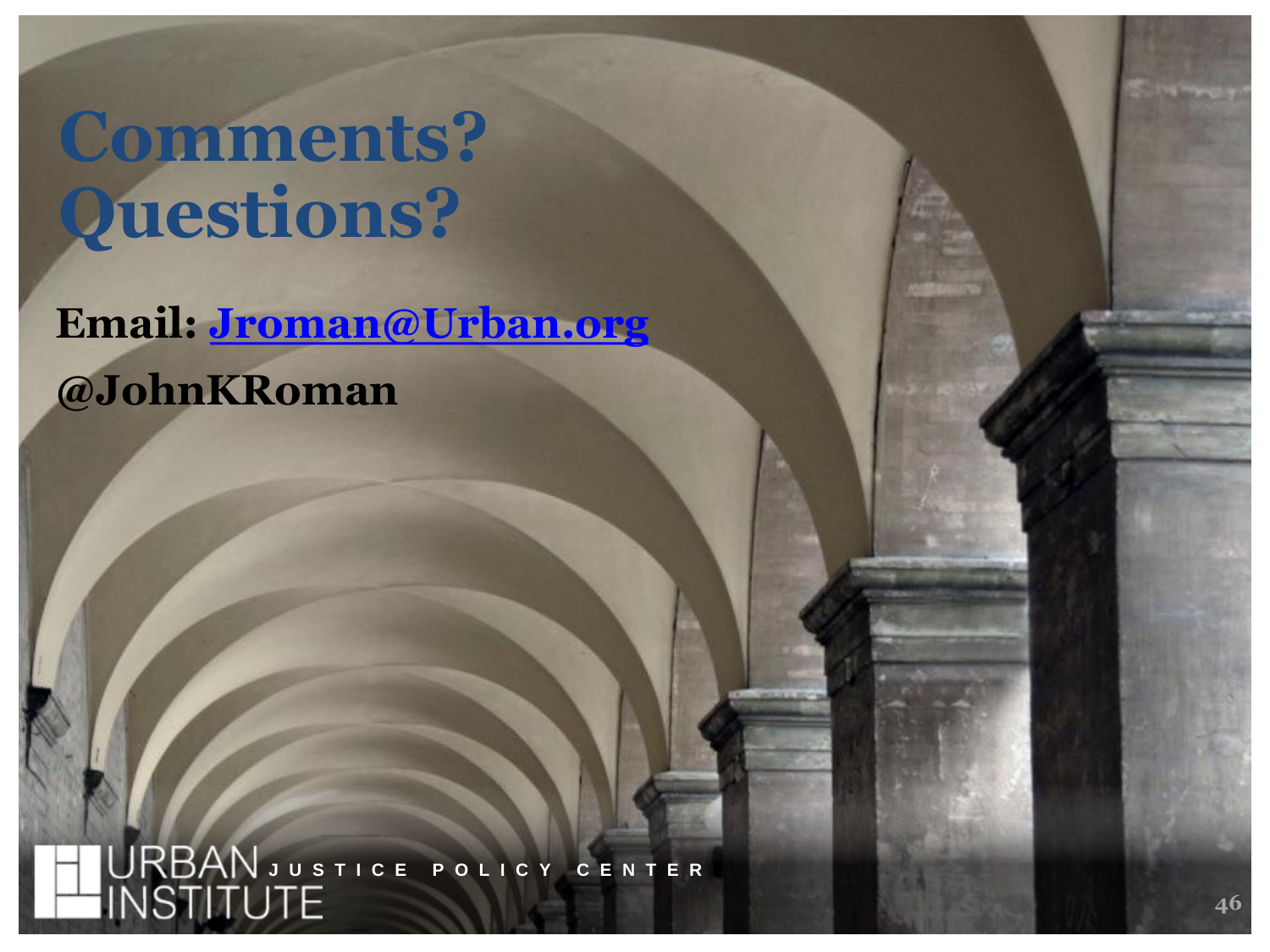## Appendix A: Diagnostic Criteria

The feasibility of a prospective program for PFS adoption is based on a two part diagnostic:

- Evaluability and program safeguards ask a series of binary questions
	- o Any "no" answer to a question in these sections disqualifies a program from PFS financing
- PFS suitability asks a series of questions supported by weighted scores
	- o Higher scores on this diagnostic indicate a program is more suitable for PFS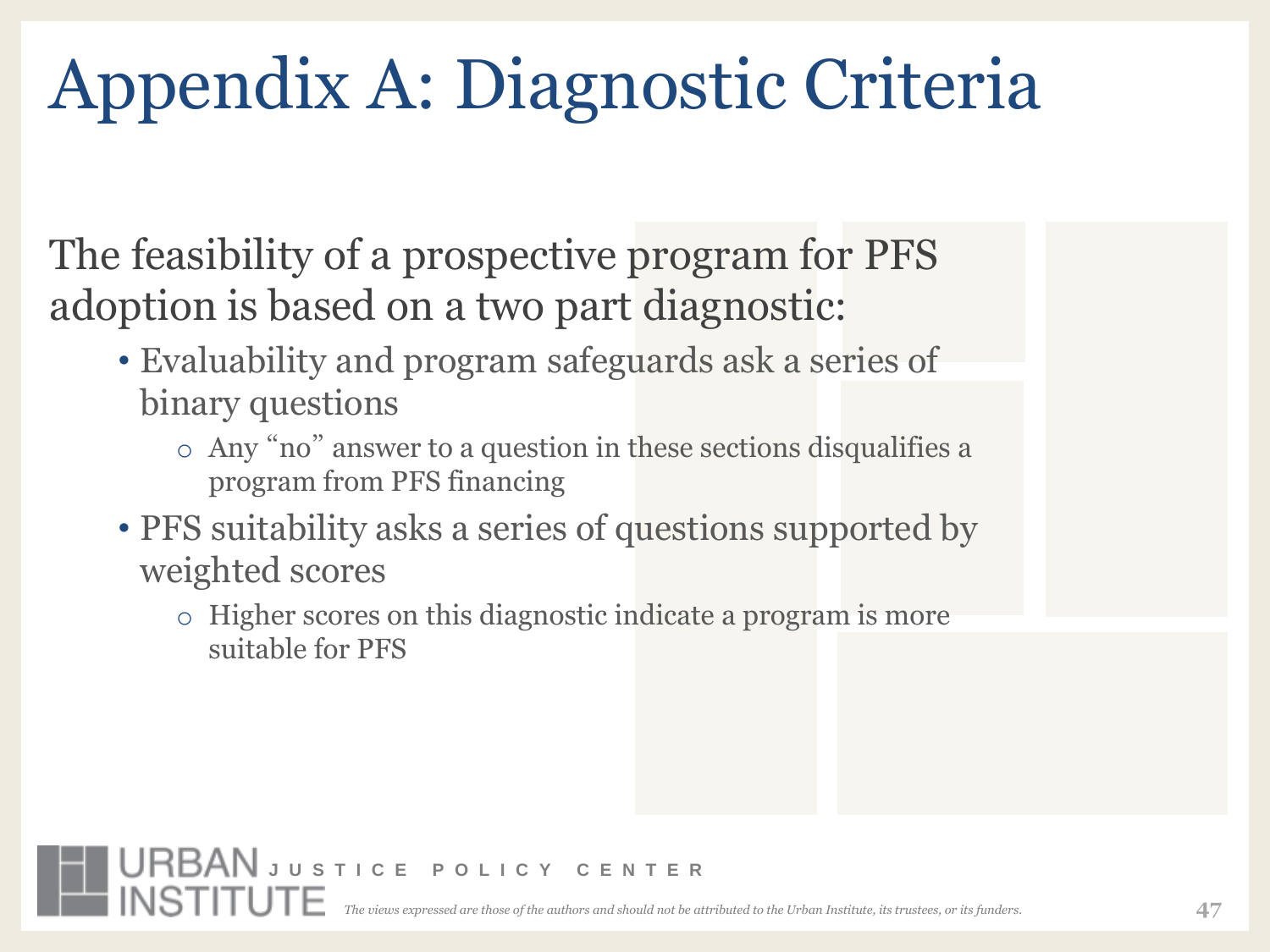## Evaluability Suitability

**URBAN** JUSTICE POLICY CENTER

Is the PFS project amenable to rigorous outcome measurement and evaluation?

- Technical feasibility consists of five yes or no questions
- If the answer to any question is "no", the program is unsuitable for PFS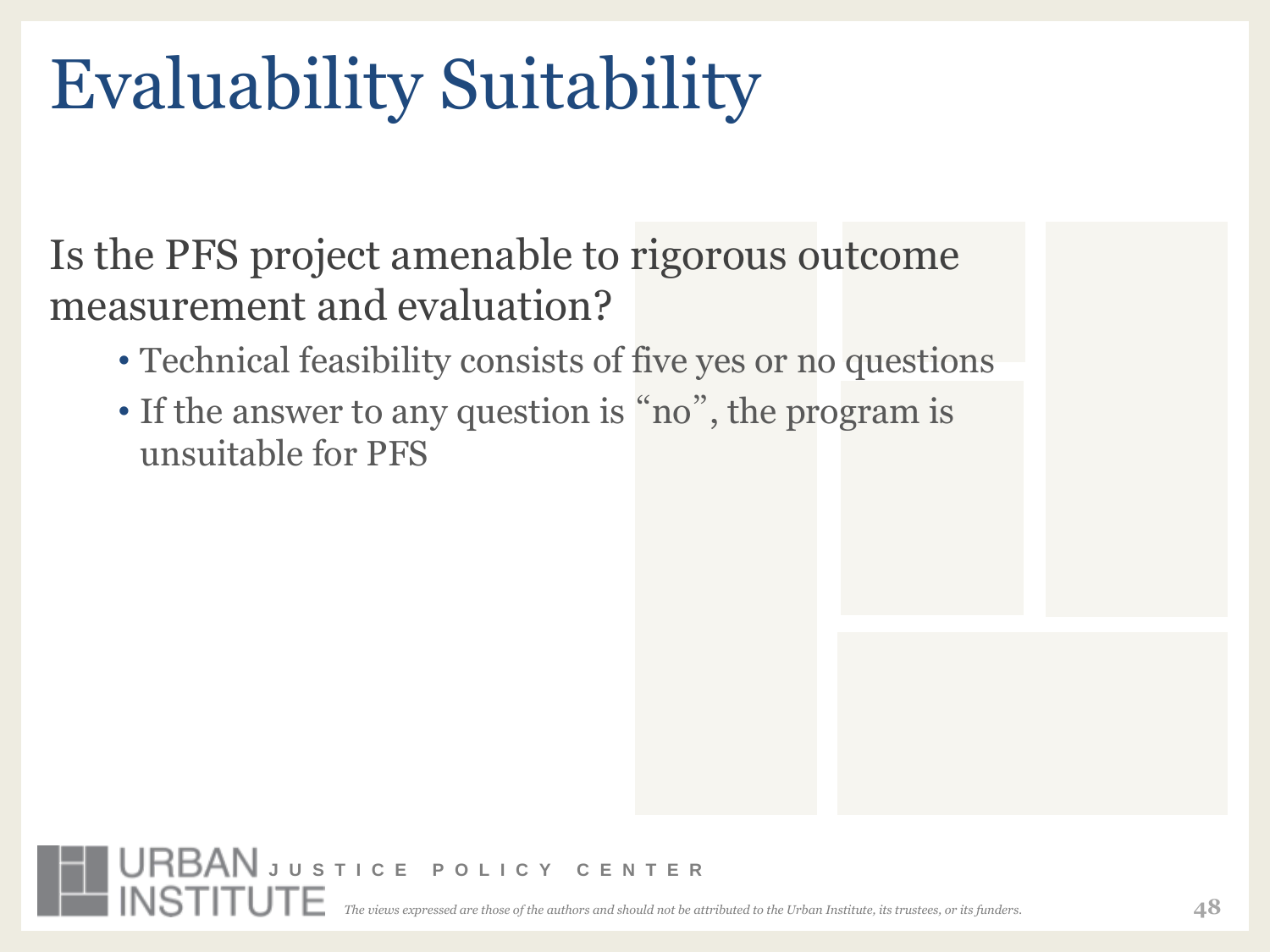### Measurable Outcomes

Can the PFS program be evaluated on clear and agreed-upon outcomes?

- **Yes:** PFS program has clear and measurable outcomes.
- <span id="page-48-0"></span>• **No:** PFS program outcomes are unclear or not specified.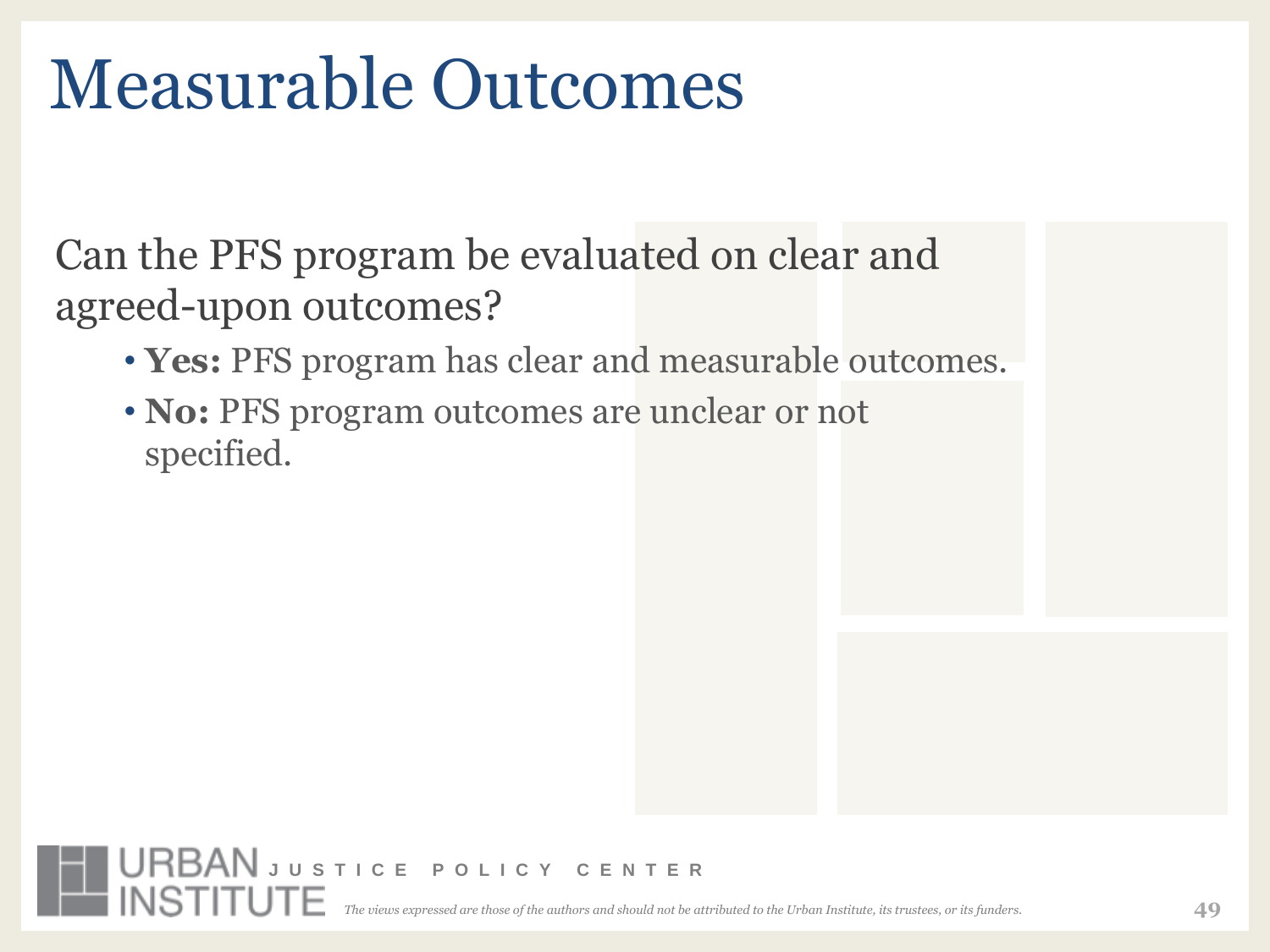### Data Availability

Can appropriate and complete data for the PFS program be collected?

- **Yes:** Data for the program is either already collected in a format suitable for analysis, or sufficient resources are available to collect it.
- <span id="page-49-0"></span>• **No:** Data is not currently collected and the proposed PFS program does not have sufficient resources to support collection.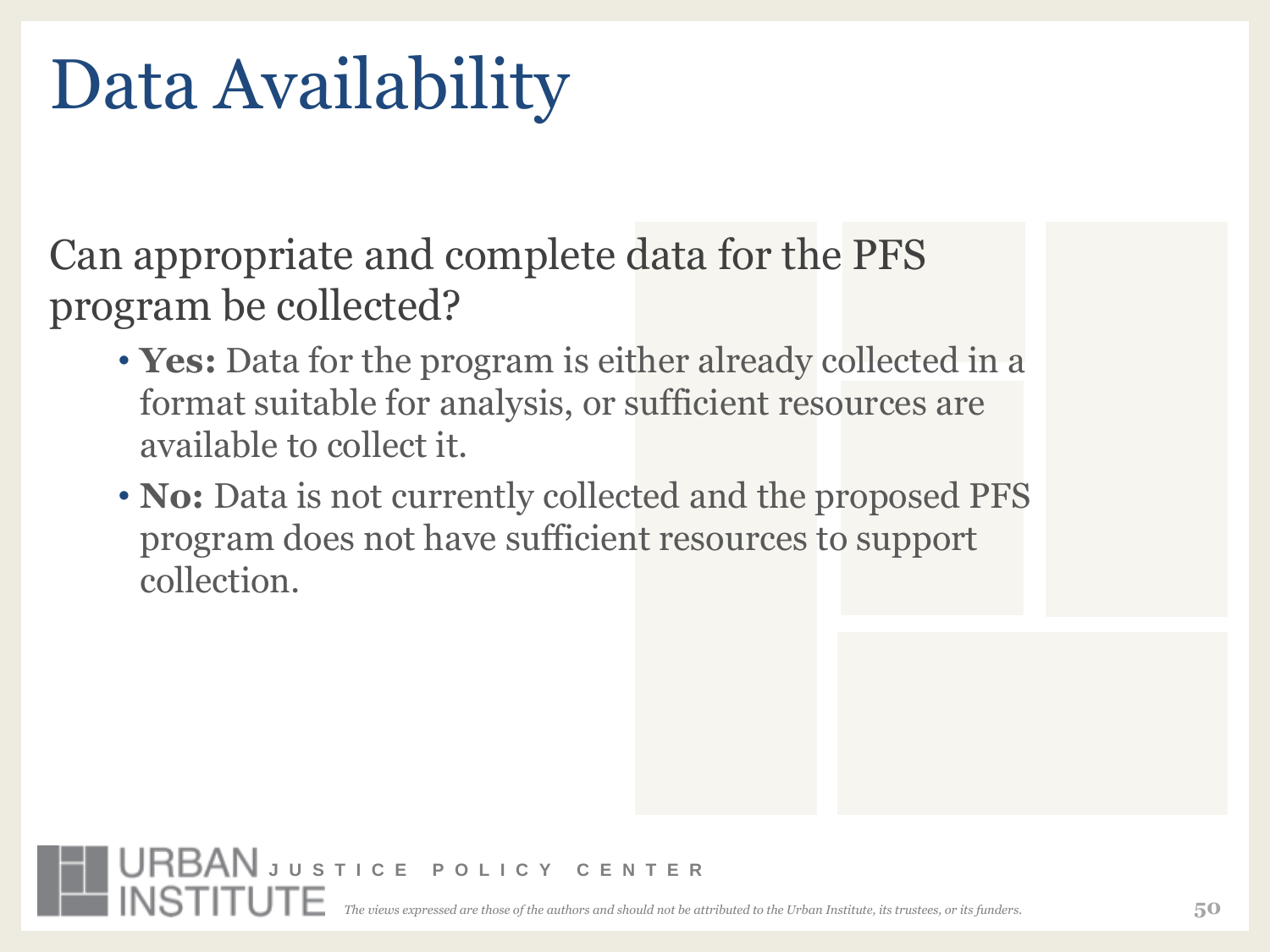### Evaluation Method

Will PFS outcomes be rigorously measured with sound research methods?

- **Yes:** The PFS program will be evaluated using either a randomized control trial experiment, or with a comparison between two or more groups, controlling for differences between these groups.
- <span id="page-50-0"></span>• **No:** The PFS-funded program will be evaluated through methods besides a randomized control trial experiment or a controlled comparison between multiple groups.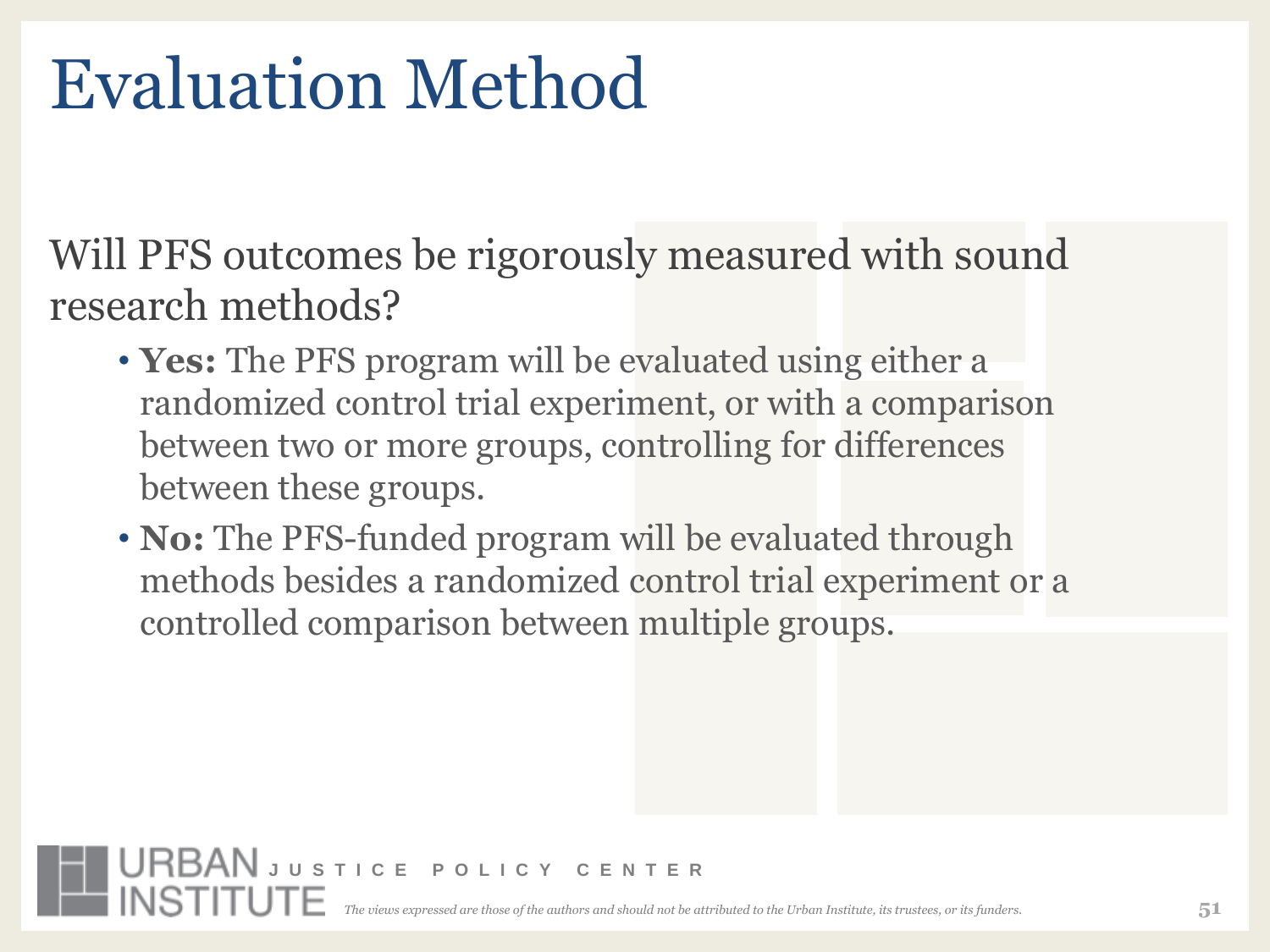### Definable Costs

Are there clear costs associated with the issue the PFS project is intended to address?

• **Yes:** The costs associated with both "business as usual" and program operation are clear or readily definable.

<span id="page-51-0"></span>**URBAN** JUSTICE POLICY CENTER

• **No:** The cost associated with "business as usual" operation or program operation is vague or contentious.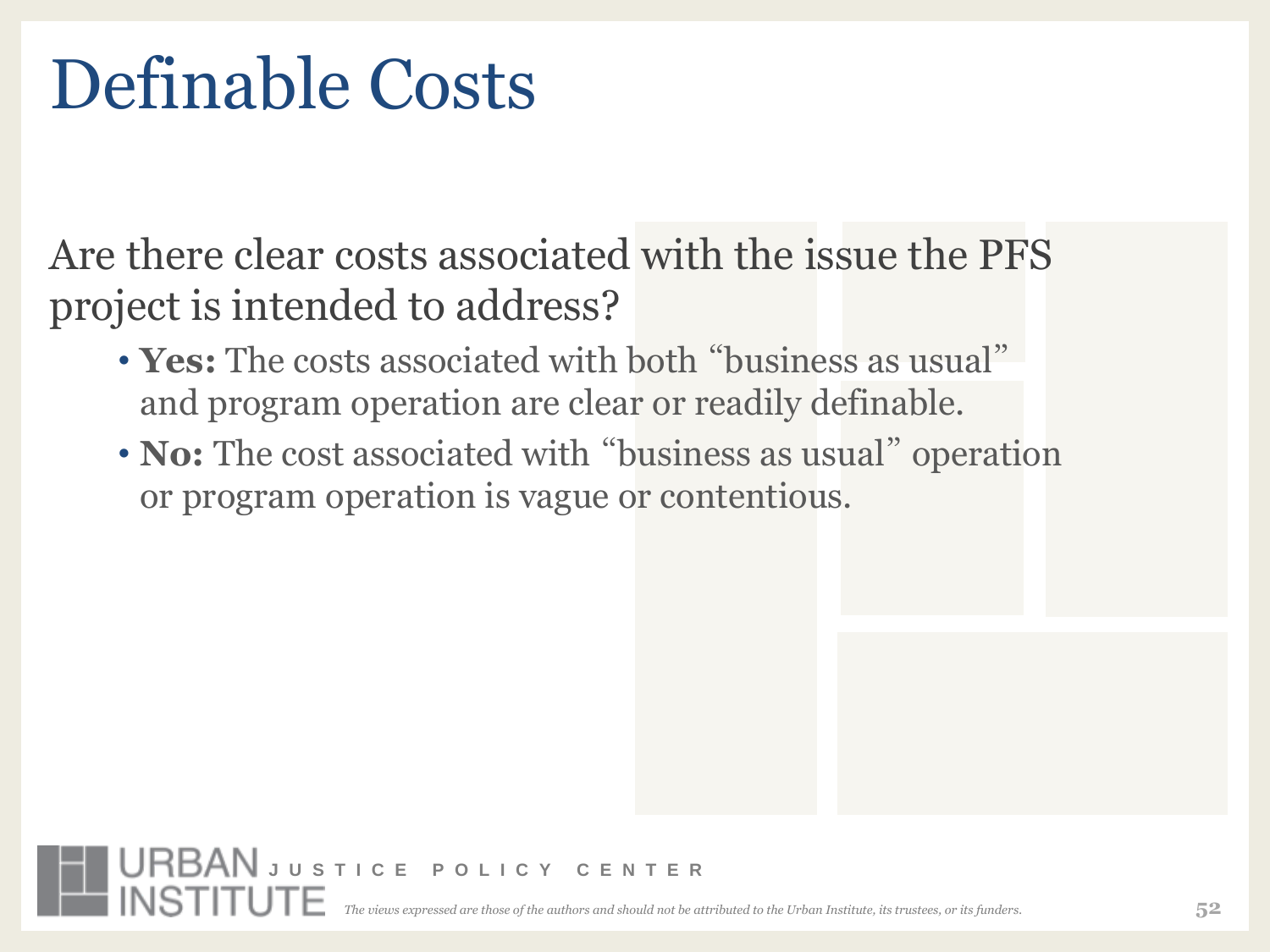### Evidence Base

Does the proposed PFS program have an evidence base that suggests it can achieve the performance goals

- **Yes:** There is a strong research base, including peerreviewed studies, suggesting that the program can achieve the performance targets.
- <span id="page-52-0"></span>• **No:** The evidence base for the program is weak or nonexistent, and does not include peer-reviewed research.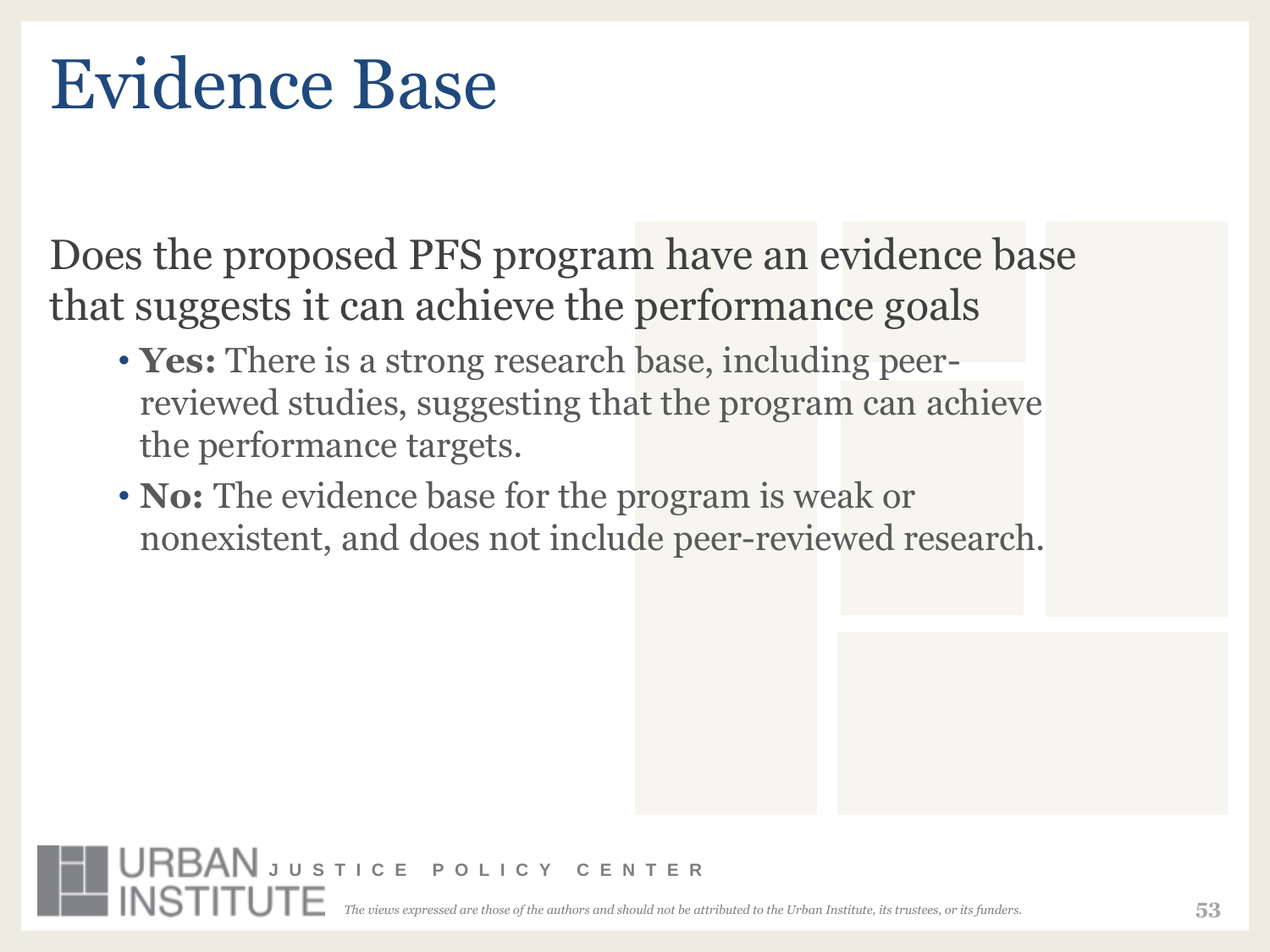## Project Safeguards

Is the project suitable for financing through the mechanism of PFS?

- Program safeguards consist of four yes or no questions
- If the answer to any question is "no", the program is unsuitable for PFS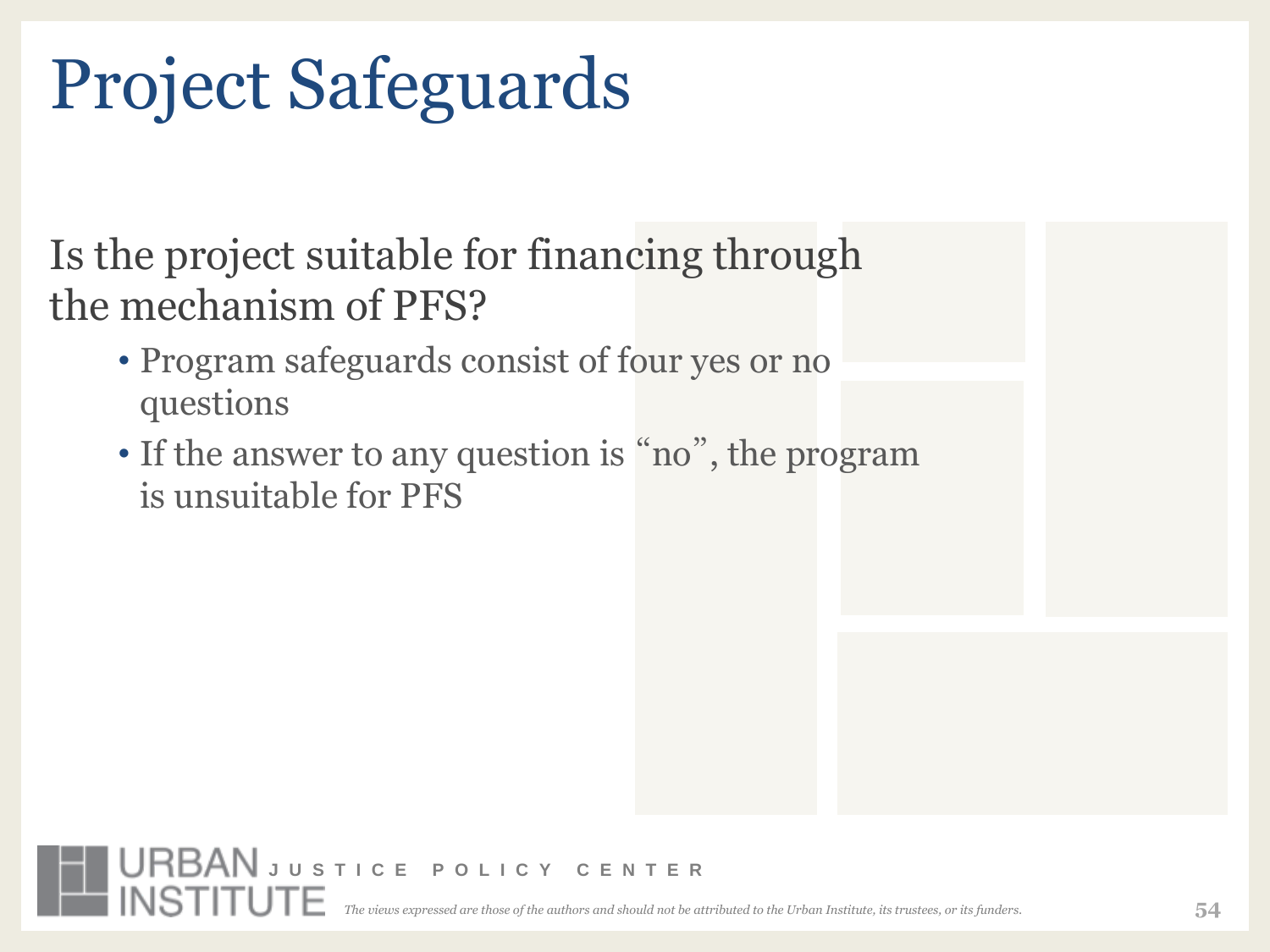### Treatment Safeguards

Does the program provide a supplemental service?

- **Yes:** The program provides a supplemental service.
- <span id="page-54-0"></span>• **No:** The program provides a core government service.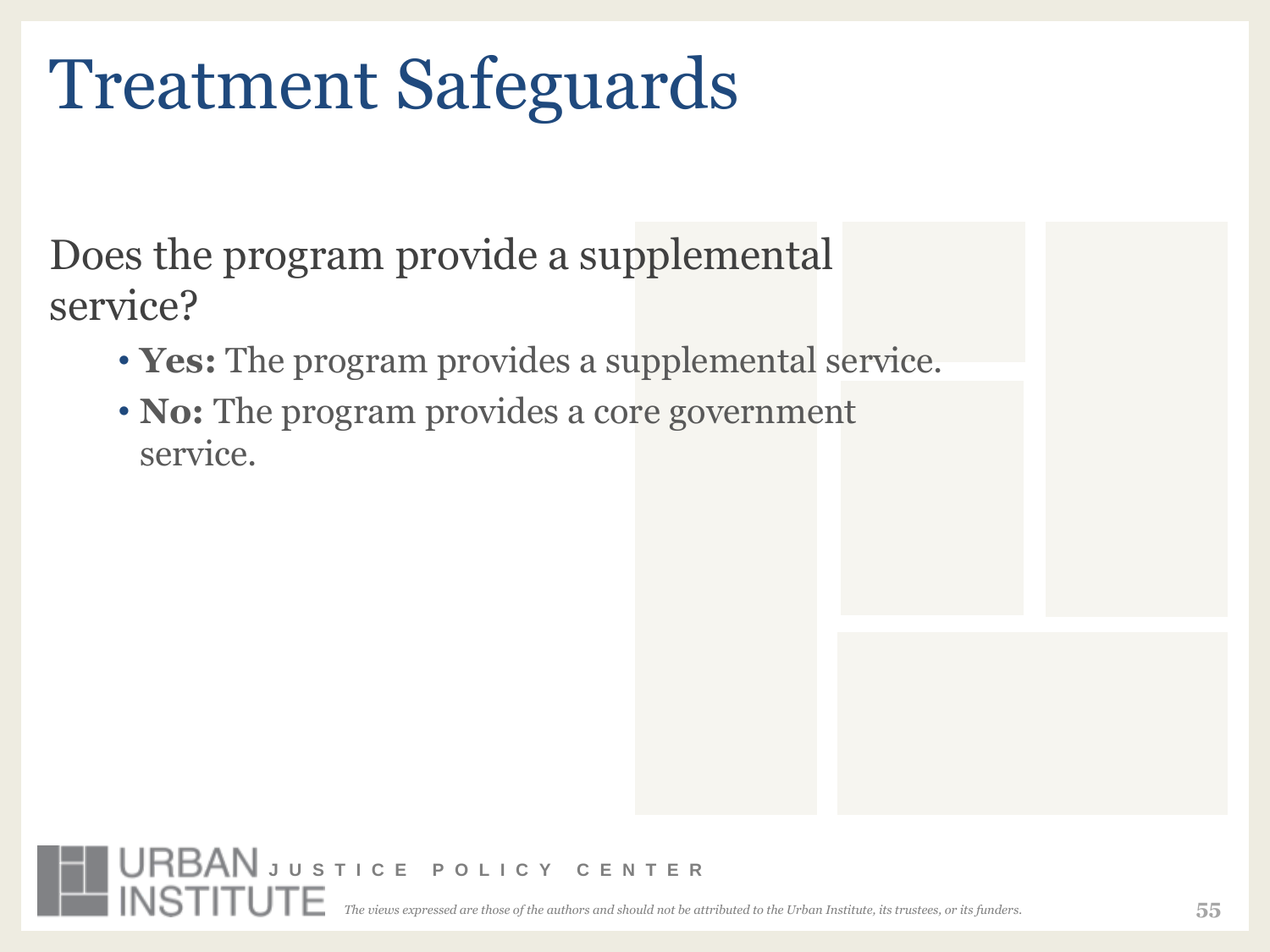#### Focus on Prevention

Is the PFS program focused on preventing negative outcomes?

- **Yes:** The PFS program focuses on preventing negative outcomes (e.g. victimization, morbidity) from occurring.
- **No:** The PFS program focuses on remedial business as usual.

<span id="page-55-0"></span>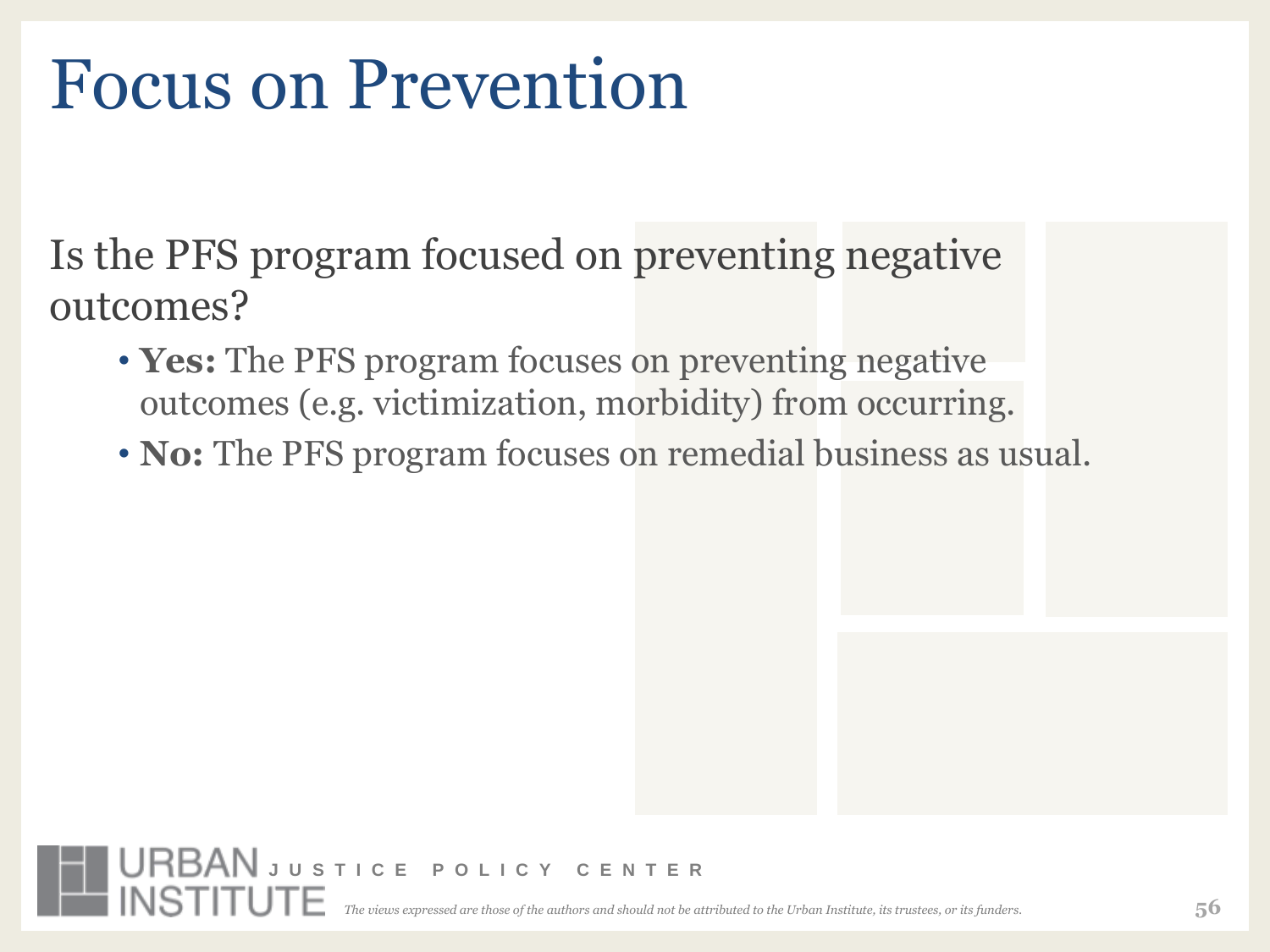### Public-Private Partnership

Can public, private, and nonprofit operations be integrated in the PFS system?

- **Yes:** Public and private activities in the program have been or can be easily integrated.
- <span id="page-56-0"></span>• **No:** There are significant legal, political, or operational barriers to the public and private partnership in the proposed program.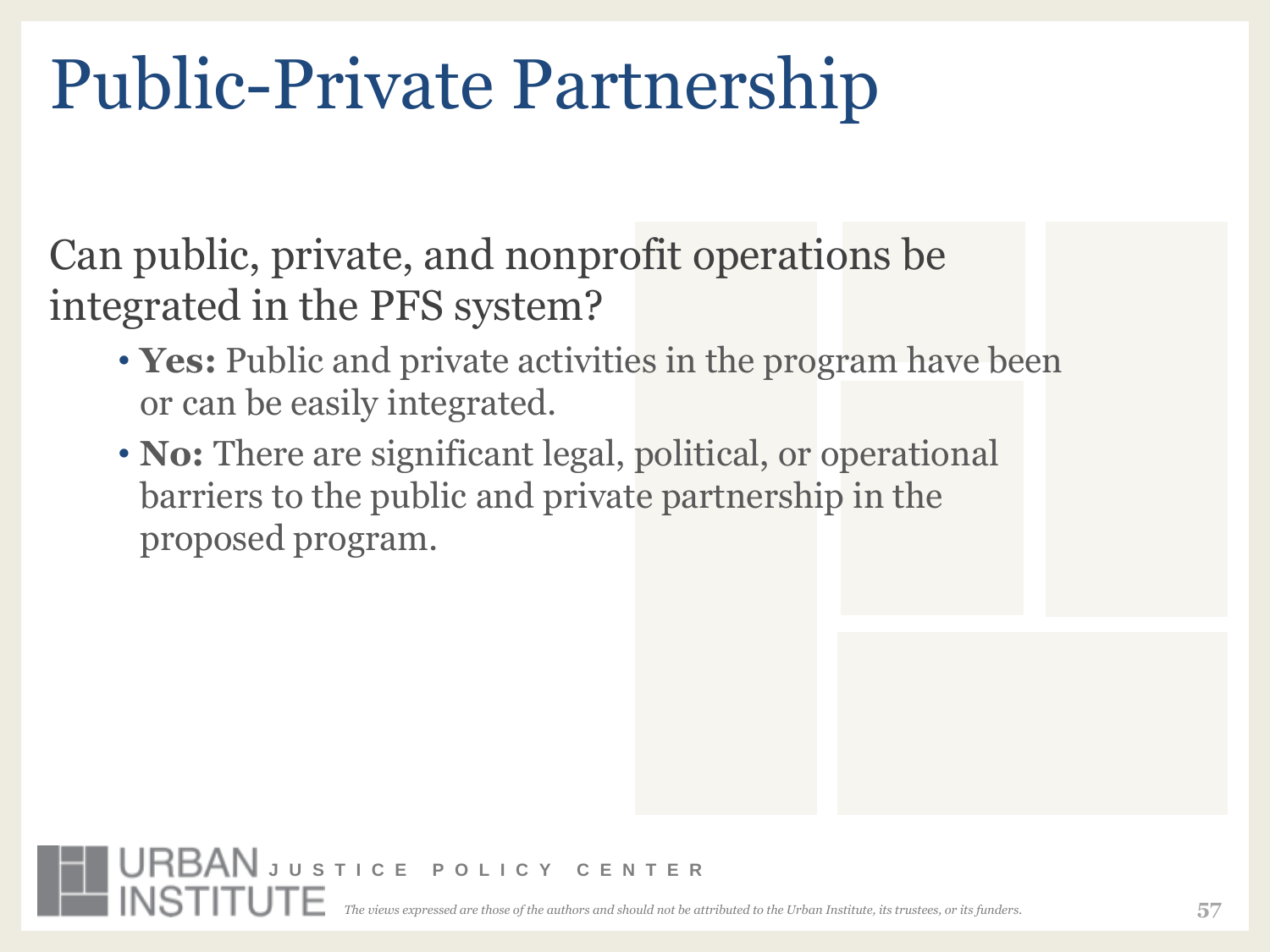## Need for Capital

Does PFS financing direct capital to an under-provided service?

- **Yes:** PFS financing is supporting the delivery of underprovided services addressing an identified need in a jurisdiction.
- <span id="page-57-0"></span>• **No:** The PFS-supported program is not directing capital to undersupported services that address an identified need.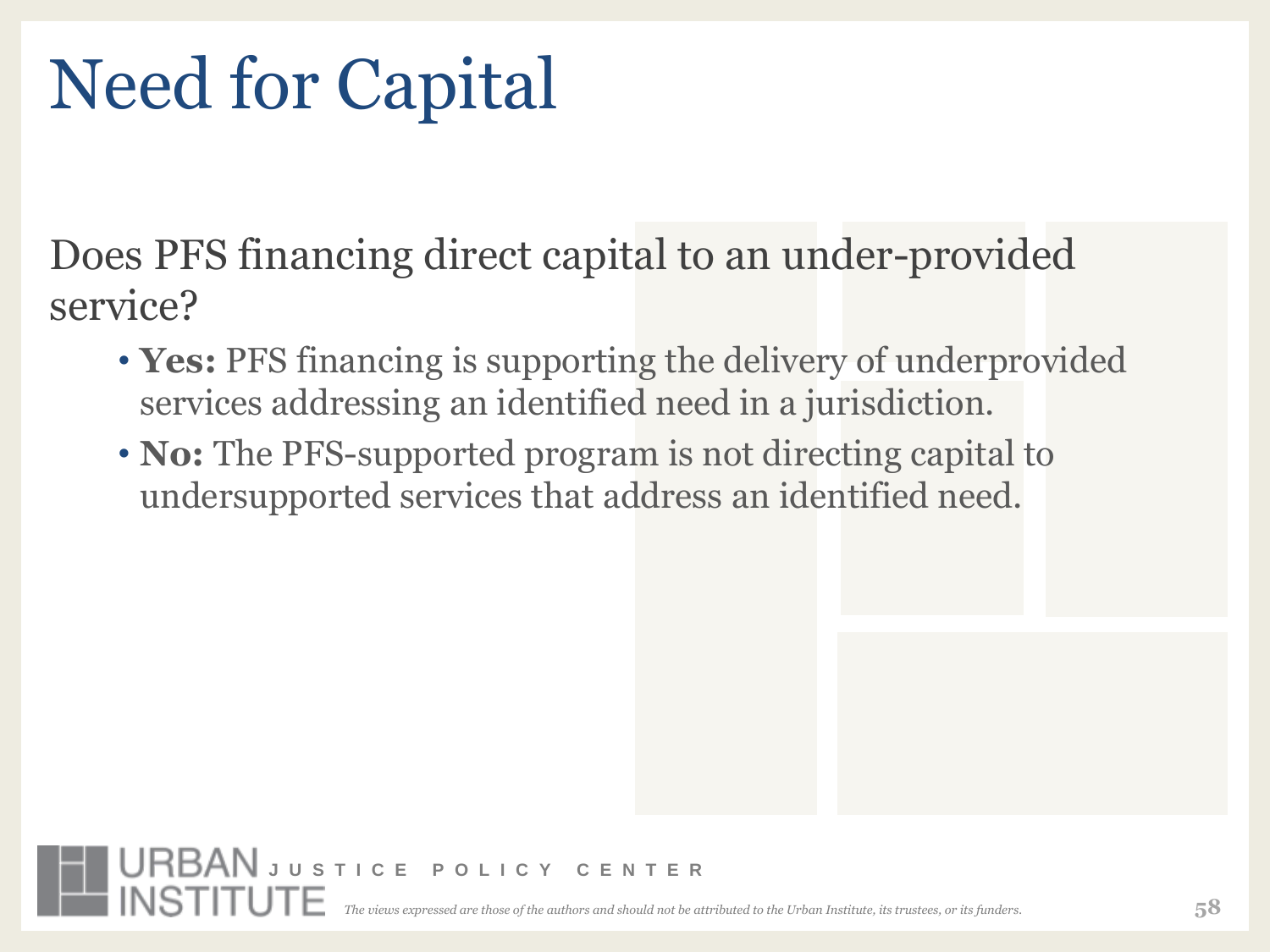## PFS Applicability

PFS applicability explores whether PFS is the most suitable financing mechanism for a project.

• PFS suitability is determined by a weighted set of scores that are added to create a total ranging from 0–10, with higher scores indicating more suitable PFS projects.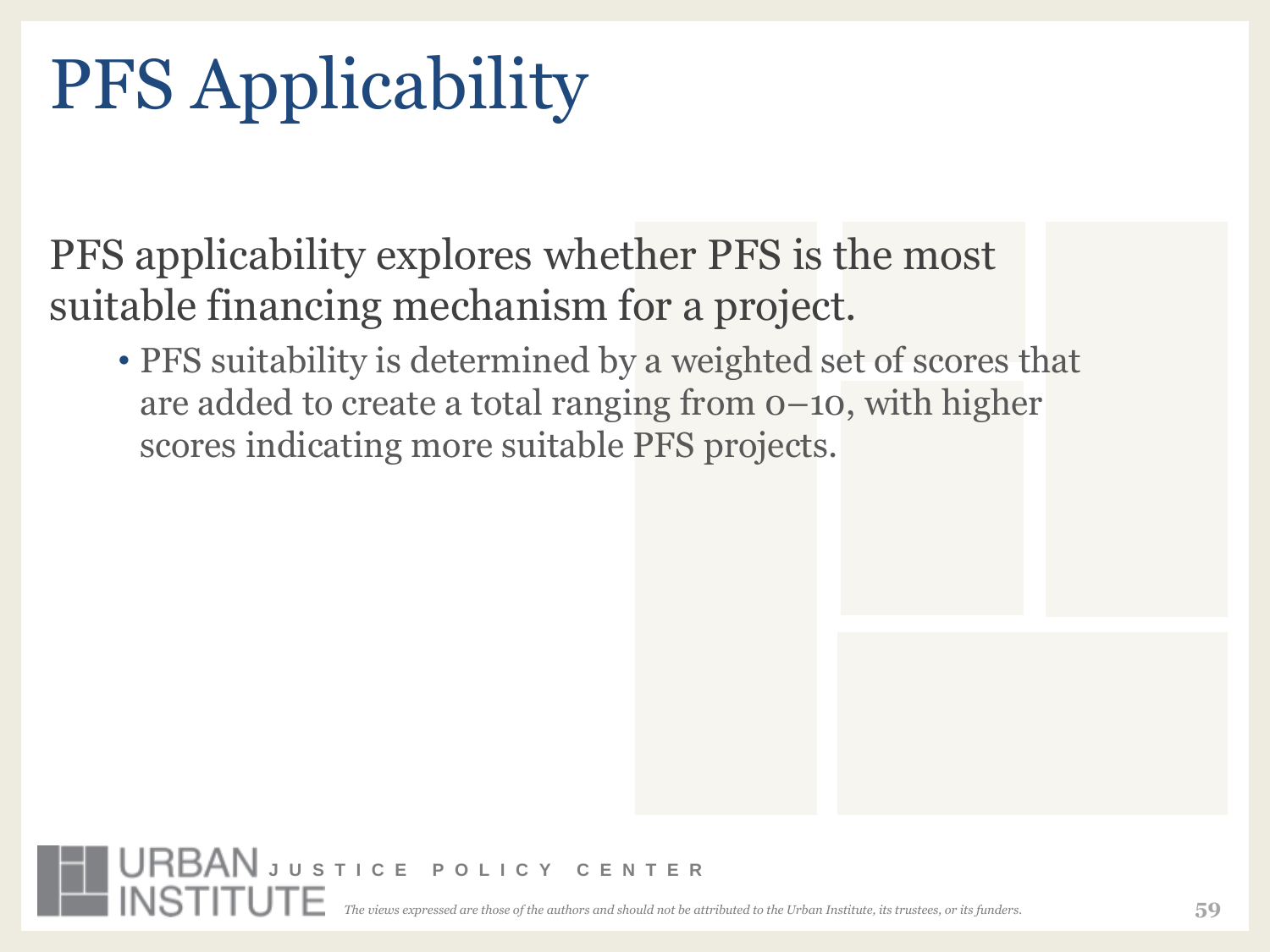#### Cost-Beneficial

#### Is the proposed program cost-beneficial?

- **4:** The program is cost-beneficial.
- <span id="page-59-0"></span>• **0:** The program is not cost-beneficial or no cost-benefit ratio has been calculated for this program.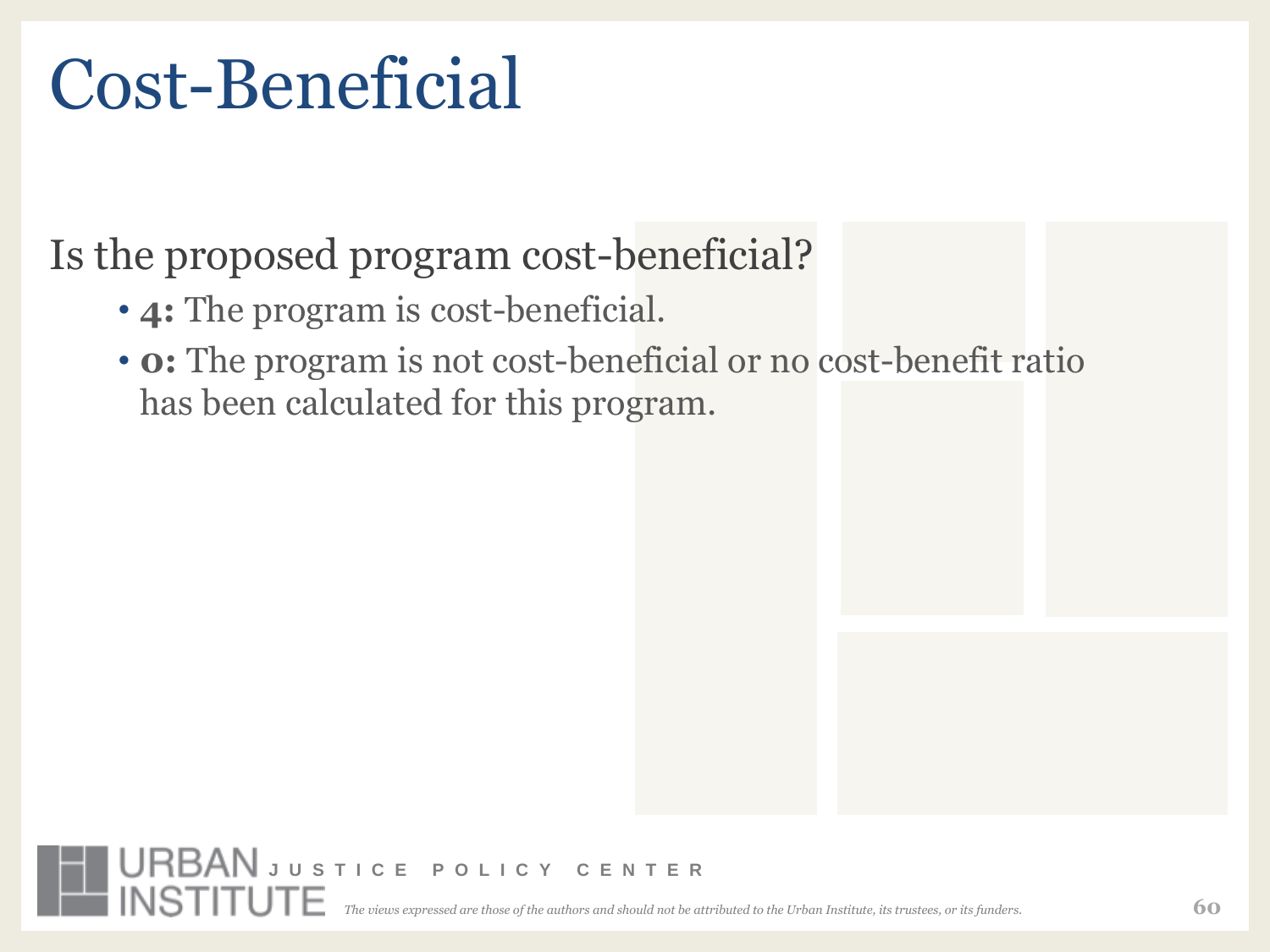## Fixes "Wrong Pocket Problem"

Are PFS program costs and benefits distributed across a variety of agencies?

- **1:** Program costs and savings are distributed across different or disparate government agencies.
- <span id="page-60-0"></span>• **0:** Components and savings are concentrated in a single agency.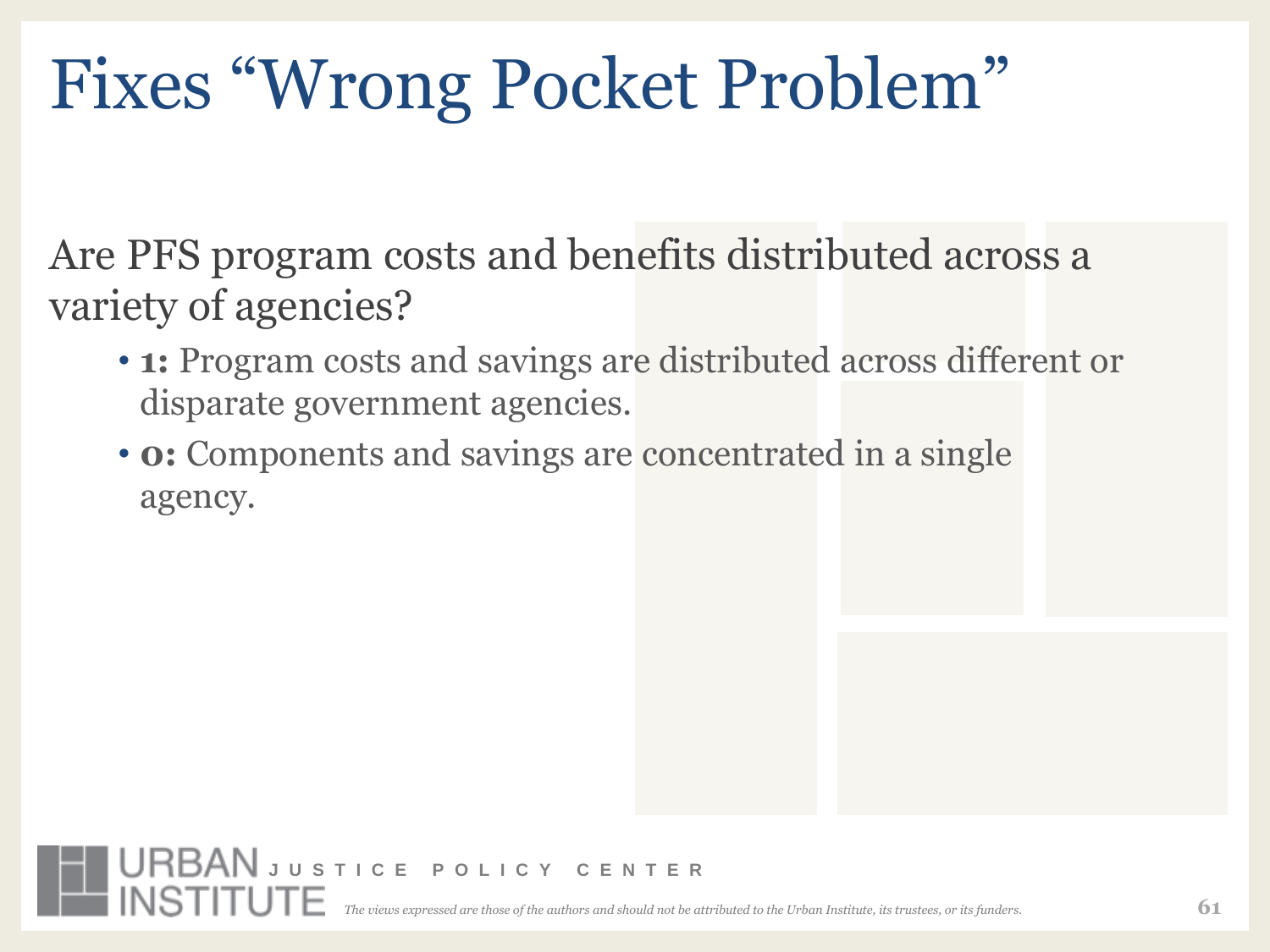# High Upfront Costs

Are there barriers to entry from large initial investment requirements?

- **1:** There are high upfront costs that could not be met with available agency resources or that could be met only with significant difficulty.
- <span id="page-61-0"></span>• **0:** Upfront costs could be met with existing agency resources.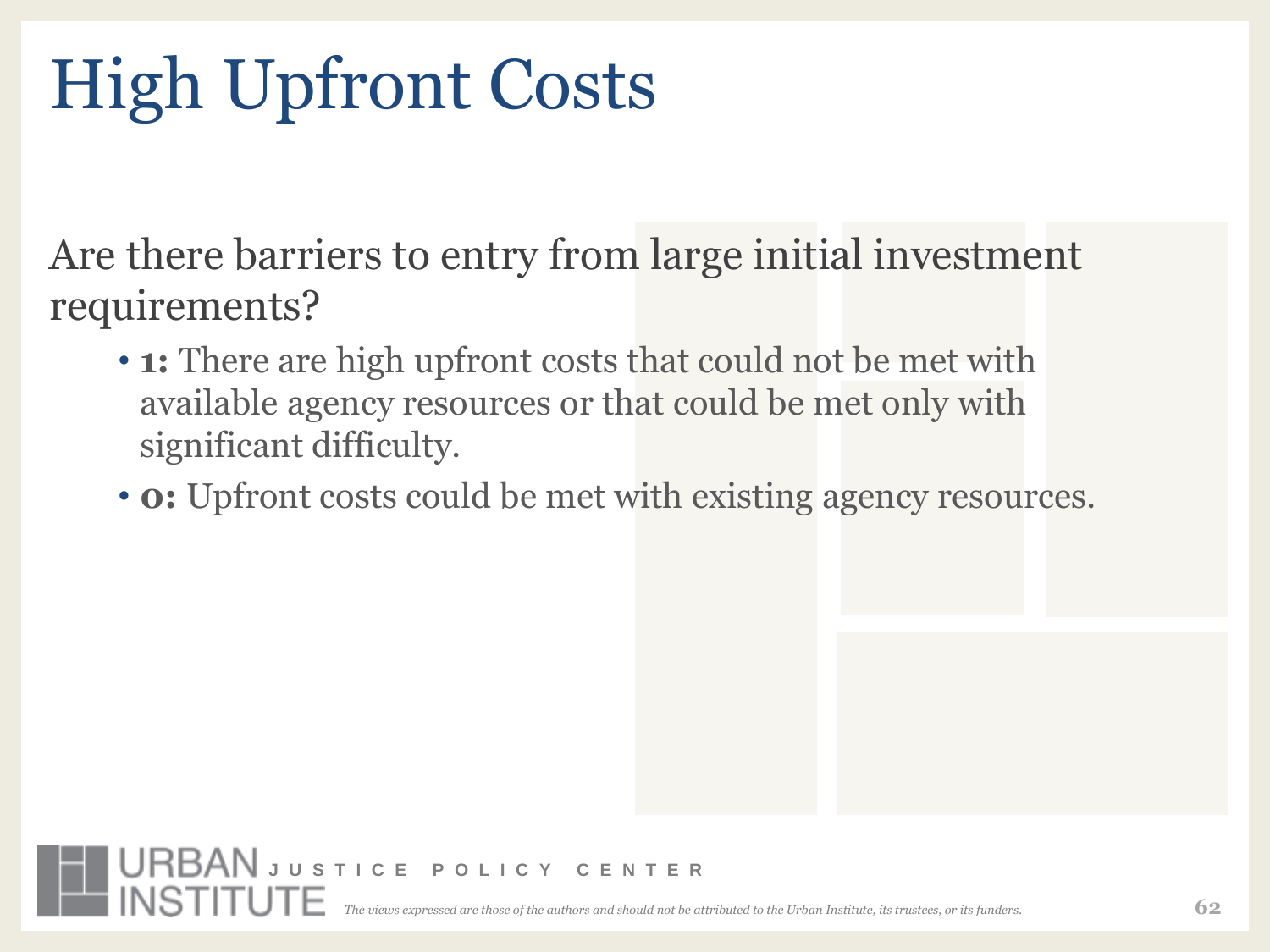### Reasonable Duration

<span id="page-62-0"></span>**URBAN** JUSTICE POLICY CENTER

Is the PFS–transaction funding an intervention with proximal outcomes?

- **2:** The PFS mechanism is supporting a short-term (2–5 years) or one-time project or program.
- **1:** The PFS mechanism is supporting a medium-term (6–8 years) program.
- **0:** PFS is used to support programming over 9 years or more or is intended to provide permanent program funding.